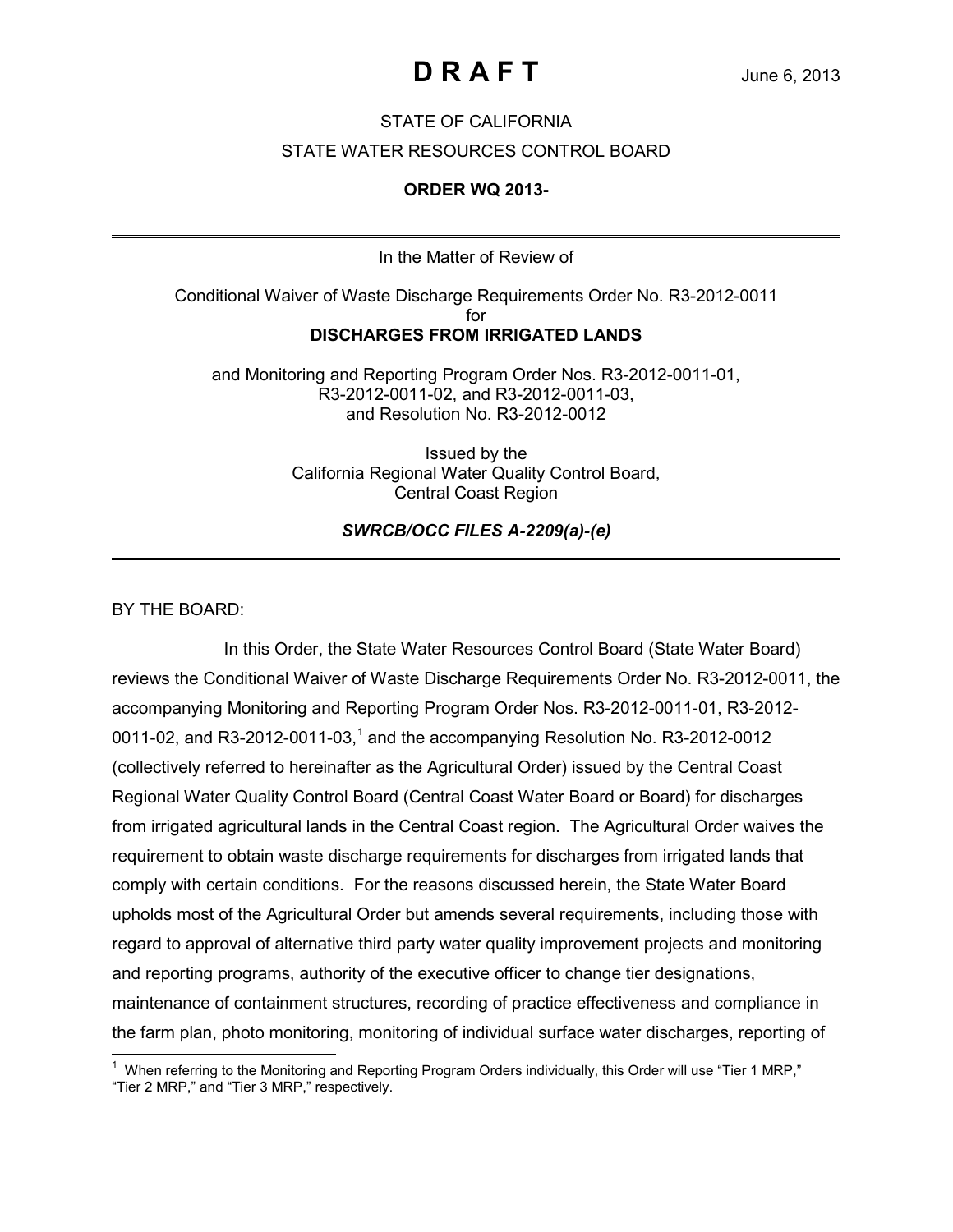total nitrogen application, reporting of elements of the irrigation and nutrient management plan, compliance with nitrogen balance ratio milestones, and effective control of certain pollutants.<sup>[2](#page-1-0)</sup>

### **I. BACKGROUND**

The Central Coast Region has approximately 435,000 acres of irrigated land. The Agricultural Order, adopted pursuant to Water Code section 13269, regulates the discharge of irrigation return flows and storm water from irrigated lands in the region and supersedes a conditional waiver of waste discharge requirements in effect since 2004 (2004 Agricultural Order).<sup>[3](#page-1-1)</sup> The provisions of the Agricultural Order address discharges to both surface water and groundwater.

The Agricultural Order defines three tiers of agricultural dischargers based on the risk of water quality impacts. A number of criteria are considered in determining the appropriate tier for a discharger. These include the proximity of the discharger's farm to a surface waterbody listed as impaired by toxicity, pesticides, nutrients, turbidity, or sediment; whether the discharger applies the pesticides chlorpyrifos or diazinon; and whether the discharger grows crop types with high potential to lead to discharge of nitrogen to groundwater. The Agricultural Order categorizes dischargers that pose the lowest threat to water quality as Tier 1 dischargers, and those that pose the highest risk as Tier 3 dischargers, with Tier 2 dischargers representing an intermediate risk level. The tier to which a discharger is assigned then determines the requirements that apply to that discharger. Tier 2 dischargers face more stringent requirements compared to Tier 1 dischargers; Tier 3 dischargers, in turn, must comply with the most stringent requirements.

The Agricultural Order requires dischargers to implement a number of controls to reduce discharge of pollutants from agricultural operations. The controls include, but are not limited to, the installation of backflow prevention devices, maintenance of containment structures, maintenance of riparian vegetative cover and riparian areas, and preparation of a

<span id="page-1-0"></span> 2 The Central Coast Water Board has submitted a request for official notice of the "Report to the Legislature – Addressing Nitrate in California's Drinking Water" (Harter, T. et al., UC Davis Groundwater Nitrate Project, prepared for the State Water Board, March 2012) (UCD Nitrate Report). The UCD Nitrate Report was prepared for the State Water Board and we recognize the high significance of the information and analysis contained in the Report in understanding the impact of nitrate on drinking water and potential solutions to that issue. As discussed elsewhere in this Order, the State Water Board has committed to convening an expert panel to consider the findings of the UCD Nitrate Report and to assess agricultural nitrate control practices. However, for the short-term purposes of resolving the Petitions, we find that the administrative record already before us contains sufficient evidence of the impact of agricultural practices on drinking water in the Central Coast region as well as practices that may ameliorate the problem. The request to take official notice of the UCD Nitrate Report is therefore denied.

<span id="page-1-1"></span> $^3$  While the 2004 Agricultural Order expired in 2009, the Central Coast Water Board, or its Executive Officer, due to a lack of quorum of board members eligible to act, administratively extended it several times.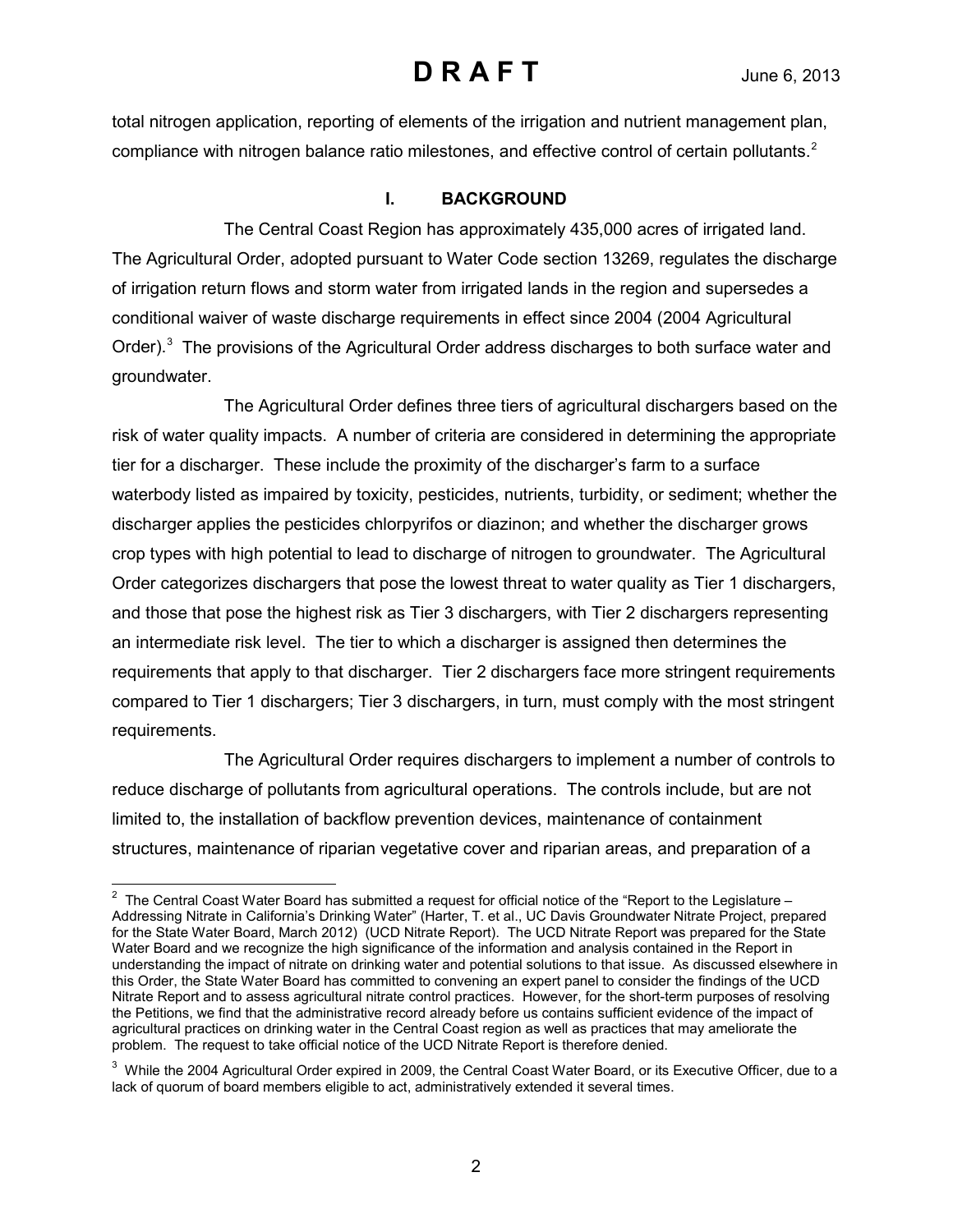farm plan for dischargers in all three tiers, initiation of certain irrigation and nutrient management practices to control nitrates for Tier 2 and Tier 3 dischargers, and maintenance of water quality buffers for Tier 3 dischargers. The Agricultural Order also has extensive monitoring and reporting requirements, including receiving water monitoring and groundwater monitoring for dischargers in all three tiers, photo monitoring and submission of an annual compliance form for Tier 2 and Tier 3 dischargers, and individual surface water discharge monitoring for Tier 3 dischargers. The Central Coast Water Board staggered compliance deadlines for the provisions of the Agricultural Order over its five-year term.

The Central Coast Water Board adopted the Agricultural Order and certified an associated Subsequent Environmental Impact Report (SEIR) on March 15, 2012, following a multi-year public process that included issuance of several draft orders and associated staff reports, with public comment periods and multiple public workshops and hearings before the Board.<sup>[4](#page-2-0)</sup> The State Water Board received timely petitions for review of the Agricultural Order from five groups of petitioners: Monterey Coastkeeper, Santa Barbara Channelkeeper, San Luis Obispo Coastkeeper (collectively, Keepers); Ocean Mist Farms and RC Farms (collectively, Ocean Mist); Grower-Shipper Association of Central California, Grower-Shipper Association of Santa Barbara and San Luis Obispo Counties, and Western Growers (collectively, Grower-Shipper); California Farm Bureau Federation, Monterey County Farm Bureau, San Benito County Farm Bureau, San Luis Obispo County Farm Bureau, San Mateo County Farm Bureau, Santa Barbara County Farm Bureau, Santa Clara County Farm Bureau, and Santa Cruz County Farm Bureau (collectively, Farm Bureau); and Jensen Family Farms, Inc., and William Elliott (collectively, Jensen).<sup>[5](#page-2-1)</sup>

Ocean Mist and Grower-Shipper also submitted complete requests that the State Water Board stay certain provisions of the Agricultural Order pending our resolution of the petitions for review on the merits. Following an evidentiary hearing to consider the requests for stay on August 30, 2012, we adopted an order on September 19, 2012 (Stay Order), [6](#page-2-2) granting the requests in part and denying the remainder of the stay requests.

<span id="page-2-0"></span> $\overline{\phantom{a}}$ <sup>4</sup> These included a Board workshop on September 2, 2010, Board panel hearings on March 17 and May 4, 2011, a Board workshop on February 1, 2012, and a Board hearing on March 14-15, 2012.

<span id="page-2-1"></span><sup>&</sup>lt;sup>5</sup> Ocean Mist, Grower-Shipper, Farm Bureau, and Jensen are collectively referred to herein as the "Agricultural Petitioners." Not all of the arguments attributed to the Agricultural Petitioners in this Order were made by all four of these petitioners; however, for ease of reference, we refer to arguments made by one or more of Ocean Mist, Grower-Shipper, Farm Bureau, and Jensen as being made by the Agricultural Petitioners.

<span id="page-2-2"></span><sup>6</sup> State Water Board Order WQ 2012-0012 (*Ocean Mist et al*.).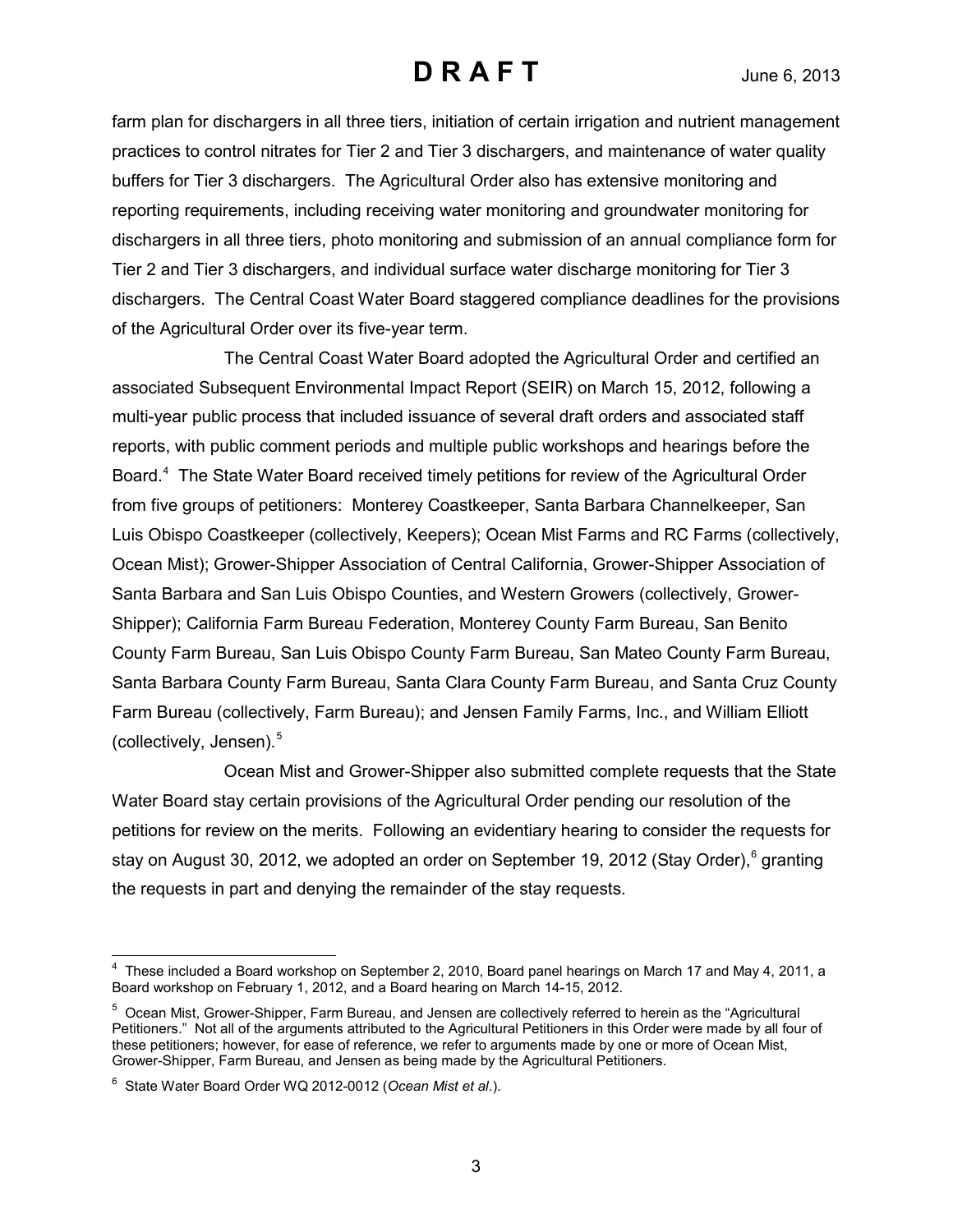Having deemed the petitions complete, received the record and a response to the petitions from the Central Coast Water Board, and received responses to the petitions from interested persons, we now turn to the merits of petitioners' arguments. As permitted under our regulations, $\frac{7}{1}$  $\frac{7}{1}$  $\frac{7}{1}$  we will consolidate the petitions and address all five petitions in this Order.

As an initial matter, in addressing the merits, we acknowledge that the State Water Board committed in a report to the Legislature in February of this year to convene a panel of experts to assess existing agricultural nitrate control practices and propose new practices to protect groundwater as appropriate (Expert Panel).<sup>[8](#page-3-1)</sup> The Expert Panel, which the State Water Board is currently in the process of convening, will consist of a broad spectrum of experts from relevant disciplines and will hold several public workshops to take input and comment before making proposals to the State Water Board. Many of the groundwater issues contested in the petitions are best addressed by the Expert Panel, and we will task the Expert Panel with certain issues related to the impact of agricultural discharges on surface water as well.

While we have not delayed arriving at some resolution of the contested provisions of the Agricultural Order, we have in a number of instances indicated in this Order that we will pose the issue to the Expert Panel. We expect the panel to conduct a more thorough analysis and to provide long-term recommendations that may be applied statewide. Broadly, the issues we will request the Expert Panel to consider include: the indicators and methodologies for determining risk to surface and groundwater quality, the appropriate targets for measuring progress in lowering that risk, and the efficacy of groundwater and surface water discharge monitoring in evaluating practice effectiveness. More specific questions that will be posed to the Expert Panel are stated in the relevant sections of this Order. Answers to these broad and specific questions will inform the development of the agricultural regulatory program in the Central Coast and elsewhere in the State. We therefore emphasize, at the outset of our discussion of the issues, that this Order constitutes only an interim determination as to how to move forward on the difficult and complex questions presented in the petitions, pending the Expert Panel's more thorough examination of the underlying issues.

<span id="page-3-0"></span> 7 Cal. Code Regs., tit. 23, § 2054.

<span id="page-3-1"></span><sup>&</sup>lt;sup>8</sup> State Water Board, Report to the Legislature, *Recommendations Addressing Nitrate in Groundwater* (Feb. 20, 2013), available at [<http://www.swrcb.ca.gov/water\\_issues/programs/nitrate\\_project/docs/nitrate\\_rpt.pdf>](http://www.swrcb.ca.gov/water_issues/programs/nitrate_project/docs/nitrate_rpt.pdf) (as of Jun. 4, 2013).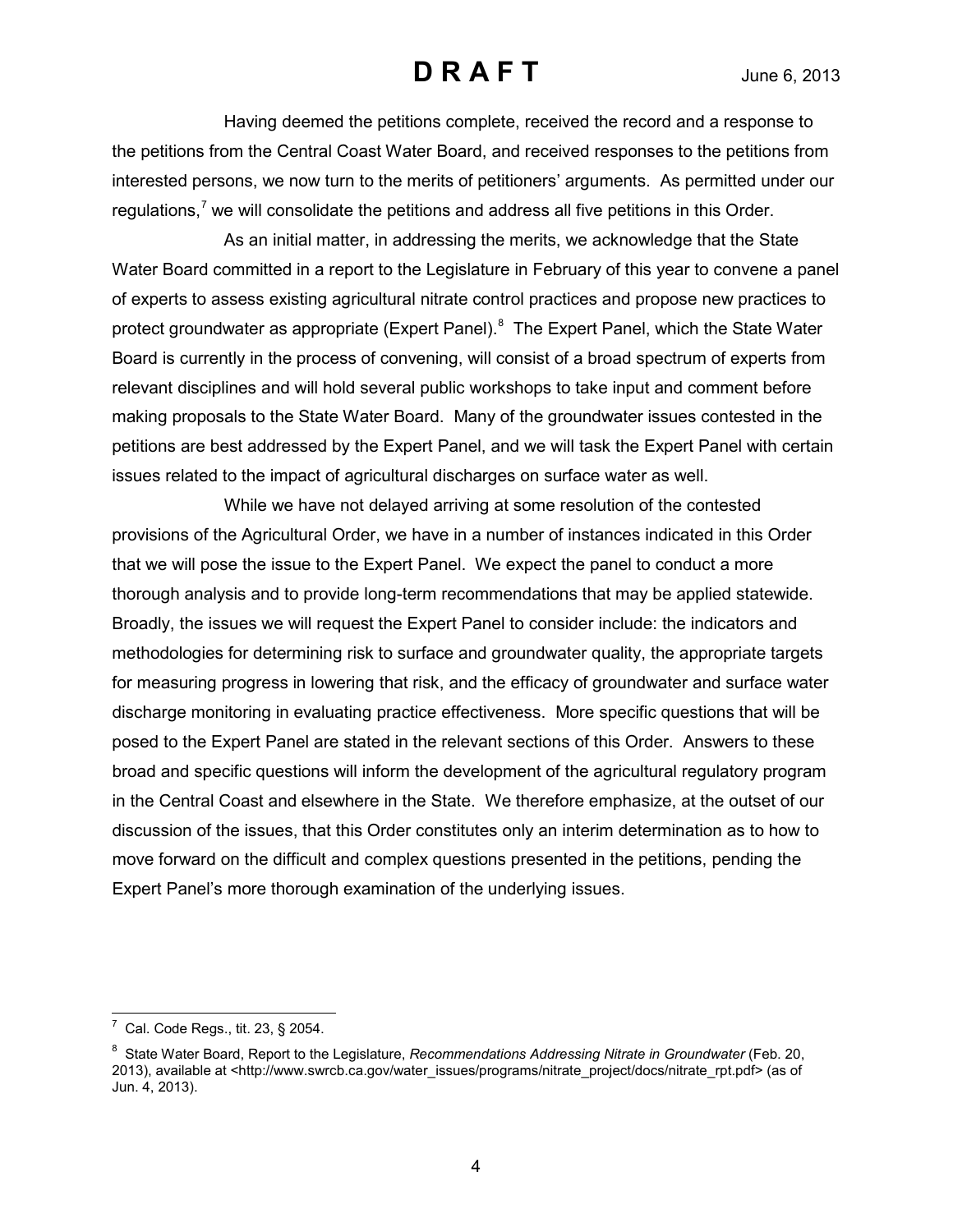#### **II. ISSUES AND FINDINGS**

Between the five petitions, over forty contentions were raised claiming deficiencies in the Agricultural Order. Several issues were resolved, in whole or in part, in the Stay Order. We do not see the need to revisit these issues.<sup>[9](#page-4-0)</sup> This Order addresses the most significant remaining contentions. To the extent petitioners raised issues that were not resolved in the Stay Order or are not discussed in this Order, such issues are dismissed as not raising substantial issues appropriate for State Water Board review.<sup>[10](#page-4-1)</sup>

### **A. Due Process Considerations and Third Party Compliance Options, Provision 11**

At the March 14-15, 2012 hearing, after the close of public testimony and during Central Coast Water Board member deliberations, Board member Michael Johnston introduced a proposal that would allow third party approaches to implementation of controls and monitoring requirements (Johnston Proposal). The Central Coast Water Board then adopted the Agricultural Order with the Johnston Proposal. The Agricultural Petitioners argue that the inclusion of the Johnston Proposal violated their due process rights because it was developed based on impermissible ex parte communications and because they were not given an opportunity to comment on the Johnston Proposal.<sup>[11](#page-4-2)</sup>

Allowing third party approaches to meeting permit obligations was a recurring discussion throughout the development of the Agricultural Order. There is a wide range and scope of potential third party approaches, but the distinguishing characteristic of all third party approaches is that they involve a group of dischargers organized around an entity other than a regional water quality control board that assists the dischargers with compliance with some or all of a regulatory program like the Agricultural Order. The Farm Bureau proposed third party based monitoring and data collection options in the first set of public comments in early 2010 and in correspondence thereafter.<sup>12</sup> A coalition of agricultural organizations (Farmers for Water Quality), which included the Agricultural Petitioners, presented a third party alternative to the Central Coast Water Board at the March 17, 2011 and May 4, 2011 Board meetings, and in

<span id="page-4-0"></span><sup>&</sup>lt;u>ecals</u><br><sup>9</sup> Issues we will not revisit because they were sufficiently resolved in the Stay Order include water quality standards compliance (Stay Order, pp. 6-9); TMDL compliance (*id.,* pp. 9-10); installation of backflow prevention devices (*id.,*  pp. 10-12); and maintenance of riparian areas (*id.*, p. 14).

<span id="page-4-1"></span><sup>10</sup> *People v. Barry* (1987) 194 Cal.App.3d 158, 175-177; *Johnson v. State Water Resources Control Bd.* (2004) 123 Cal.App.4th 1107, 1114; Cal. Code Regs., tit. 23, § 2052, subd. (a)(1).

<span id="page-4-2"></span><sup>&</sup>lt;sup>11</sup> See Gov. Code, § 11425.10, subd. (a)(1) & (8).

<span id="page-4-3"></span><sup>&</sup>lt;sup>12</sup> See Administrative Record (AR) File Nos. 96 & 213.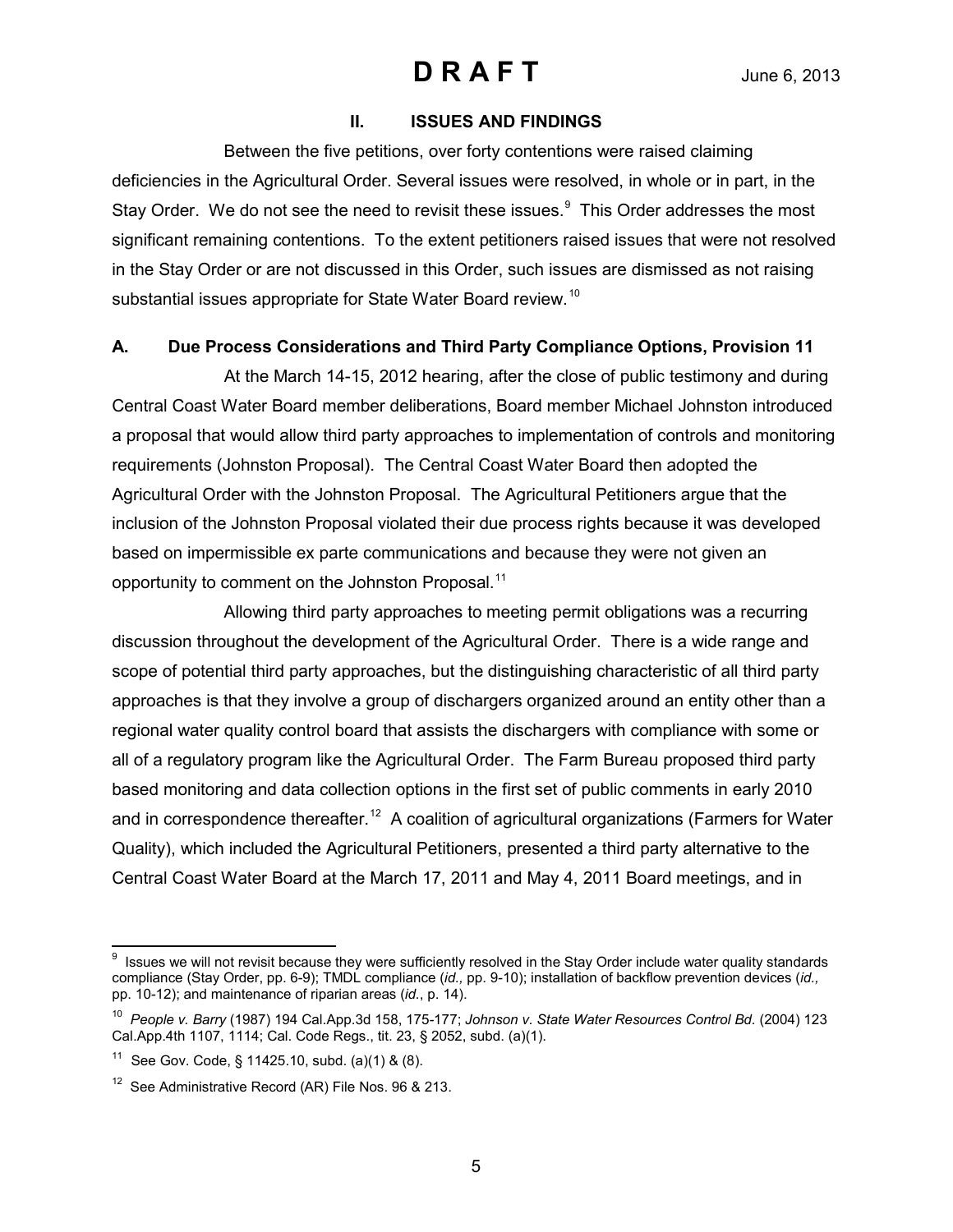written comments.<sup>13</sup> Farmers for Water Quality continued to refine its third party proposal with presentations at the February 1, 2012 Board workshop, and finally, at the Board adoption hearing on March [14](#page-5-1)-15, 2012.<sup>14</sup> In essence, this third party approach (referred to hereinafter as the "Agricultural Proposal") contemplated that dischargers would have the option of joining a coalition of dischargers in lieu of meeting certain Tier 2 and Tier 3 requirements, including annual compliance reporting, photo monitoring, surface water discharge monitoring, and implementation of a water quality buffer plan. The coalition would, with the assistance of a technical advisory committee (TAC), develop an auditable farm water quality management plan and a program for auditing twenty percent of members each year to evaluate management practice implementation, as well as develop a practice effectiveness evaluation program. The coalition would submit aggregated compliance data to the Central Coast Water Board, in contrast to the farm-level data required to be submitted by the draft order proposed by Central Coast Water Board staff. [15](#page-5-2)

In February 2012, in response to the Agricultural Proposal, Steve Shimek, representing Monterey Coastkeeper, drafted a proposed compromise to allow for the development of third party approaches subsequent to adoption of the Agricultural Order (Shimek Proposal). The compromise did not specify any particular third party compliance option, but allowed for a third party administered program to be reviewed by a TAC and approved by the Central Coast Water Board's Executive Officer subsequent to adoption by the Central Coast Water Board of the Agricultural Order. Shimek shared his Proposal with several interested parties, including Agricultural Petitioners' experts Marc Los Huertos and Ross Clark, Rick Tomlinson with the Strawberry Commission, California Environmental Protection Agency Undersecretary Gordon Burns, Executive Officer of the Central Coast Water Board, Roger Briggs, and Central Coast Water Board staff Lisa McCann and Angela Schroeter. The Shimek Proposal did not garner full support from either the agricultural community or the environmental community and Shimek did not present it during testimony at the March 14-15, 2012, Central Coast Water Board hearing.<sup>[16](#page-5-3)</sup>

 $\overline{\phantom{a}}$ <sup>13</sup> AR File Nos. 242, 264, 278 & 287.

<span id="page-5-1"></span><span id="page-5-0"></span><sup>14</sup> AR File Nos. 311 & 344.

<span id="page-5-2"></span> $15$  AR File No. 344.

<span id="page-5-3"></span><sup>&</sup>lt;sup>16</sup> Declaration of Steve Shimek, attached to Response of Monterey Coastkeeper, San Luis Obispo Coastkeeper, and Santa Barbara Channelkeeper (Oct. 31, 2012), pp. 3-4, ¶¶ 4-9, Exh. A & B; Petition for Review and Statement of Points and Authorities of Grower-Shipper et al. (Apr. 16, 2012) (Grower-Shipper Petition), Exh. G.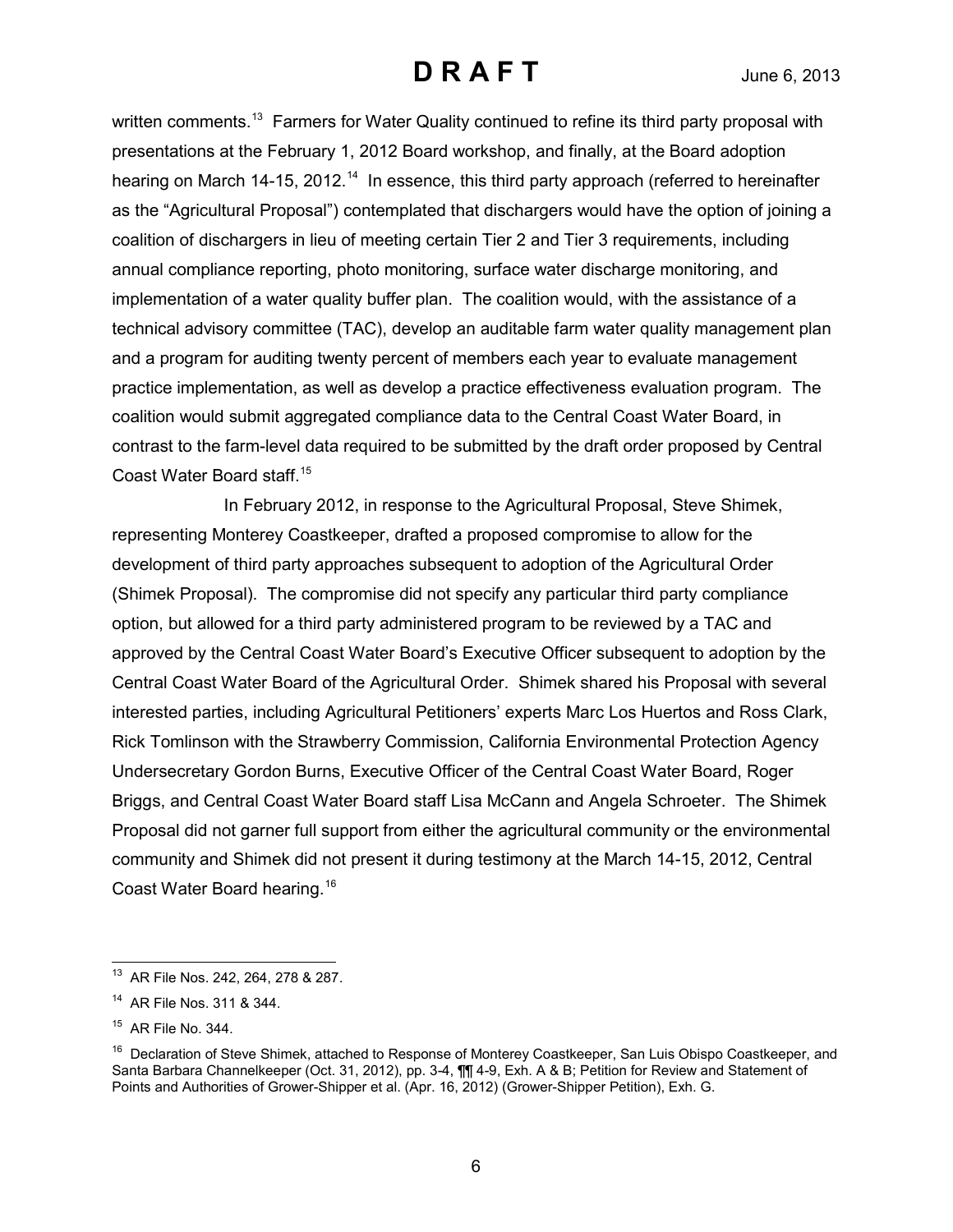At some point shortly before the March 2012 hearing, Board Member Johnston communicated with Executive Officer Briggs about developing language for the Agricultural Order that would allow the dischargers to propose third party options for compliance subsequent to permit adoption. Mr. Briggs, in collaboration with Board Counsel Frances McChesney, drafted language that became the Johnston Proposal, borrowing some of that language from the Shimek Proposal.<sup>[17](#page-6-0)</sup> Board Member Johnston introduced his proposal during Board member deliberations on March 15, 2012, as an alternative to adopting the Agricultural Proposal. Although Central Coast Water Board staff had proposed during the hearing to incorporate some changes responsive to comments from Farmers for Water Quality, staff had not recommended adopting an order with the Agricultural Proposal, primarily because of concerns with moving away from farm-level accountability. Board Member Johnston suggested that his proposal would allow the Board to adopt the Agricultural Order as proposed by staff, but retain the option of approving third party approaches to compliance in the future, including potentially the Agricultural Proposal in some modified form. After extensive discussion on whether it was preferable to instead spend the additional time to iron out any issues with the Agricultural Proposal for incorporation into a final order, the Board unanimously<sup>[18](#page-6-1)</sup> chose to adopt the Agricultural Order with the Johnston Proposal instead. Neither Board Member Johnston nor the other Board members appear to have been aware that the Johnston Proposal included ideas and language from the Shimek Proposal.<sup>[19](#page-6-2)</sup>

### **1. Ex Parte Communications Claims**

Adoption of the Agricultural Order was an adjudicative proceeding, subject to the provisions of chapter 4.5 of the Administrative Procedures Act, including the prohibition against ex parte communications.<sup>[20](#page-6-3)</sup> Although the Legislature has since created certain exceptions to the ex parte communications prohibition for general orders such as the Agricultural Order, the prohibition against both direct and indirect communications to Board members from parties or interested persons applied to the adoption of the Agricultural Order while it was pending before the Central Coast Water Board. The Agricultural Petitioners argue that the Johnston Proposal resulted from prohibited, indirect ex parte communications with a Board member, with Executive

<span id="page-6-0"></span> $\overline{\phantom{a}}$ <sup>17</sup> AR File No. 352; Grower-Shipper Petition, Exh. G.

<span id="page-6-1"></span> $18$  Board Member Dr. Jean-Pierre Wolff recused himself from the proceedings and vote.

<span id="page-6-2"></span> $19$  AR File No. 352.

<span id="page-6-3"></span> $20$  Gov. Code, § 11430.10 et seq.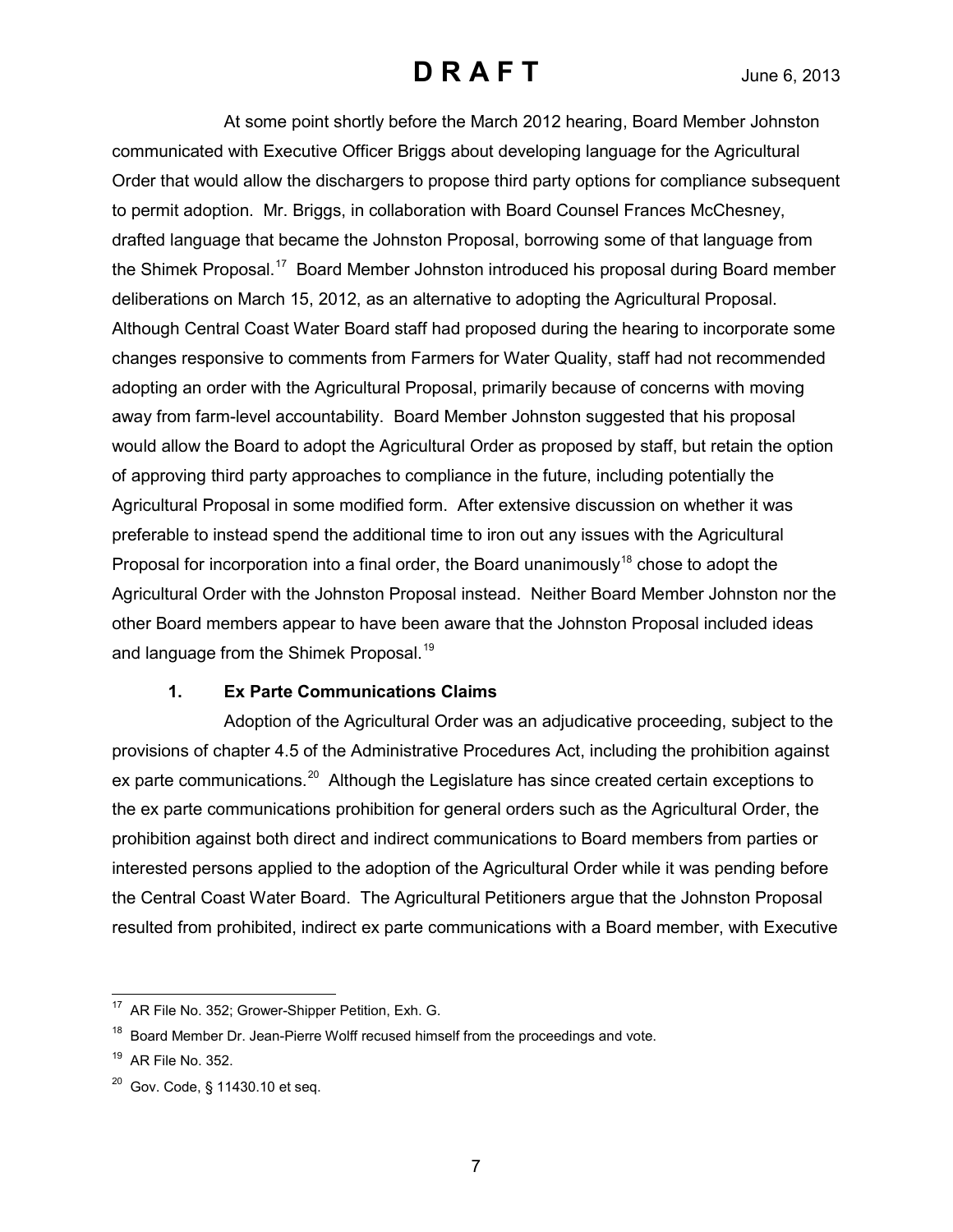Officer Briggs acting as a conduit communicating Mr. Shimek's proposal to Board Member Johnston.

We disagree. The prohibition against ex parte communications does not apply to a board member's communications with advisory staff $^{21}$  $^{21}$  $^{21}$  as long as advisory staff does not (1) augment, diminish, or modify evidence in the record or (2) act as a conduit, or intermediary, between a party and a board member. Mr. Briggs and Ms. McChesney were advisory staff to the Board in the proceeding. Throughout development of a permit, advisory staff engages with parties and interested persons in the proceedings. Staff evaluates and synthesizes the feedback it receives through this ongoing process, and pushes forward ideas and solutions to problems it finds to have merit. This process would be unreasonably hampered if staff were prohibited from communicating such ideas and solutions to board members seeking advice on permitting challenges, simply because some of those ideas and solutions may have originated in discussions with stakeholders.

Here, Central Coast Water Board staff met with both agricultural representatives and environmental representatives numerous times throughout the multiple-year process of developing the Agricultural Order, both in formal stakeholder settings and informally in meetings. Staff released several public drafts that were informed by these discussions, incorporating, in many instances, proposals made by agricultural representatives. Similarly, when asked to draft language for a compromise third party approach, it was not inappropriate for Executive Officer Briggs to turn to the input he had received from Mr. Shimek proposing a similar approach and to rework that input to address Mr. Johnston's inquiry. While the line between acting as a conduit to an indirect ex parte communication and proposing a solution based, in part, on a stakeholder's advocated position may be admittedly difficult to pinpoint, in the context discussed, we find that the Johnston proposal did not cross that line. It was not a result of a prohibited indirect ex parte communication, but rather a legitimate advisory action by the Board Executive Officer and Counsel. $^{22}$  $^{22}$  $^{22}$ 

<span id="page-7-0"></span> $\overline{a}$ 21 *Id.*, § 11430.30; s*ee also* State Water Board, Chief Counsel Michael A.M. Lauffer*, Ex Parte Questions and Answers* (Sep. 17, 2008) [version in effect at time of Agricultural Order adoption], p. 9, Question No. 22. Jensen argues that, regardless of whether Executive Officer Briggs was acting as a conduit for the communication from Mr. Shimek, his communications with Board Member Johnston were prohibited ex parte communications from a staff member acting as an advocate. Jensen misconstrues the facts of the proceedings before the Central Coast Water Board. Unlike in enforcement actions, in permitting actions such as the adoption of the Agricultural Order, the State Water Board and regional water boards do not separate functions between prosecutorial and advisory staff members. In permitting actions, staff members are expected to make recommendations to the board members and doing so does not convert their role from advisory staff to independent advocates.

<span id="page-7-1"></span><sup>&</sup>lt;sup>22</sup> We also note that recent legislation added Water Code section 13287, which, effective January 1, 2013, created an exception to the ex parte communications prohibition for certain proceedings concerning general orders. Under Water Code section 13287, Mr. Shimek would have been allowed to bring his proposal directly to the Board members *(Continued)*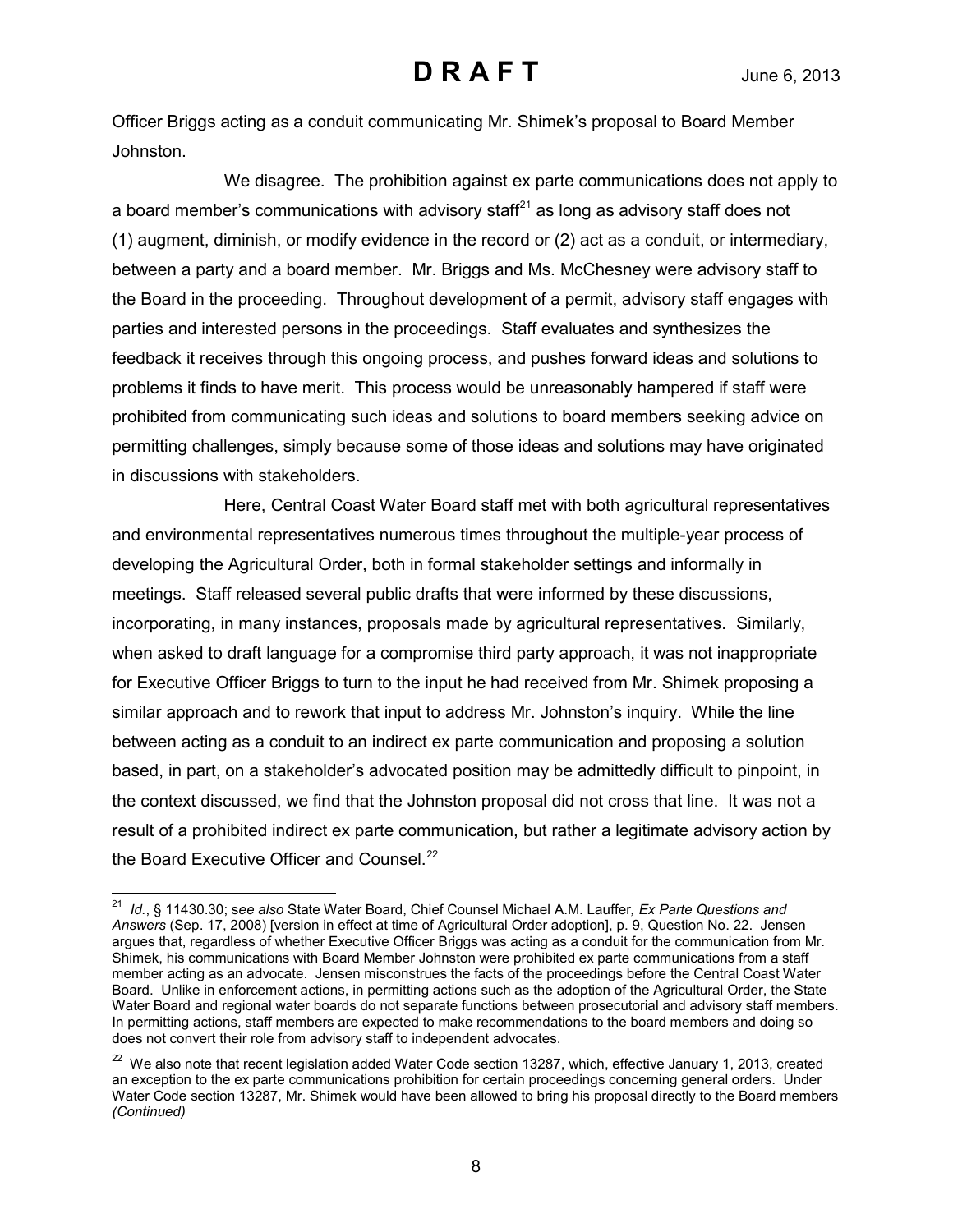### **2. Notice and Opportunity to be Heard**

The Agricultural Petitioners additionally argue that they were deprived of due process because they were not given notice and opportunity to be heard on the Johnston Proposal.<sup>[23](#page-8-0)</sup> We again disagree. As a preliminary matter, the Central Coast Water Board staff and members were certainly not required to bring the process of revising the Agricultural Order to a halt with the release of the final proposed draft for comment. In most permitting actions, revisions continue to be made through adoption of the permit. The Agricultural Petitioners themselves anticipated this when they brought a revamped Agricultural Proposal to the March 14-15, 2012 Board Hearing and presented it to the Board. The law recognizes a dynamic process in which revisions will be made in response to comments received on the proposed draft and requires that a new opportunity for comment be created only if the revisions were not a "logical outgrowth" of comments received. If the interested parties reasonably could have anticipated the final version from the draft permit, then an additional opportunity for notice and comment is not required.<sup>[24](#page-8-1)</sup>

As stated previously, proposals for third party compliance options had been discussed throughout the process of developing the Agricultural Order. Although the final draft that went before the Board on March 14-15, 2012, did not include the Agricultural Proposal,  $^{25}$  $^{25}$  $^{25}$ that alternative was clearly on the table as Farmers for Water Quality continued to push for the proposal in written and oral comments before the Board and in a presentation at the Board hearing.<sup>26</sup> The Johnston Proposal was an attempt to acknowledge the potential of third party approaches while declining to adopt the particular third party option presented in the Agricultural Proposal. As such, Board Member Johnston's proposal was a direct outgrowth of the extensive comments received on the proposed Agricultural Order.<sup>[27](#page-8-4)</sup>

<span id="page-8-2"></span>25 AR File No. 338.

<span id="page-8-3"></span>26 AR File Nos. 287, 311, & 344.

 $\overline{a}$ *(continued from previous page)*

up to 14 days prior to Board adoption, as long as he disclosed that communication. The exception was not in effect at the time and does not control resolution of this matter, but we nevertheless view the subsequent legislative endorsement of these types of communications as further grounds for resolving any ambiguity in favor of the Board. Finally, we note that to the extent there has been full consideration of the underlying proposals by us during this petition review process, any procedural defect at the Central Coast Water Board has either been cured or rendered harmless by our review and this Order.

<span id="page-8-0"></span> $23$  The Agricultural Petitioners cite to Government Code section 11425.10, subdivision (a)(1).

<span id="page-8-1"></span><sup>&</sup>lt;sup>24</sup> See Natural Resources Defense Council v. U.S. E.P.A. (9<sup>th</sup> Cir. 2002) 279 F.3d 1180, 1186; First American *Discount Corp. v. Commodity Futures Trading Com.* (D.C. Cir. 2000) 222 F.3d 1008, 1015; State Water Board Order WQ 2012-0013 (*Sacramento Regional Wastewater Treatment Plant*), p. 39.

<span id="page-8-4"></span> $27$  We also note that the Proposal did not change any of the future requirements of the proposed final draft of the Agricultural Order, but merely added a path that allowed for consideration of alternative compliance options.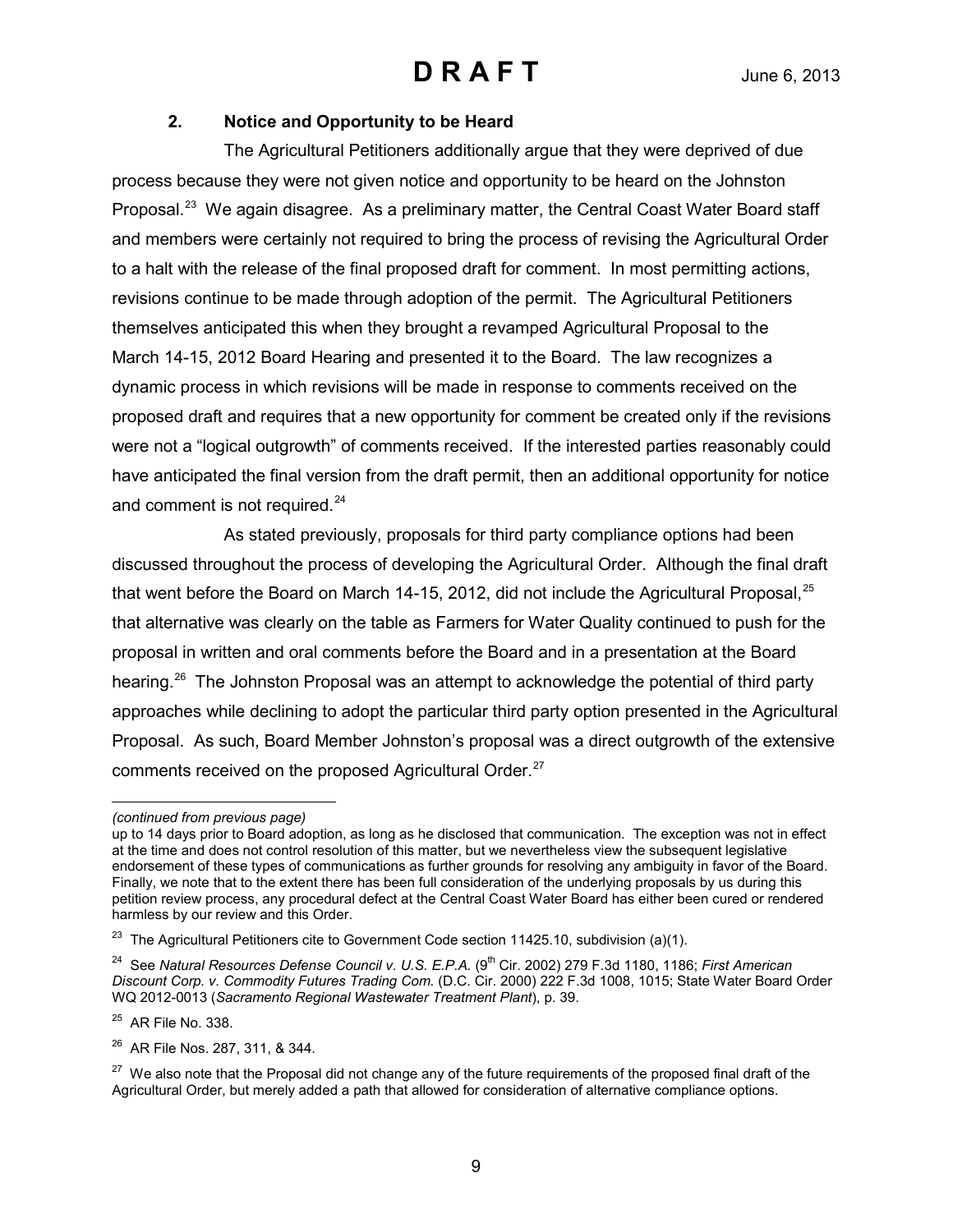We understand, however, that the argument made by the Agricultural Petitioners is more nuanced. They point out that Board Member Johnston waited to introduce his proposal until after the close of public testimony and that as a result there was no opportunity for them to weigh in orally on the proposal. They also argue that this late introduction of a new proposal shifted the focus of the deliberations away from how to re-work the Agricultural Proposal such that the Board might agree to adopt some version of it at the hearing<sup>[28](#page-9-0)</sup> by, in essence, giving the Board members the appearance of an option to postpone those difficult determinations to a future date. Had the Agricultural Petitioners been given an opportunity to engage the Board members on the Johnston Proposal earlier in the proceedings, they assert, the Board members may have reconsidered whether the Johnston Proposal in fact was the reasonable compromise it appeared to be. It is not clear to the Agricultural Petitioners that the Johnston Proposal, and in particular the Agricultural Order's resulting Provision 11 would, in fact, accommodate approval of a proposal similar to the Agricultural Proposal in the future, even if the differences between Board staff and Farmers for Water Quality were resolved. This is so because Provision 11 primarily contemplated water quality improvement projects rather than third party monitoring and reporting programs.

On this last point, we are somewhat sympathetic to the Agricultural Petitioners' position. As apparent during deliberations, the Central Coast Board members anticipated that the Johnston Proposal was broad enough to be inclusive of future consideration of the type of third party proposal advocated by Farmers for Water Quality, albeit with changes to address certain legal and policy concerns.<sup>[29](#page-9-1)</sup> Provision 11 as written, however, is confusing and arguably too narrow to allow for the approval of third-party auditing, monitoring, and reporting proposals because such proposals focus on the methodologies for data gathering and reporting and may be neutral as to practice implementation for water quality achievement.<sup>30</sup> Provision 11 mentions

 $\overline{a}$ 

<span id="page-9-0"></span> $^{28}$  Here, the Agricultural Petitioners appear also to be arguing that the Board members were misled into thinking they could not adopt the Agricultural Proposal as presented and were therefore drawn to the Johnston Proposal because staff had misrepresented that the Agricultural Proposal failed to meet certain legal or policy requirements. On this point, we find that Board members were entitled to rely on Board staff and counsel's advice regarding asserted policy and legal deficiencies in the Agricultural Proposal and to decline to adopt the Proposal wholesale.

<span id="page-9-1"></span> $29$  AR File No. 352, pp. 24-38; see also AR File No. 331 (showing that Johnston Proposal edits to Finding 11 included discussion of aggregate monitoring and reporting programs).

<span id="page-9-2"></span><sup>&</sup>lt;sup>30</sup> Certain provisions of the proposed draft Agricultural Order, notably the surface receiving water monitoring and groundwater monitoring provisions, allowed for cooperative monitoring alternatives prior to introduction of Provision 11 in the final adopted Agricultural Order. (See Tiers 1, 2, & 3 MRPs, Part 1, Section A.1 & Part 2, Section A.6). As a result, Provision 11 is in certain instances duplicative of (but not inconsistent with) alternative monitoring requirements in the Agricultural Order.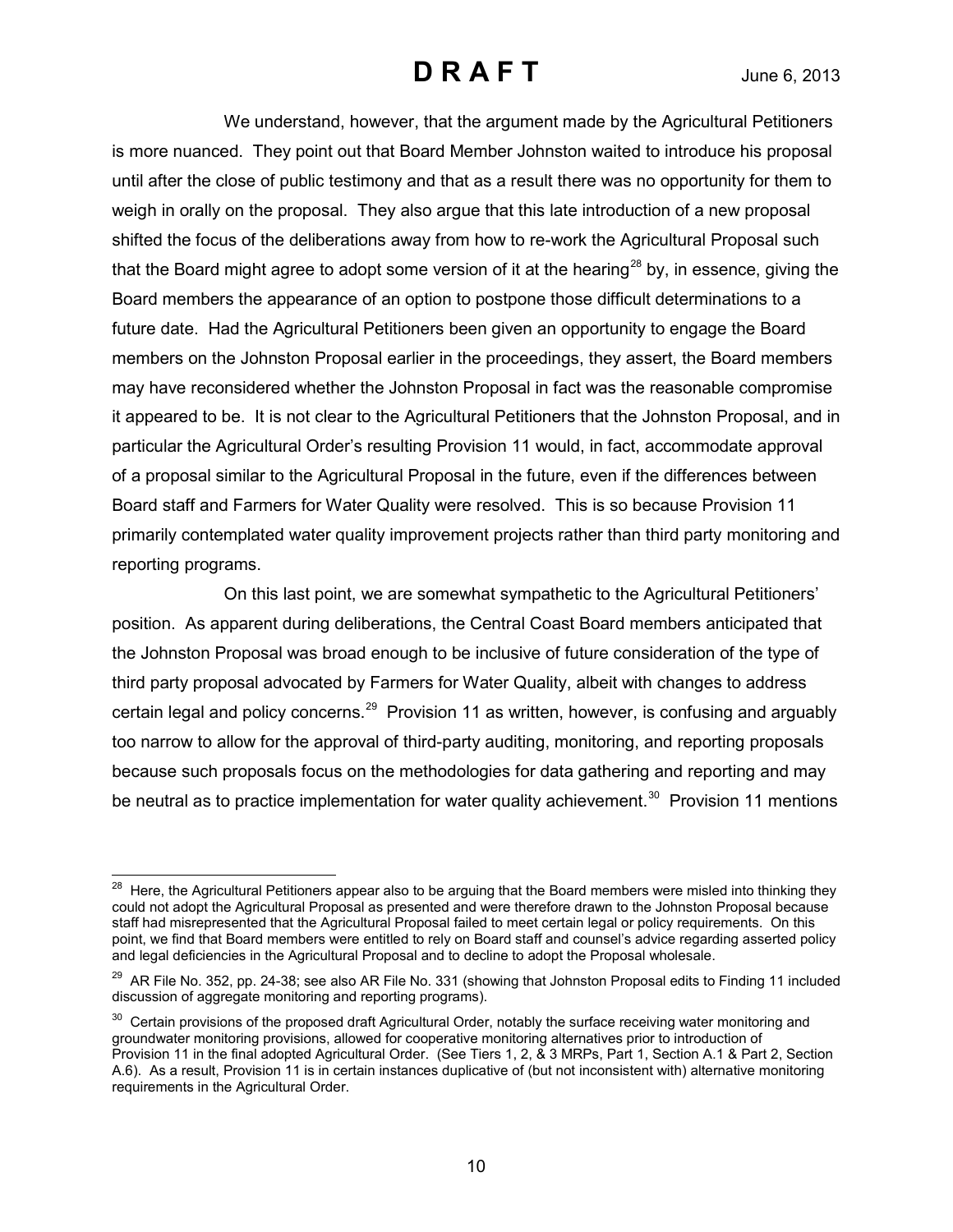both water quality management "projects" and cooperative monitoring and reporting "programs" but does not clarify the distinction in the criteria for evaluation of these separate categories.

This is not to say that we find that the process for adoption of Provision 11 was legally flawed. The Board members had the record before them and had heard extensive comments from interested persons. We expect regional water board members to evaluate the evidence before them and deviate from staff or stakeholder-proposed options to formulate their own solutions when appropriate. Nothing in the law precludes Board members from introducing their own proposals during Board deliberations and other Board members from signing on to those solutions. Adoption of the Johnston Proposal was accordingly a legitimate and legal exercise of the Board's discretion.

Yet, it appears that in this particular case, because the issue of third party alternatives had been so central to the proceedings, all parties, including the Board itself, would have benefited had the Board sought at least some brief oral input on the Johnston Proposal from the interested persons present at the hearing. The Board Chair has the discretion to reopen a hearing when he or she believes that additional comment would benefit the Board's decision. The value of such input would have been in helping the Board to refine the Johnston Proposal to ensure that it captured the Board's intent in adopting it. Accordingly, while we decline to overturn or amend the Agricultural Order on grounds of due process violations, we will address the ambiguity in the scope of Provision 11, as set out in the edits below. Specifically, we draw out the option of proposing third party monitoring and reporting programs in addition to third party water quality improvement projects and clarify the criteria for evaluating such program proposals.

We make two additional revisions to Provision 11. First, with regard to third party water quality improvement projects, we revise the requirement regarding the chance of success of the project with the goal of permitting consideration of a range of water quality improvement projects, not just those that may address toxicity or nutrients on a large scale. Second, we expand the role of the Central Coast Water Board in considering third party proposals. Provision 11 allows the Board's review only when the Executive Officer denies approval of a project or program. We have not found an articulated basis in the record for limiting review to denial of a project or program approval, when approval of a project or program may be equally concerning to interested persons – for instance, because a proposed project may not be

11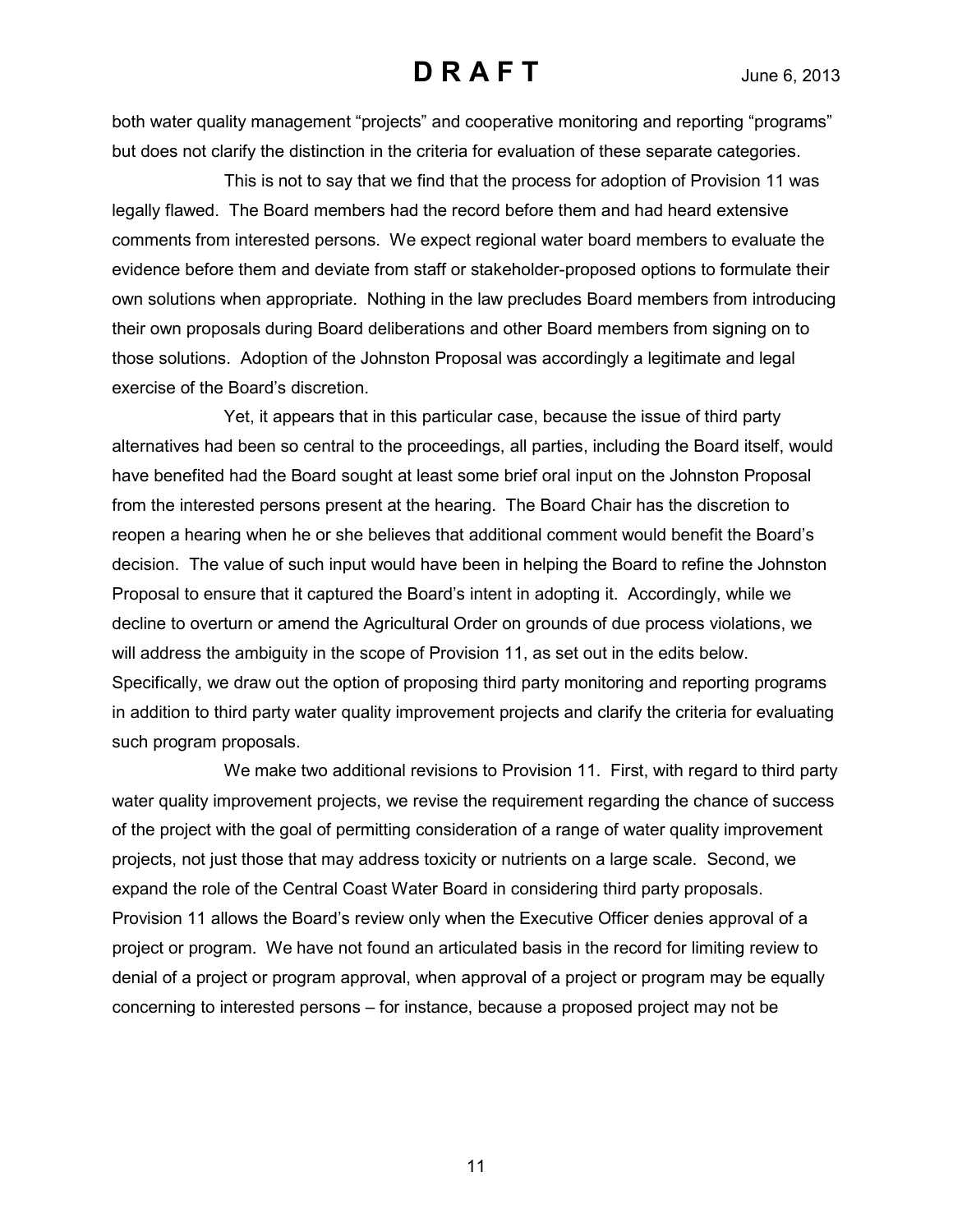sufficiently protective of water quality or a third party monitoring program may be designed to obscure accountability.<sup>[31](#page-11-0)</sup>

Finally, while this last point is not reflected in specific revisions to Provision 11, we believe it is important here for us to express our support of third party approaches generally. There are a number of advantages to utilizing a third party approach to regulation of agricultural discharges. From a resource perspective, third parties allow a regional water board to leverage limited regulatory staff by acting as intermediaries between the regional water board staff and the growers, freeing regional water board resources to focus on problem areas or actors. Third parties also may have the expertise to provide technical assistance and training to growers at a scale that cannot be matched by regional water board staff resources, and, in many cases, third parties already have relationships in place with the dischargers. We recognize the need to be wary of third party programs that report compliance at too high a level of generality. As a result, we expect the Central Coast Water Board to review proposals carefully to ensure consistency with legal requirements to verify the adequacy and effectiveness of waiver conditions and provide sufficient feedback mechanisms for determination of whether the required controls are achieving the Agricultural Order's stated purposes.<sup>[32](#page-11-1)</sup> However, we also expect the Central Coast Water Board to give fair and due consideration to proposed third party proposals and work with third party groups in good faith to develop viable alternatives.  $33$ 

We shall amend Provision 11 as follows:<sup>[34](#page-11-3)</sup>

11. Dischargers may form third party groups to develop and implement alternative water quality management practices (i.e., group projects) or cooperative monitoring and reporting programs to comply with this Order. At the discretion of the Executive Officer, Dischargers that are a participant in a third party group that implements Executive Officer-approved water quality improvement projects or Executive Officer-approved alternative monitoring and reporting programs may be moved to a lower Tier (e.g., Tier 3 to Tier 2, Tier 2 to Tier 1) and/or provided alternative project-specific timelines, and milestones.

<span id="page-11-0"></span> $\overline{\phantom{a}}$ 31 See discussion of Executive Officer discretion, *post*, at section II.C "Reasonableness of Tiering Criteria, Provisions 13-21."

<span id="page-11-1"></span><sup>&</sup>lt;sup>32</sup> Wat. Code, § 13269, subd. (a)(2); Policy for Implementation and Enforcement of the Nonpoint Source Pollution Control Program, State Water Board (May 20, 2004), available at

[<sup>&</sup>lt;http://www.waterboards.ca.gov/water\\_issues/programs/nps/docs/oalfinalcopy052604.pdf>](http://www.waterboards.ca.gov/water_issues/programs/nps/docs/oalfinalcopy052604.pdf) (as of Jun. 4, 2013) (Non-Point Source Policy), p. 13.

<span id="page-11-2"></span><sup>&</sup>lt;sup>33</sup> Depending on the scope of the third party alternative, the Central Coast Water Board may consider developing a separate order specific to the third party.

<span id="page-11-3"></span><sup>&</sup>lt;sup>34</sup> Throughout this Order we will use strikeout text to indicate text to be removed from the Agricultural Order and **boldunderline** text to indicate our additions. All other emphasis is maintained from the existing Agricultural Order.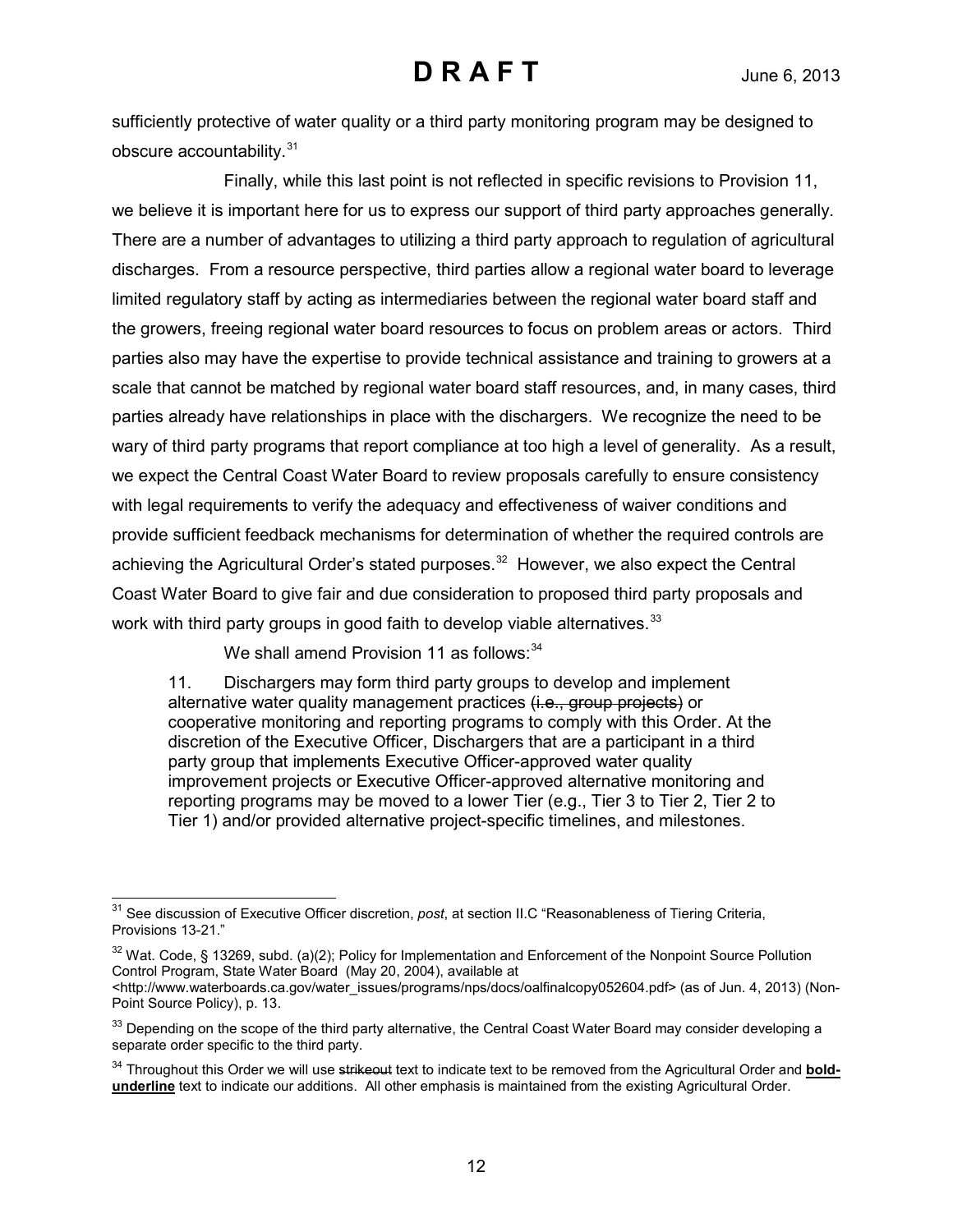To be subject to **qualify for** Tier changes or alternative timelines, Projects **third party water quality improvement projects** will be evaluated for, among other elements:

- Project Description. Description must include identification of participants, methods, and time schedule for implementation.
- Purpose. Proposal must state desired outcomes or goals of the project (e.g., pollutants to be addressed, amount of pollution load to be reduced, water quality improvement expected).
- Scale. Solutions must be scaled to address impairment.
- Chance of Success. Projects must demonstrate a reasonable chance of eliminating toxicity within the permit term (five years) or reducing discharge of nutrients to surface and groundwater **improving water quality**.
- Long term solutions and contingencies. Proposals must address what new actions will be taken if the project does not meet goals and how the project will be sustained through time.
- Accountability. Proposals must set milestones that indicate progress towards goals stated as above in "purpose."
- M **Project m**onitoring and reporting. Description of monitoring and measuring methods, and information to be provided to the Water Board. Monitoring points must be representative but may not always be at the edge-of-farm so long as monitoring results demonstrate **provide indicators of** water quality improvement and the efficacy of a project. In addition, monitoring must 1) characterize and be representative of discharge to receiving water, 2) demonstrate project effectiveness, 3) and verify progress towards water quality improvement and pollutant load reduction,

### **To qualify for Tier changes or alternative timelines, third party monitoring and reporting programs will be evaluated for, among other elements:**

- **Program Description: Description of monitoring methodologies, schedule, and reporting.**
- **Purpose: Third party monitoring and reporting programs must include collection of data that will provide indicators of water quality improvement or pollution load reduction and aggregate monitoring and reporting must be on a scale sufficient to track progress in small sub-basins and be sufficiently representative of conditions in the sub-basins.**

Project **Third party water quality improvement project and third party monitoring and reporting program** proposals will be evaluated by a Technical Advisory Committee (TAC) comprised of: Two researchers or academics skilled in agricultural practices and/or water quality, one farm advisor (e.g., from Natural Resources Conservation Service or local Resource Conservation Districts), one grower representative, one environmental representative, one environmental justice or environmental health representative, and one Regional Board staff. The TAC must have a minimum of five members to evaluate project **or program**  proposals and make recommendations to the Executive Officer. The Executive Officer has discretion to approve any **third party water quality improvement**  project **or third party monitoring and reporting program** after receiving project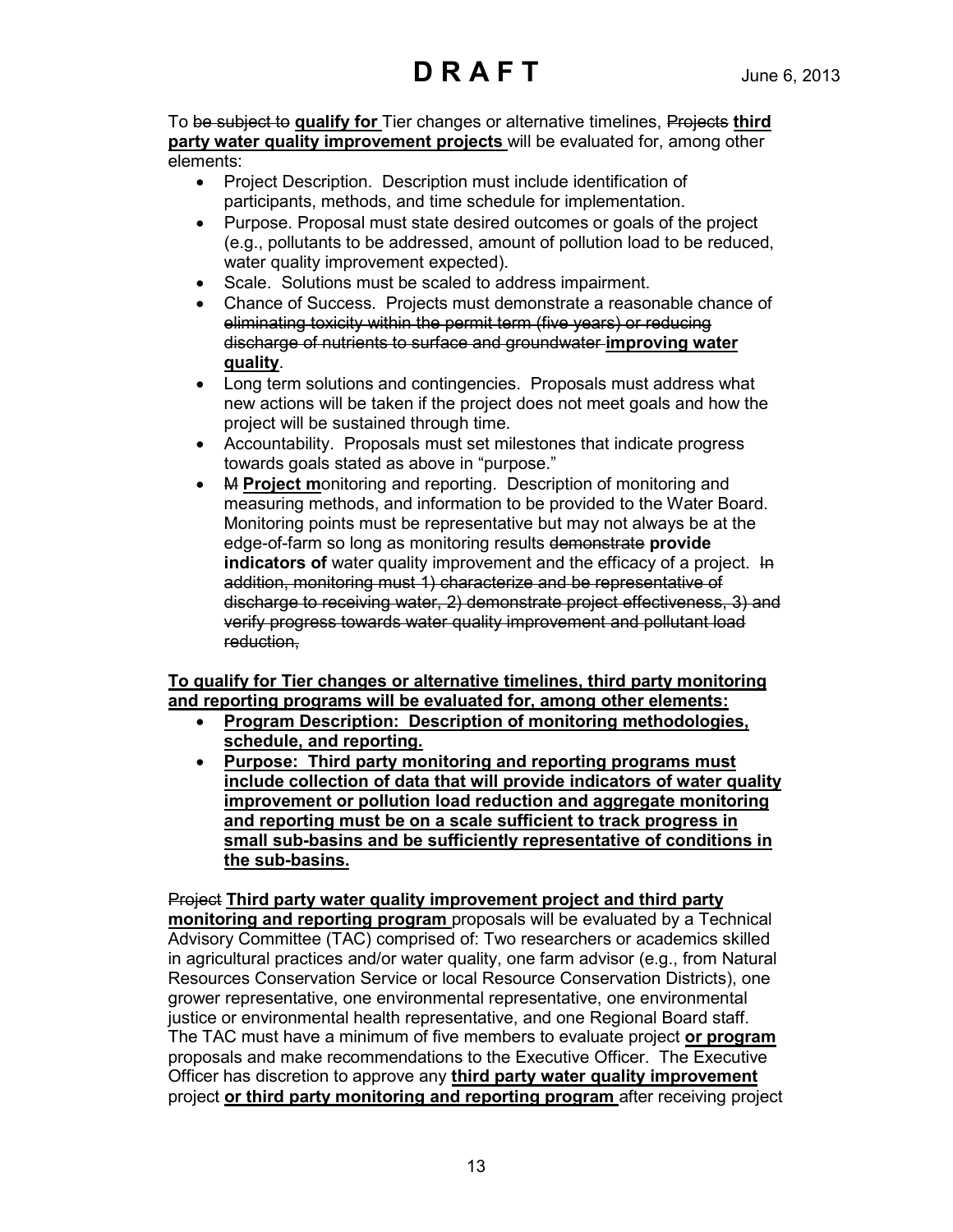**or program** evaluation results and recommendations from the committee. If the Executive Officer denies approval, the third party group **An interested person** may seek review by the Regional Board **of the Executive Officer's approval or denial of a Tier change or alternative timeline for a project or program**. As stated in the NPS Policy, management practice implementation is not a substitute for compliance with water quality requirements. If the project is not effective in achieving water quality standards, additional management practices by individual Dischargers or the third party group will be necessary.

#### **B. Water Code Sections 13141 and 13241**

Water Code section 13141 states:

State policy for water quality control adopted or revised in accordance with the provisions of this article, and regional water quality control plans approved or revised in accordance with Section 13245, shall become a part of the California Water Plan effective when such state policy for water quality control, and such regional water quality control plans have been reported to the Legislature at any session thereof.

However, prior to implementation of any agricultural water quality control program, an estimate of the total cost of such a program, together with an identification of potential sources of financing, shall be indicated in any regional water quality control plan.

The Agricultural Petitioners point to Water Code section 13141 to argue that the Central Coast Water Board is required to amend the Water Quality Control Plan for the Central Coastal Basin (Central Coast Basin Plan) to add a cost analysis for the Agricultural Order prior to implemention. Section 13141 is in article 3 of chapter 3 of division 7 of the Water Code, which addresses state policy for water quality control, not permitting. The second paragraph of section 13141 simply modifies the first paragraph. We therefore read the second paragraph as applicable only to an agricultural water quality control program that is adopted within a water quality control plan. We do not read section 13141 to require amendment of a water quality control plan prior to reissuance of a conditional waiver regulating agricultural discharges, especially given later-enacted amendments to Water Code section 13269.<sup>35</sup> We also note that the Central Coast Water Board in fact engaged in an extensive analysis of the costs of the Agricultural Order requirements to the agricultural dischargers and of sources of financing to

<span id="page-13-0"></span> $\overline{a}$  $35$  Stats. 1999, ch. 686 (adding provisions to Water Code section 13269 terminating all existing waivers, including agricultural waivers, and specifying that future waivers must be reconsidered at least every five years). Water Code section 13269 also requires that waivers must be consistent with any water quality control plan.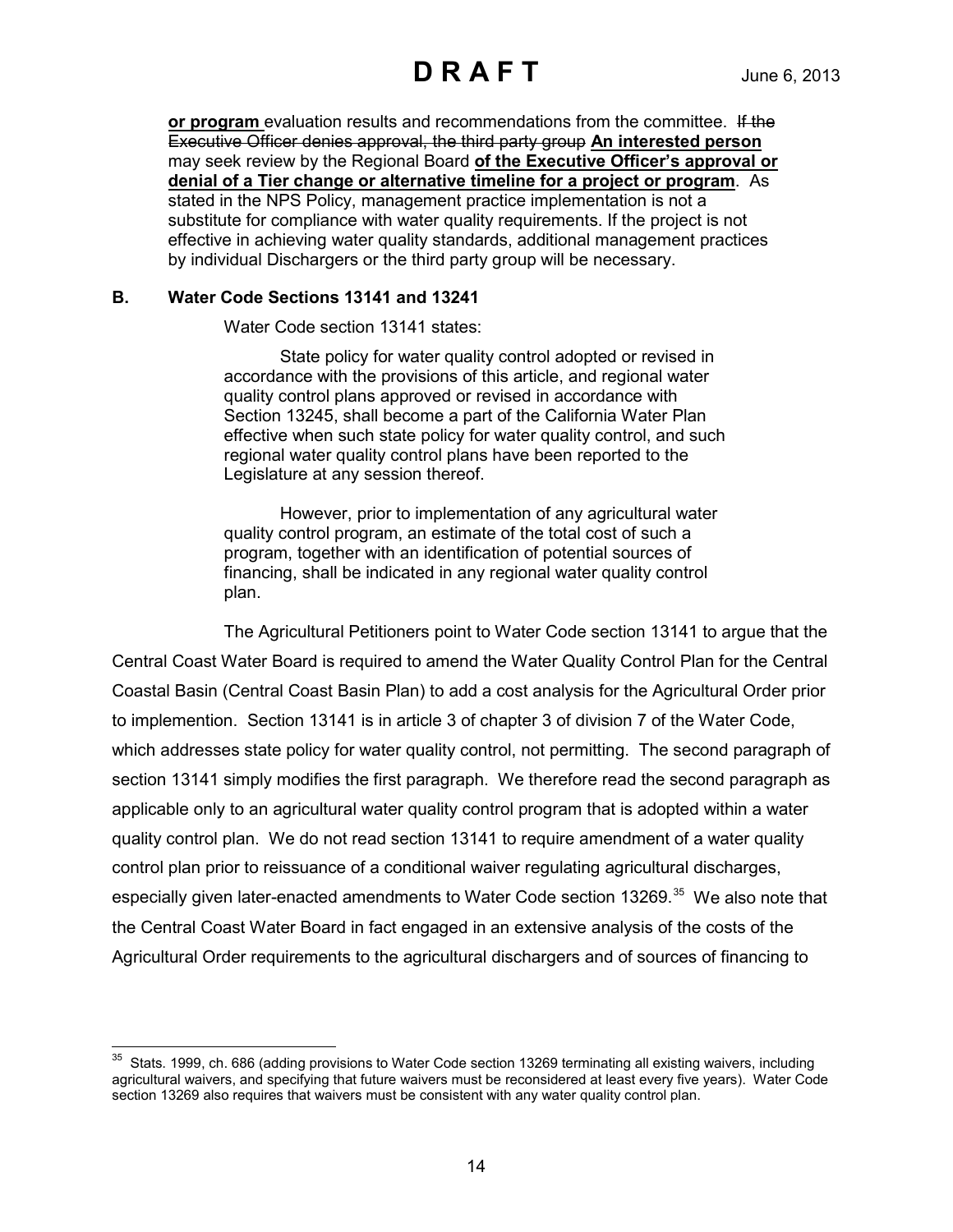meet such costs.<sup>[36](#page-14-0)</sup> As such, the Central Coast Water Board met the intent of section 13141 by considering the economic impact of the Agricultural Order on the dischargers.

The Agricultural Petitioners also argue that Water Code section 13241 required the Central Coast Water Board to conduct an analysis of the economic costs to the agricultural dischargers prior to adoption of the Agricultural Order. Water Code section 13241 requires the regional water boards to take into account "economic considerations" when establishing water quality objectives. Water Code section 13269, the authority under which the Central Coast Water Board adopted the Agricultural Order, does not reference Water Code section 13241.<sup>[37](#page-14-1)</sup> Regardless, as stated above, the Central Coast Water Board did consider the economic implications of the Agricultural Order.

Accordingly, for the stated reasons, we find neither Water Code section 13141 nor section 13241 barred the Central Coast Water Board from adoption or implementation of the Agricultural Order.

### **C. Reasonableness of Tiering Criteria, Provisions 13-21**

The Agricultural Order assigns each discharger to one of three "tiers," which determine the requirements applicable to the discharger. The tier designations are based on a number of criteria intended to capture the risk posed by the operation to water quality, including whether the discharger uses the pesticides chlorpyrifos or diazinon, proximity of discharger's farm to a surface waterbody listed as impaired for toxicity, pesticides, nutrients, turbidity or sediment,<sup>[38](#page-14-2)</sup> and whether the discharger grows crop types with high potential to discharge nitrogen to groundwater.<sup>[39](#page-14-3)</sup>

Specifically, a discharger is classified as a Tier 3 discharger – the tier expected to pose the highest threat to water quality  $-$  if (a) the discharger grows crop types with high potential to discharge nitrogen to groundwater and the farm total irrigated acreage is 500 acres or more, *or* (b) the discharger applies chlorpyrifos or diazinon at the farm, and the farm discharges irrigation or stormwater runoff to a waterbody listed as impaired for toxicity or pesticides.

 $\overline{a}$  $36$  AR File No. 234.

<span id="page-14-1"></span><span id="page-14-0"></span><sup>&</sup>lt;sup>37</sup> Water Code section 13263 explicitly references section 13241 in establishing the factors to be taken into consideration when adopting waste discharge requirements. (See *City of Burbank v. State Water Resources Control Bd.* (2005) 35 Cal.4<sup>th</sup> 613, 625.) Unlike section 13263, section 13269 contains no reference to section 13241.

<span id="page-14-2"></span><sup>&</sup>lt;sup>38</sup> Relevant Central Coast region waterbodies are listed in Table 1 of the Agricultural Order based on the 2010 Clean Water Act Section 303(d) List of Impaired Waterbodies.

<span id="page-14-3"></span><sup>&</sup>lt;sup>39</sup> The definitions section of the Agricultural Order specifies the crop types with high potential to discharge nitrogen to groundwater. (Agricultural Order, Att. A., Part C, & Prov. 10.)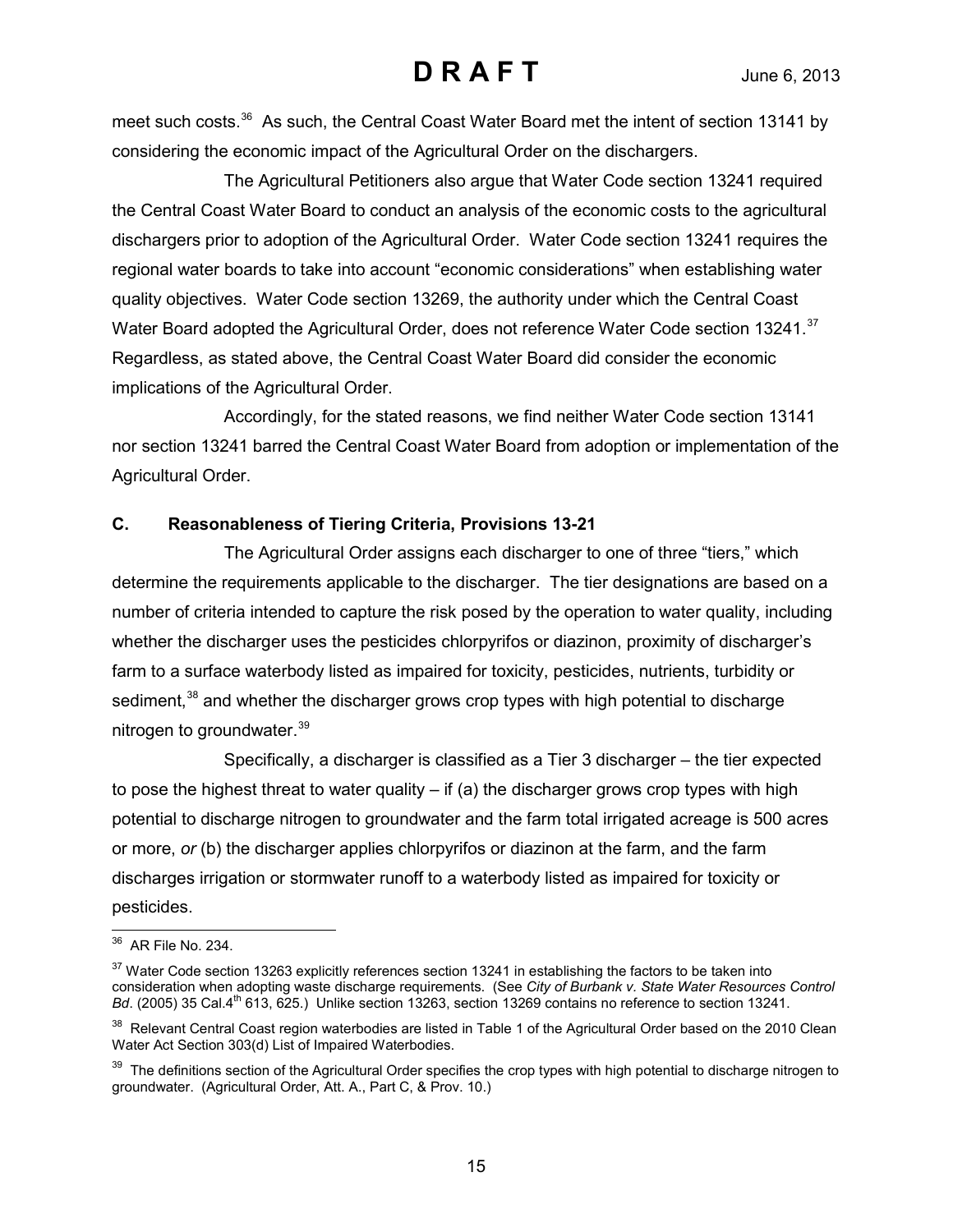On the other hand, a discharger is classified as a Tier 1 discharger – the lowest threat tier – if (a) if the discharger does not use chlorpyrifos or diazinon at the farm; *and* (b) the discharger's farm is located more than 1,000 feet from a surface waterbody listed as impaired for toxicity, pesticides, nutrients, turbidity, or sediment; *and* (c) the discharger either does not grow crop types with high potential to discharge nitrogen to groundwater or, if the discharger does grow such crops, the farm has less than 50 acres of total irrigated area and is not within 1,000 feet of a well that is part of a public water system that exceeds the maximum contaminant level (MCL) for nitrogen-related pollutants. Additionally, a discharger is classified as Tier 1 if the farm is certified by Sustainability in Practice (SIP), a sustainable agriculture program certified by a group of Central Coast vineyards, or a similar certified sustainable agriculture program approved by the Executive Officer of the Central Coast Water Board.

Dischargers that do not meet the criteria for Tier 1 or Tier 3 are classified as Tier 2 dischargers.[40](#page-15-0)

Consistent with the expectation of threat to water quality, Tier 3 dischargers must comply with more stringent requirements than Tier 2 dischargers. Tier 2 dischargers, in turn, must meet more stringent requirements than Tier 1 dischargers. For example, while dischargers in all three tiers must prepare Farm Plans, only Tier 2 and Tier 3 dischargers are subject to annual reporting on their practices. And only Tier 3 dischargers are required to conduct and report individual surface water discharge monitoring.

The Agricultural Petitioners argue that the tiering criteria used by the Central Coast Water Board do not necessarily correlate to risk to water quality and are therefore arbitrary. They argue, for example, that there may be farms smaller than 50 acres that pose a greater risk to water quality than larger farms.<sup>[41](#page-15-1)</sup> They posit that some farms using diazinon and chlorpyrifos may have no discharges to surface water.<sup>42</sup> They point out that the tiers do not capture the geology of a farm's soil or the depth to groundwater, both of which affect impacts to

<span id="page-15-0"></span> $\overline{\phantom{a}}$  $^{40}$  In general, the following categories of dischargers will be in Tier 2: dischargers that apply chlorpyrifos or diazinon at the farm, but do not discharge to a waterbody listed as impaired for toxicity or pesticides; dischargers with farms located within 1000 feet of a surface waterbody listed for impairment for toxicity, pesticides, nutrients, turbidity, or sediment, or dischargers that grow crop types with high potential to discharge nitrogen to groundwater and that are 50 acres or more but less than 500 acres or are within 1000 feet of a public water well that exceeds the MCL for nitrogen-related pollutants.

<span id="page-15-1"></span><sup>41</sup> Petition for Review of Farm Bureau et al. (Apr. 16, 2012) (Farm Bureau Petition), p. 67; Grower-Shipper Petition, p. 37, Request for Stay and Petition for Review of Ocean Mist and RC Farms (Apr. 16, 2012) (Ocean Mist Petition), p. 24. Ocean Mist appears to have misinterpreted the tiering criteria on this issue. Size is relevant to tiering only to the extent the farm already grows crops that have high potential to discharge nitrogen to groundwater.

<span id="page-15-2"></span><sup>&</sup>lt;sup>42</sup> Grower-Shipper Petition, p. 37.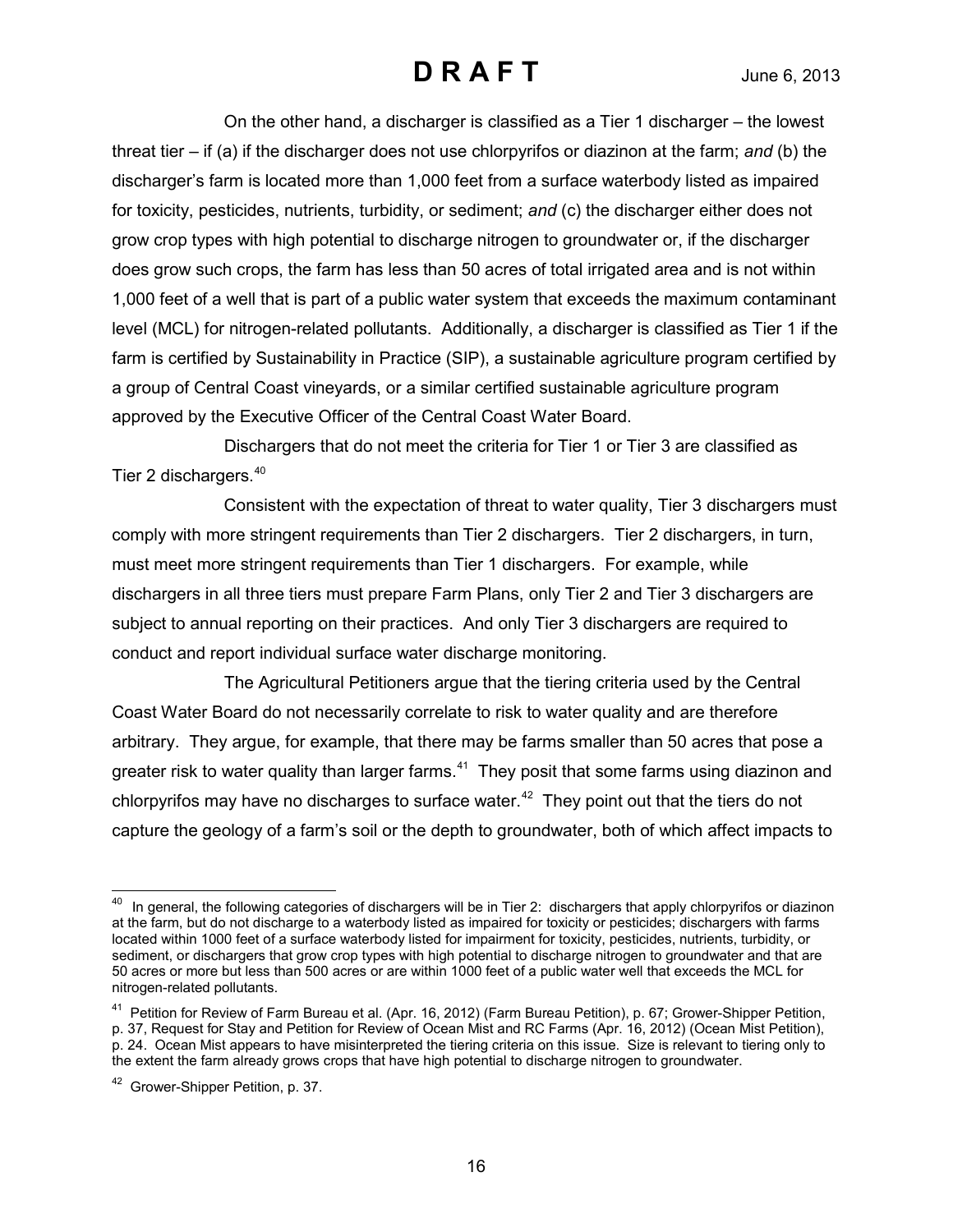groundwater.[43](#page-16-0) They argue that the management and cultural practices of certain commodities may be a better indicator of threat to water quality than the physical characteristics of the farms.<sup>[44](#page-16-1)</sup> But the Agricultural Petitioners do not appear to be advancing a proposed, welldefined, alternative, and they are not advocating for uniform requirements for all dischargers.

The Central Coast Water Board chose to use a general order in the form of a conditional waiver, rather than farm-specific orders, to regulate agricultural discharges. The State Water Board supports the use of a general order given the general similarity of operations and discharges for the agricultural community in the Central Coast and in particular the considerations of efficiency in regulating a large number of dischargers. A general order necessitates either a one-size-fits-all approach or a scheme for grouping the dischargers into different categories to enable assigning different requirements. With as many farms as are covered by the Agricultural Order, it is no surprise that the categories chosen by the Central Coast Water Board may not fit each circumstance perfectly. The question for the State Water Board is not whether the Central Coast Water Board's criteria capture the risk level posed by each farm with perfect accuracy, but, rather, whether the Board chose rational distinctions between the farms to create those different categories.

We recognize that the tiering approach used by the Central Coast Water Board was not the only reasonable option available to it. There are numerous factors that determine the threat a given farm will pose to water quality and multiple variations on how those factors may be organized to provide a reasonable framework for assigning the farm to a risk category. Moreover, while the Central Coast Water Board utilized an approach based on individual farm characteristics, the Board could instead have chosen an approach based on regional characteristics, where dischargers are placed in a higher risk category commensurate with the vulnerability of the groundwater in the larger geographic area rather than individual farm characteristics.[45](#page-16-2)

Yet, while the approach that was ultimately chosen by the Central Coast Water Board may not be perfect, it is a reasonable approach based on the evidence in the record<sup>[46](#page-16-3)</sup>

<span id="page-16-2"></span> $45$  This type of approach is utilized by the Central Valley Water Board in waste discharge requirements issued to growers in the Eastern San Joaquin River Watershed. (Order R5-2012-0116, <http://www.swrcb.ca.gov/rwqcb5/board\_decisions/adopted\_orders/general\_orders/r5-2012-0116.pdf> [as of Jun. 4, 2013].) For illustrative purposes, we take official notice of the Central Valley Water Board's order (Cal. Code Regs., tit. 23, § 648.2 and Evid. Code, § 452, subd. (c)), although we express no opinions here on the merits of its approach.

<span id="page-16-0"></span> $\overline{\phantom{a}}$  $43$  Petition to Review of Jensen (Apr. 13, 2012), pp. 18-20.

<span id="page-16-1"></span><sup>44</sup> Grower-Shipper Petition, p. 36.

<span id="page-16-3"></span> $46$  Such evidence includes, but is not limited to, the following: AR Reference Nos. 35, 47, 72, 74, 75, 132, 133, 134, 137, 145, 146, 147, 148, 149, 165, 226, 227, 228, & 258.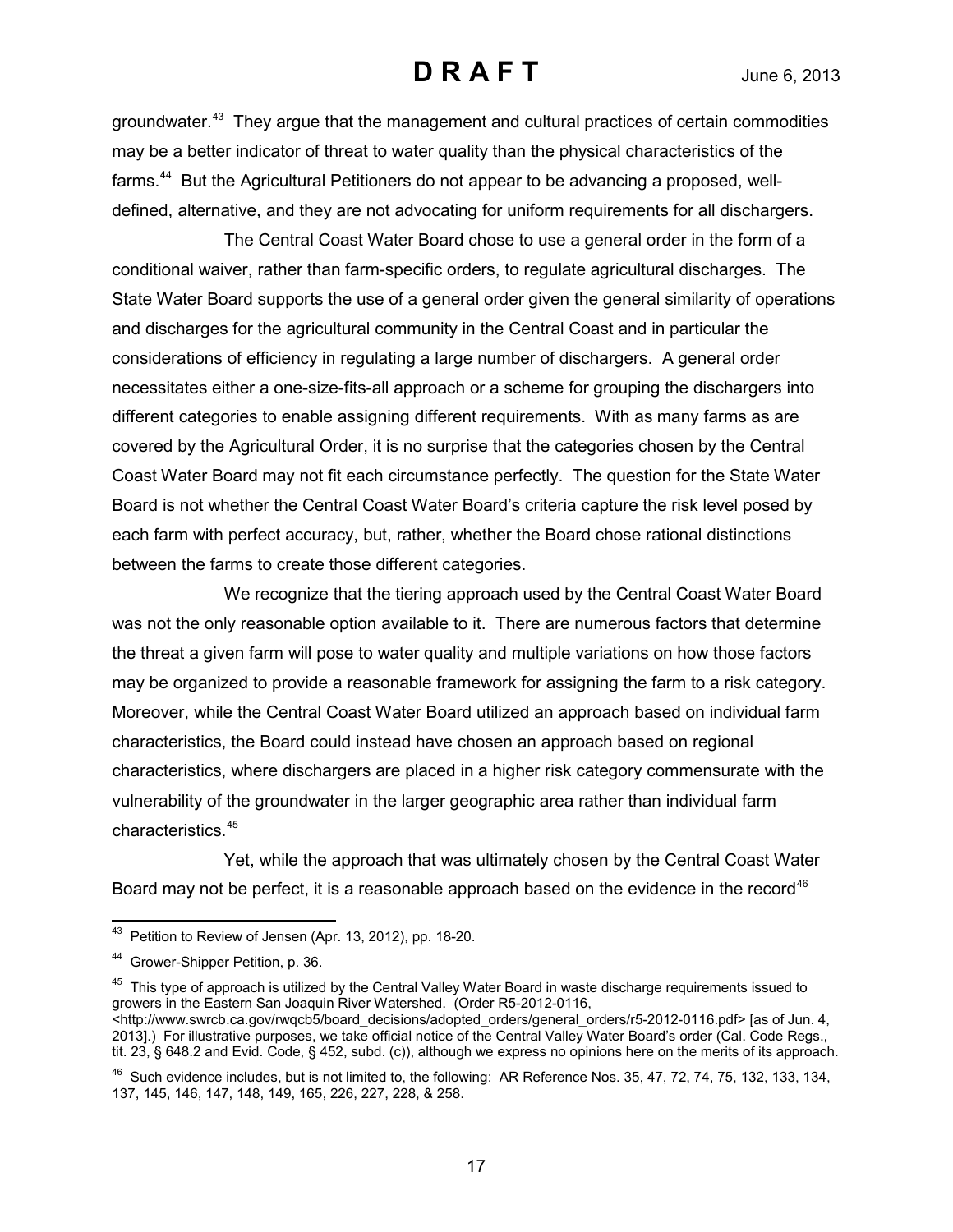and based on a rationale articulated in the staff reports and responses to comments supporting the Agricultural Order.<sup>[47](#page-17-0)</sup> For example, the criteria make distinctions in risk to water quality based on use of pesticides that are currently documented as a primary cause of toxicity in the Central Coast region.<sup>48</sup> As another example, with regard to farms growing crops with high potential to discharge nitrogen, the Central Coast Water Board analyzed the impact of size of the farm on such potential and explained that the numbers less than 50 acres and more than 500 acres were chosen as the thresholds for placing a discharger in Tiers 1 or 3 respectively because 50-500 acres represented an average loading appropriate for Tier 2 categorization.<sup>[49](#page-17-2)</sup> The Board further articulated that, regardless of size, proximity of a farm to a public water system polluted by nitrate should trigger Tier 2 requirements consistent with proximal distances recommended by the Department of Public Health for source water assessment and protection.<sup>[50](#page-17-3)</sup> The Central Coast Water Board also pointed out that the particular tiering criteria were selected in part because they reflect already available information and do not require additional data collection or complicated or expensive site evaluations.<sup>[51](#page-17-4)</sup> Finally, the Central Coast Water Board included provisions that allow the Executive Officer to adjust the tier for any given farm, which helps ameliorate any potentially unreasonable result of the tiering scheme.

We are reluctant to substitute another reasonable, but imperfect, set of criteria for those selected by the Central Coast Water Board. Further, we will ask the Expert Panel to evaluate the selection of appropriate indicators of risk to water quality as one of the long-term, state-wide issues it considers. Accordingly, in the short-term, we will not disturb the tier structure set out in the Agricultural Order.

The Agricultural Petitioners also contend that the Agricultural Order inappropriately delegates authority to the Executive Officer to elevate the tier of a given discharger. On this point, we agree with the Agricultural Petitioners, but reach the broader conclusion that the Agricultural Order's unconfined delegation of authority to the Executive Officer in provisions 18 and 19 to move a discharger up *or down* the tiering scheme is problematic. The categorization of a farm in a specific tier under the Agricultural Order is determinative of the requirements that the discharger must comply with. For example, if the Executive Officer determines that a particular discharger will be in Tier 3 instead of Tier 2, that

<span id="page-17-0"></span> $\overline{\phantom{a}}$ <sup>47</sup> AR File Nos. 228, pp. 21-27; 232, pp. 6-16; 233; 260.

<span id="page-17-1"></span> $48$  See discussion of toxicity related to chlorpyrifos and diazinon at AR File No. 228, p. 23.

<span id="page-17-2"></span> $49$  See AR File Nos. 260, slides 18-23; 265, pp. 586-591; 283, p. 25.

<span id="page-17-3"></span> $50$  See AR File No. 228, p. 26.

<span id="page-17-4"></span><sup>51</sup> *Id.*, p. 22.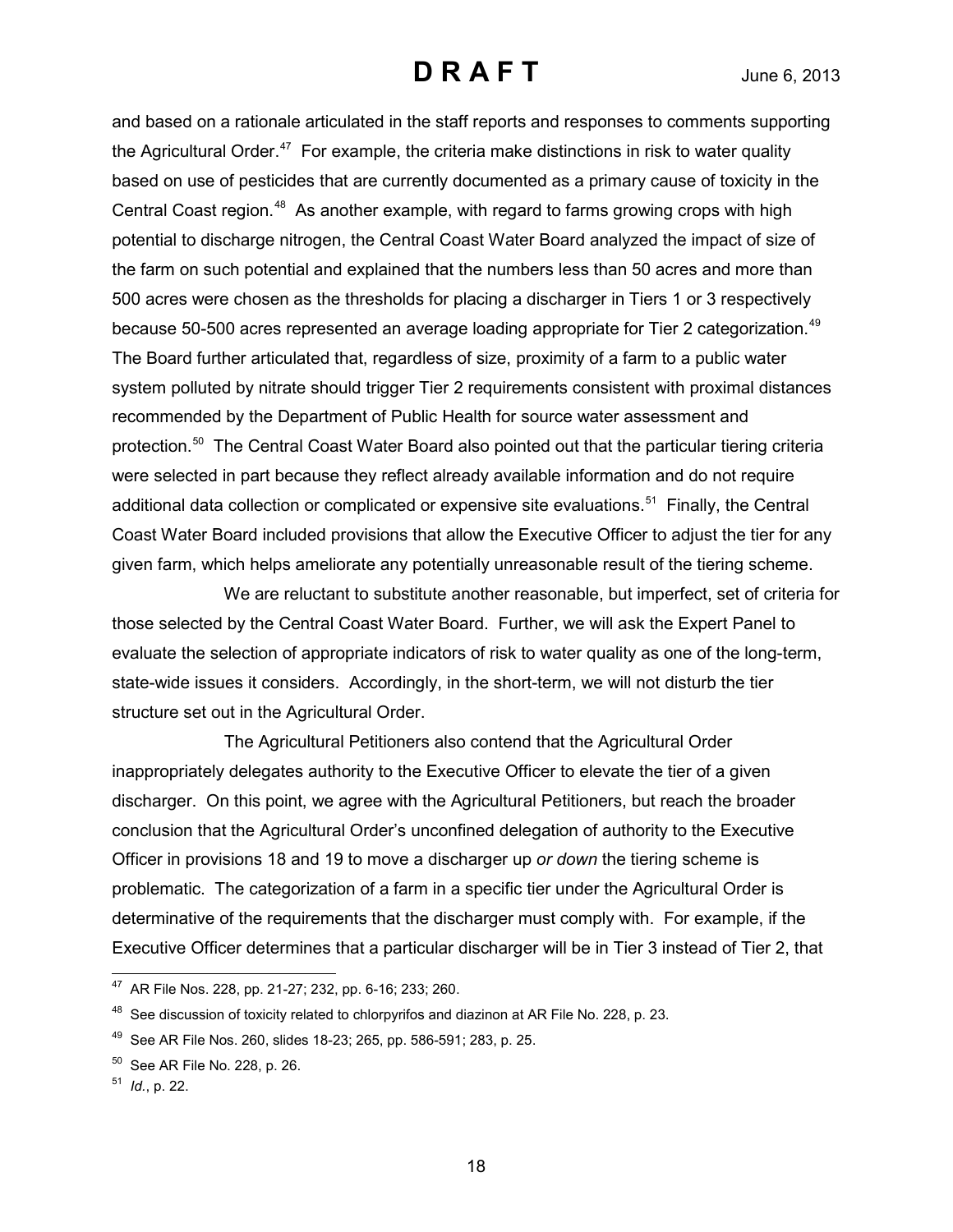discharger will be required to implement a number of additional measures, including preparation of an Irrigation and Nutrient Management Plan and conducting of individual surface water discharge monitoring, with corresponding expenditures. Conversely, if the Executive Officer determines that a discharger qualifying as a Tier 2 discharger under the tiering criteria is more appropriately treated as a Tier 1 discharger, that discharger is no longer obligated to submit an annual compliance report or conduct photo monitoring, a reduction in requirements that could have significant implications for water quality protection.

As we have discussed, no tiering structure can perfectly account for all individual farm characteristics. There is accordingly a benefit to providing some flexibility for individual review of tier placement. However, the discretion provided to an Executive Officer to do so should not substitute for the role of the Central Coast Water Board in determining the appropriate requirements imposed on a discharger when the Board has issued an order broadly categorizing and prescribing requirements for a class of dischargers.<sup>52</sup> Provisions 18 and 19 state that the Executive Officer will make a determination based on information indicating a lower or higher threat to water quality than indicated by the assigned tier, but we find the concepts of "lower threat" or "higher threat" too vague to sufficiently circumscribe the Executive Officer's discretion. Nor are these concepts tied, even indirectly, to the tiering criteria of the Agricultural Order in any manner that would provide transparency about why a given discharger's water quality risk is not appropriately accounted for by the default tier under the Agricultural Order. While such a delegation may be appropriate with more specific criteria for the Executive Officer to evaluate, those criteria are lacking here.

In order to balance the need for some flexibility in tier determination with the need to confine that flexibility when carried out by the Executive Officer, we will amend the Agricultural Order to provide for Central Coast Water Board review, upon request,<sup>[53](#page-18-1)</sup> of any Executive Officer determination of a tier when that determination deviates from the assignment of a tier under the tiering criteria.<sup>[54](#page-18-2)</sup>

<span id="page-18-0"></span> $\overline{a}$  $52$  Water Code section 13223 excepts the issuance, modification, or revocation of waste discharge requirements from powers that a regional water board may delegate to its executive officer. By analogy, regional water boards should be cautious in delegating to an executive officer the power to determine a discharger's substantive requirements under a waiver of waste discharge requirements, when the boards themselves have issued the waivers in the first instance.

<span id="page-18-1"></span> $53$  The Executive Officer is expected to provide notice of the determination through appropriate methods to facilitate a request for review.

<span id="page-18-2"></span><sup>&</sup>lt;sup>54</sup> In the case of Provision 11, we added review by the Board for both approval and denial of a third party project or program. Here, it is appropriate to limit review to instances where the Executive Officer makes a determination that deviates from a tier assignment based on the Agricultural Order's established criteria since the Board has already carefully considered the standard outcomes from application of the criteria.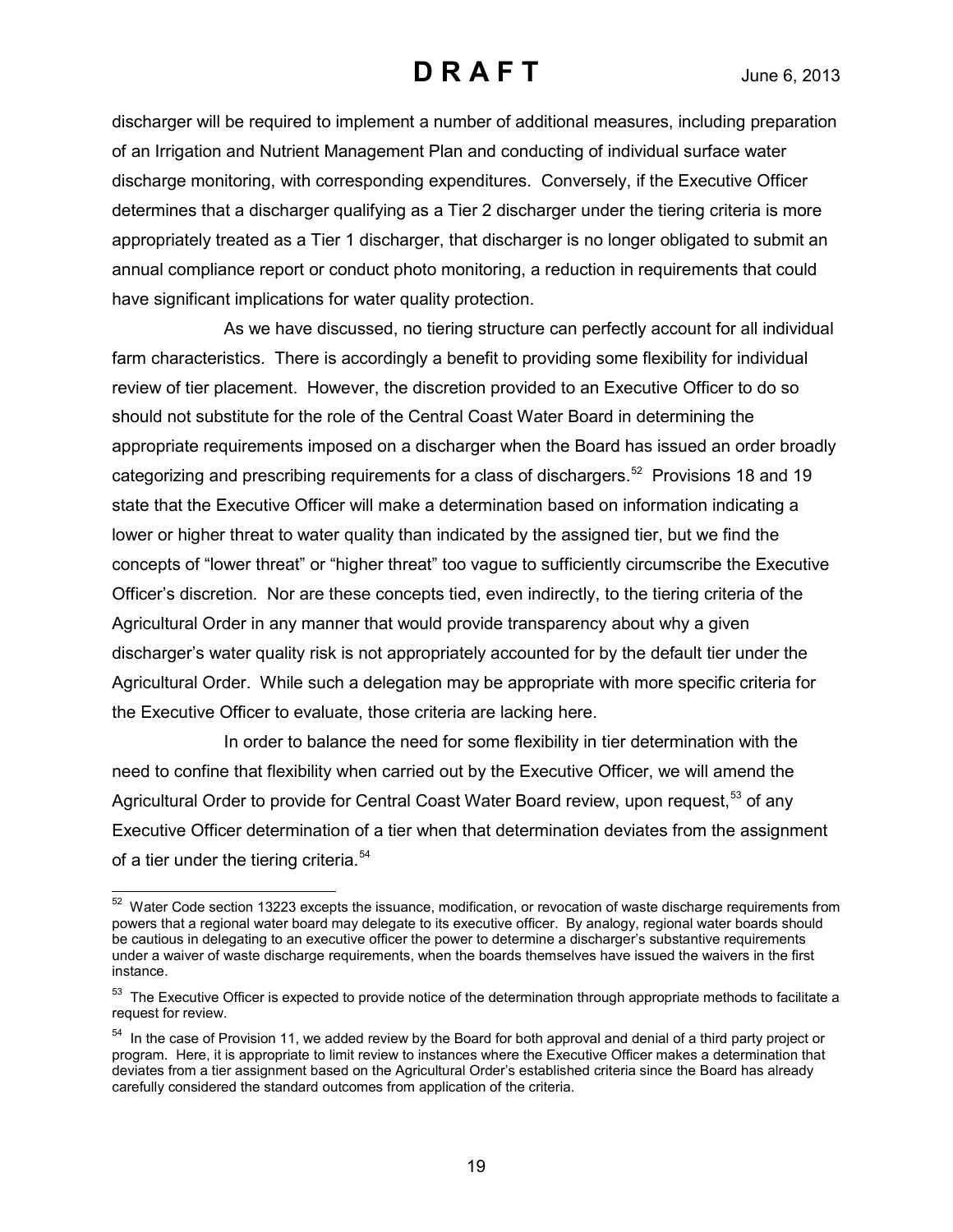Although no petitioner contested the particular provision, we have similar concerns with the authority given to the Executive Officer to approve proposed sustainable agriculture programs, the result of which is that all certified participant dischargers in an approved program are lowered to Tier 1. Because approval of a sustainable agriculture program would allow a whole set of dischargers to be moved to a lower Tier, we believe the approval should be carried out by the Board in the first instance, rather than by the Executive Officer.<sup>[55](#page-19-0)</sup>

We shall amend Provisions 15, 18, and 19 as follows:

15. **Tier 1** – Applies to all Dischargers whose individual farm/ranch meets all of the criteria described in **(1a), (1b), and (1c)**, or whose individual farm/ranch is certified in a sustainable agriculture program identified in **(1d)** that requires and verifies effective implementation of management practices that protect water quality:

- 1a. Discharger does not use chlorpyrifos or diazinon at the farm/ranch, which are documented to cause toxicity in surface waters in the Central Coast Region;
- 1b. Farm/ranch is located more than 1000 feet from a surface waterbody listed for toxicity, pesticides, nutrients, turbidity or sediment on the 2010 List of Impaired Waterbodies $9$  (Table 1);
- 1c. If the Discharger grows crop types with high potential to discharge nitrogen to groundwater (as defined in Attachment A) at the farm/ranch, and the farm/ranch total irrigated acreage is *less than* 50 acres, and is *not*  within 1000 feet of a well that is part of a public water system (as defined by the California Health and Safety Code, section 116275) that exceeds the maximum contaminant level (MCL) for nitrate, nitrite, or nitrate + nitrite $10$ :
- 1d. Sustainability in Practice (SIP, certified by the Central Coast Vineyard Team) or other certified programs approved by the Executive Officer **Central Coast Water Board**.

\* \* \*

18. Dischargers may submit a request to the Executive Officer to approve transfer to a lower tier. The Discharger must provide information to demonstrate a lower level of waste discharge and a lower threat to water quality, including site-specific operational and water quality information to characterize the waste discharge and resulting effect on water quality. Dischargers remain in the tier determined by the criteria above and must meet all conditions for that tier until the Executive Officer approves the request to transfer to a lower tier. At a

<span id="page-19-0"></span> $\overline{a}$  $55$  We support SIP's approval as a sustainable agricultural program protective of water quality. We expect, however, that the Executive Officer will exercise his authority to elevate an individual SIP farm to a higher tier if the farm is either out of compliance with the requirements of the SIP program or unique physical characteristics of the farm render the management practices recommended by the certified program ineffective at that particular location.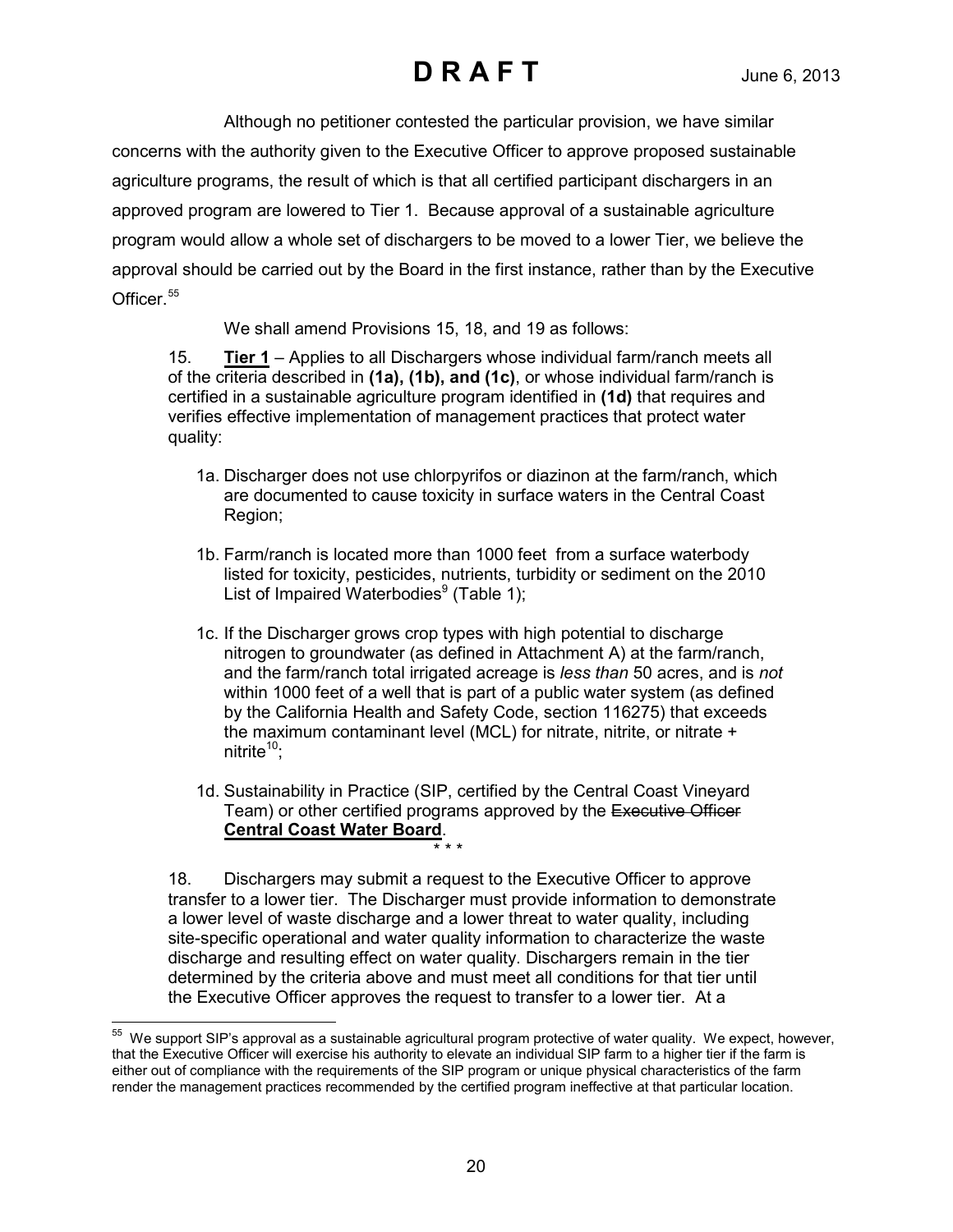minimum, information provided by Dischargers requesting transfer to a lower tier must include the following:

- a. Farm/ranch maps(s) identifying discharge points and any water quality sampling locations;
- b. Schematic showing the flow of irrigation and stormwater runoff, including where it leaves the farm/ranch and where the discharge enters receiving water;
- c. Description of the volume of discharges and when the discharge is present;
- d. Description of type of chemicals applied (e.g., pesticide and fertilizer use);
- e. Description of estimated pollutant loading to groundwater;
- f. Description and results of any individual discharge water quality sampling information available (e.g., irrigation runoff and stormwater sampling, lysimeter sampling);

### **If the Executive Officer approves a transfer to a lower tier, any interested person may request that the Central Coast Water Board review the Executive Officer's determination.**

19. The Executive Officer may elevate Tier 1 or Tier 2 Dischargers to a higher tier if the Discharger poses a higher threat to water quality based on information submitted as part of the NOI, MRP, or information observed upon inspection of a ranch/farm, or any other appropriate evidence that indicates the ranch/farm meets the criteria for a higher tier. **If the Executive Officer requires a transfer to a higher tier, any interested person may request that the Central Coast Water Board review the Executive Officer's determination.**

## **D. Containment Structures, Provision 33**

The Agricultural Petitioners assert that Provision 33 of the Agricultural Order, requiring that dischargers "manage, construct, or maintain" containment structures "to avoid percolation of waste to groundwater" and to "minimize surface water overflows," constitutes an unreasonable restriction on the use of retention ponds. In particular, the Agricultural Petitioners argue that compliance with this provision would require dischargers to design or construct new containment structures or replace or upgrade existing containment structures, possibly requiring lining the structures. The Central Coast Water Board has stated that Provision 33 does not require lining of containment structures and that dischargers are expected to simply make iterative progress toward meeting the requirement "to avoid percolation to groundwater."<sup>56</sup> In the Stay Order, we stayed Provision 33 on the grounds that the plain language of the provision does not align with the Central Coast Water Board's stated intentions for it. We now make the necessary changes to make Provision 33 consistent with its intended purpose.

<span id="page-20-0"></span> $\overline{a}$  $^{56}$  See Stay Order, pp. 12-13; Central Coast Water Board Written Response to Petitions (Oct. 31, 2012) (Central Coast Water Board Response to Petitions), pp. 75-77.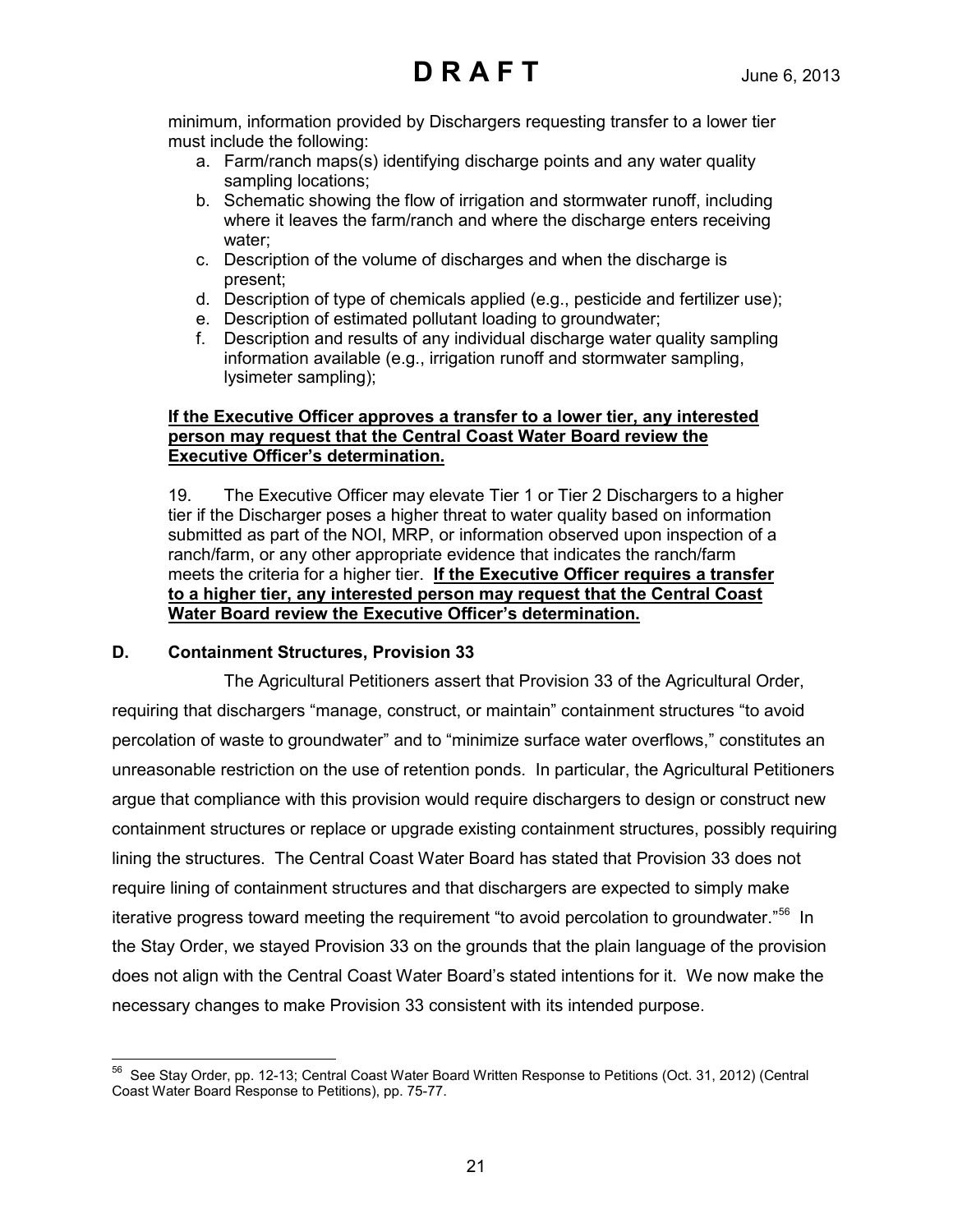We shall amend Provision 33 as follows:

33. Dischargers who utilize containment structures (such as retention ponds or reservoirs) to achieve treatment or control of the discharge of wastes must manage, construct, or maintain such containment structures to **avoid minimize** percolation of waste to groundwater that causes or contributes to exceedances of water quality standards, and to minimize surface water overflows that have the potential to impair water quality. **Dischargers may choose the method of compliance appropriate for the individual farm, which may include, but are not limited to:**

- **implementing chemical treatment (e.g., enzymes);**
- **implementing biological treatment (e.g., wood chips);**
- **recycling or reusing contained water to minimize infiltration or discharge of waste;**
- **minimizing volume of water in the containment structure to minimize percolation of waste;**
- **minimizing percolation of waste via a synthetic, concrete, clay, or low permeability soil liner.** [[57\]](#page-21-0)

### **E. Farm Plan/Practice Effectiveness and Compliance, Provision 44**

The Agricultural Petitioners argue that Provision 44.g, which requires the Farm Plan to include a "description and results of methods used to verify practice effectiveness," is unreasonable because the term "verify" implies the need for costly studies and statistical analyses. During the stay proceedings, the Central Coast Water Board testified that Provision 44.g does not dictate how the discharger would evaluate practice effectiveness and that it was the Board's expectation that dischargers could meet the requirements of 44.g by reporting on standard farming practices, such as evaluating irrigation efficiency to determine water use, combined with visual inspection and record keeping.<sup>58</sup> We stayed Provision 44.g pending resolution of the petitions on the merits, finding it ambiguous as written.

In its Response to the Petitions, the Central Coast Water Board has recommended that the State Water Board provide clarifying language for Provision 44.g, consistent with its position that practice effectiveness verification may rely on standard farming practices, visual inspections, and record keeping.<sup>[59](#page-21-2)</sup> With this clarification, we find that the burden of the reporting required under 44.g bears a reasonable relationship to its anticipated benefits, as dischargers will not be required to hire consultants for study design and analysis. The practice effectiveness reporting, along with the water quality monitoring and photo

<span id="page-21-0"></span> $\overline{a}$  $57$  The edits to Provision 33 generally track those suggested by the Central Coast Water Board in its Response to the Petitions, pp. 75-77.

<span id="page-21-1"></span> $58$  See Stay Order, pp. 14-16.

<span id="page-21-2"></span><sup>59</sup> Central Coast Water Board Response to Petitions. p. 15.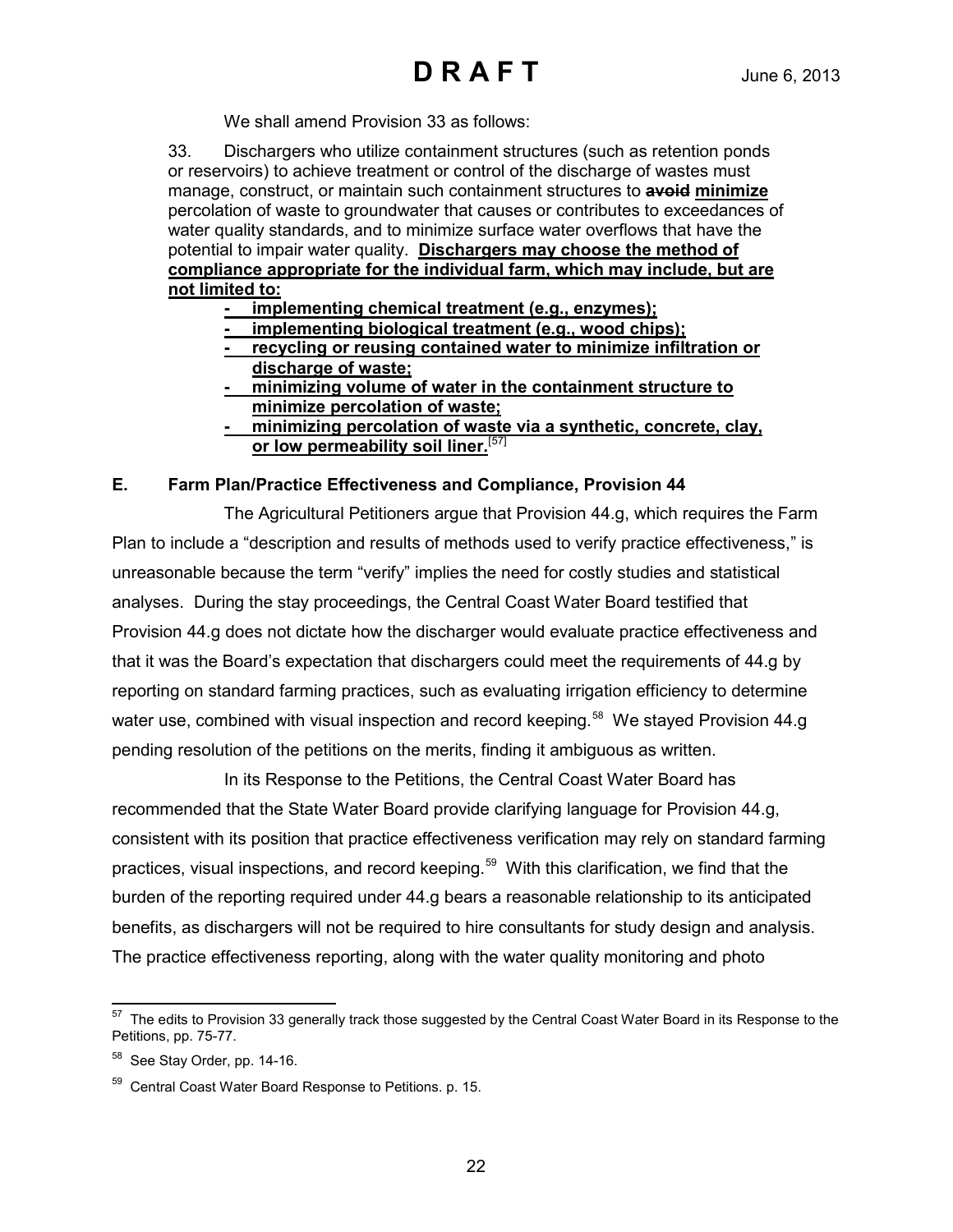monitoring required by the Agricultural Order, inform a determination of the adequacy and effectiveness of the Agricultural Order's conditions, as required by Water Code section 13269, subdivision (a)(2).

In addition to amending Provision 44.g, we address one other point of confusion in Provision 44 to clarify the information regarding discharges sought under 44.d. Provision 44.d requires dischargers to report "the typical volume of discharges and when the discharge is typically present." We make revisions to clarify that the data intended to be captured by that provision is the magnitude and frequency of the discharges that are identified under provision 44.c.<sup>[60](#page-22-0)</sup>

The Agricultural Petitioners additionally argue that privacy and competitive advantage concerns should preclude the requirement in Provision 44 that a current copy of the Farm Plan be made available to the Central Coast Water Board staff upon request. Petitioners' concern appears to be that proprietary information contained in the submitted Farm Plan could then be disclosed in response to a Public Records Act request.<sup>[61](#page-22-1)</sup> We recognize the concern with disclosure of sensitive business information; however, the existing exceptions to the Water Code and to the Public Records Act, which allow withholding of information deemed trade secrets and secret processes, is sufficient to protect the most sensitive submitted data.<sup>62</sup> We must strike a balance between the need of the Central Coast Water Board to obtain information for compliance determination and the need of the public for transparency on the one hand, and the need of the agricultural community to innovate and compete on the other hand. Given the significant water quality problems facing the Central Coast region due to agricultural discharges, we decline to strike that balance in a manner more protective of business information than that established by the Legislature in the Water Code and the Public Records Act. The Central Coast Water Board has established an appropriate process in the Agricultural Order in Provision 65 for identifying information that is asserted to be exempt from disclosure.

 $\overline{a}$ 

<span id="page-22-0"></span> $^{60}$  We decline to amend subsection c because we do not construe the word "locations" in 44.c to mean only "points," as Ocean Mist appears to construe it. "Locations" includes both points (e.g., outfalls such as pipes/culverts) and areas (e.g., low points on the edge of the field). Further, we will not remove the requirement in subsection f to identify management practices implemented to minimize the impact of tile drain discharges to water quality. Discharges from tile drains carry pollutants to surface waters and are appropriate for management practice implementation. (See AR File Nos. 207 [Letter 85]; 228. p. 50; 265, p. 483.) Requiring ongoing management practice implementation to minimize the impact of tile drain discharges on water quality is not inconsistent with the Central Coast Water Board staff's acknowledgment that tile drain discharges will require longer term study and cooperative solutions. (See AR File Nos. 233, pp.48-50; 295, pp. 8-10).

<span id="page-22-1"></span> $61$  Gov. Code, §§ 6250 et seq.

<span id="page-22-2"></span> $62$  Wat. Code, § 13267, subd. (b)(2); Gov. Code, § 6254, subd. (k); Evid. Code, § 1060.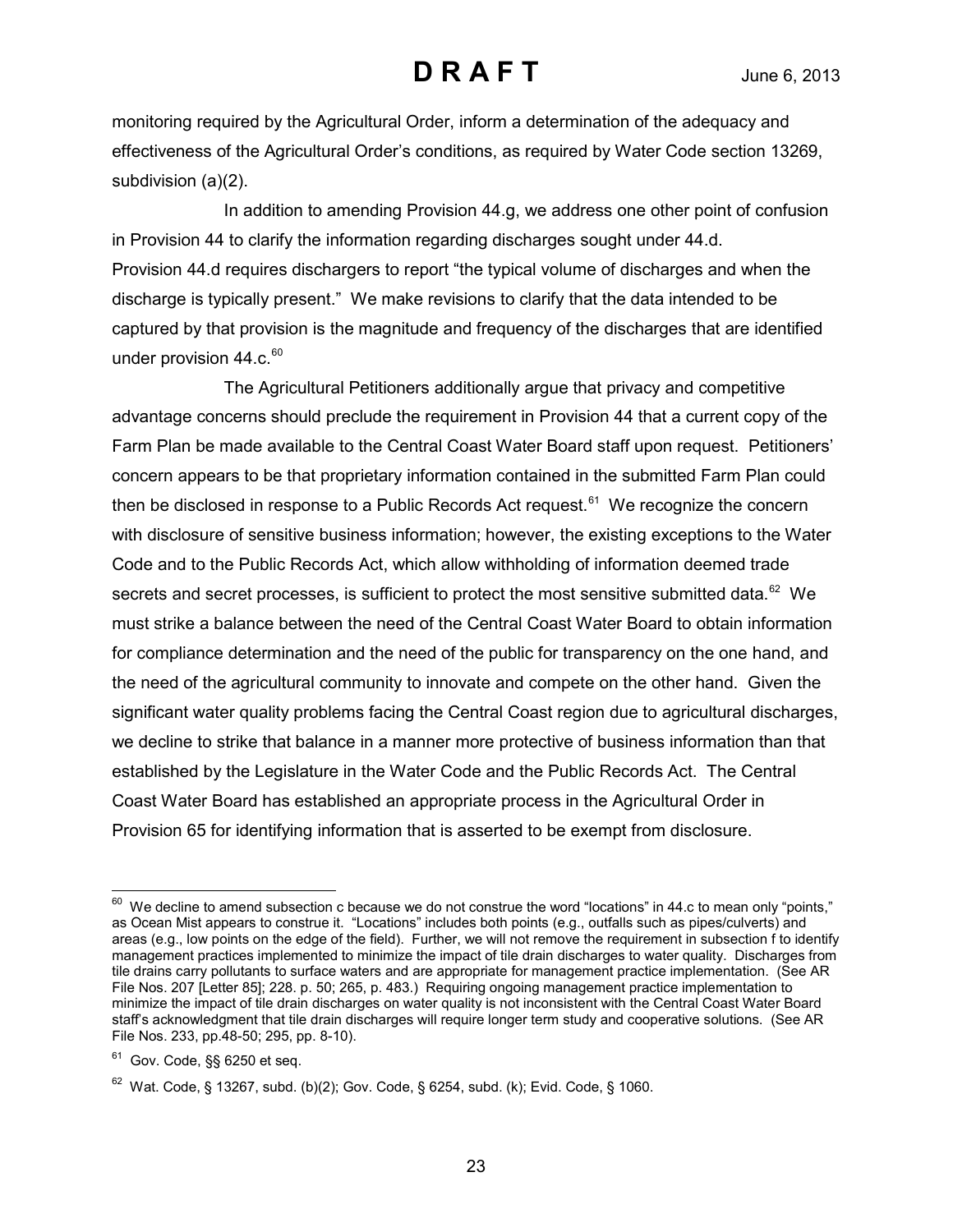We shall amend Provision 44 as follows:

44. **By October 1, 2012**, Dischargers must develop a farm water quality management plan (Farm Plan), or update the Farm Plan as necessary, and implement it to achieve compliance with this Order. Farm Plans must be kept current, kept on the farm, and a current copy must be made available to Central Coast Water Board staff, upon request. At a minimum, Farm Plans must include:

- a. Copy of this Order and a copy of the Notice of Intent (NOI) submitted to the Central Coast Water Board for reference by operating personnel and inspection by Central Coast Water Board staff;
- b. Date the Farm Plan was last updated;
- c. Farm/ranch maps(s) identifying irrigation and stormwater runoff discharge locations where irrigation and stormwater runoff leaves or may leave the farm/ranch and where the discharge enters or may enter receiving water;
- d. Description of the typical volume of discharges and when the discharge is typically present **the typical magnitude and frequency of discharges from locations identified in c**;
- e. Description of type of chemicals applied (e.g., pesticide and fertilizer use);
- f. Description and time schedule for any farm water quality management practices, treatment and/or control measures implemented to comply with this Order. This includes, but is not limited to, management practices related to irrigation efficiency and management, pesticide management, nutrient management, salinity management, sediment and erosion control (including stormwater management), and aquatic habitat protection to achieve compliance with this Order. In addition, Farm Plans must describe tile drain discharges and the management measures Dischargers have implemented or will implement to minimize impacts to water quality;
- g. Description and results of methods used to verify practice effectiveness and compliance with this Order (e.g., water quality sampling, discharge characterization, reductions in pollutant loading); **A description of the method and schedule for assessing the effectiveness of each management practice, treatment, and control measure identified in accordance with subsection (f). Such methods for assessing effectiveness are expected to be based on standard farming practices, visual inspections, and recordkeeping.**

## **F. Groundwater Monitoring, Provision 51 and Part 2 of Tier 1-3 MRPs**

The Agricultural Order requires dischargers in all tiers to sample private domestic drinking water wells and at least one irrigation water well on the farm to evaluate groundwater conditions. All dischargers must conduct two rounds of monitoring over the course of the first year of the Agricultural Order and must submit the results by October 1, 2013. Tier 3 dischargers must additionally sample once per year and submit the results annually thereafter. In each case, the dischargers may choose to participate in a cooperative groundwater monitoring effort in lieu of individual monitoring and reporting, and Tier 1 and Tier 2 dischargers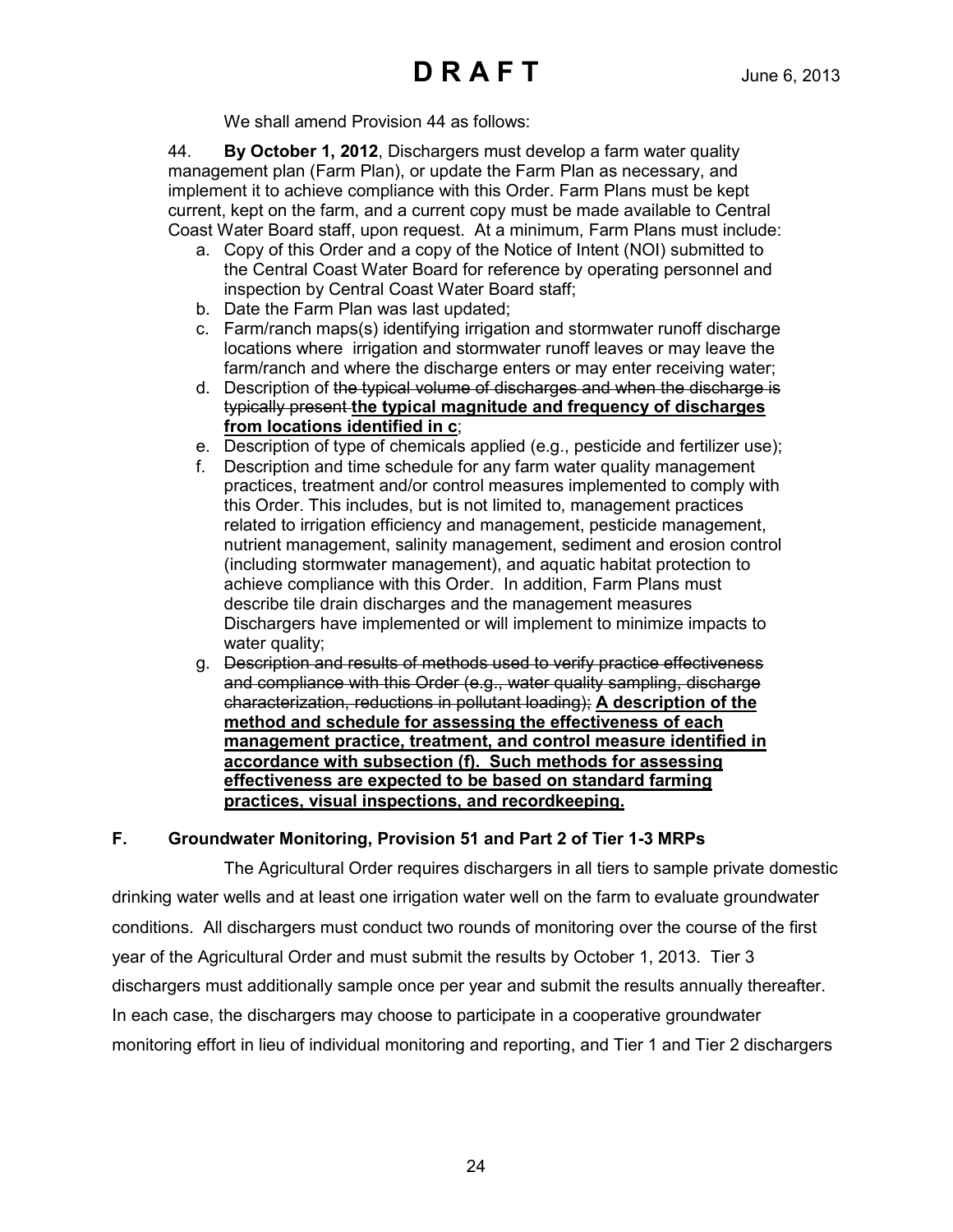also have the option of submitting existing data instead of conducting new sampling.<sup>63</sup> The Agricultural Petitioners assert that the burden of conducting the groundwater monitoring does not bear a reasonable relationship to the need for the monitoring and reporting and that the monitoring is therefore contrary to the requirements of Water Code section 13267.<sup>[64](#page-24-1)</sup>

We declined to stay the groundwater monitoring provisions when we considered the issue as part of the stay proceedings, pointing to the compelling concerns regarding drinking water safety and nitrates in groundwater. $65$  We decline to strike them now for the same and additional considerations as explained below.

The Agricultural Petitioners' primary objection to the monitoring of drinking water and irrigation water wells appears to be that such information does not accurately measure compliance with the Agricultural Order. In other words, the current levels of nitrate in supply wells may be unrelated to current management activities. Therefore, they posit, the burden of conducting the monitoring is not reasonably related to the benefit of compliance determination. We do not disagree with Agricultural Petitioners' position that groundwater monitoring is an inexact measure of compliance. Nitrate measured in the groundwater now may reflect historic practices, not current practices. Further, in some areas – but not all – trends must be measured over the course of a number of years, often decades, so that even annual data over the course of the five-year term of the Agricultural Order may reveal little about whether concurrently implemented management practices are leading to improvements. We will task the Expert Panel with considering appropriate structures and methodologies for monitoring that may support long-term nitrate control efforts.

Compliance determination is not, however, the sole, or even primary, reason the Central Coast Water Board has required groundwater monitoring. After a review of the record, we find that the Central Coast Water Board required groundwater monitoring for reasons reasonably related to the relatively low burden of conducting the monitoring. The Board asserted that the shallow or intermediate groundwater depths of agricultural and domestic drinking water wells may provide shorter-term indicators of impacts from agricultural discharges.

<span id="page-24-0"></span> $\overline{a}$  $^{63}$  Agricultural Order, Prov. 51, MRPs 1, 2, & 3, Part 2,  $\S$ § A, B.

<span id="page-24-1"></span><sup>&</sup>lt;sup>64</sup> We see no merit in the argument made by the Agricultural Petitioners that, for all contested monitoring and reporting provisions, the Central Coast Water Board failed to provide dischargers "with a written explanation with regard to the need for the reports" and to "identify the evidence that supports requiring that person to provide the reports." (Wat. Code, § 13267, subd. (b)(1).) The need for the monitoring and reporting provisions, as well as the bases for including these requirements, is well documented in the various staff reports supporting the Agricultural Order as cited throughout this Order.

<span id="page-24-2"></span> $65$  Stay Order, pp. 16-17.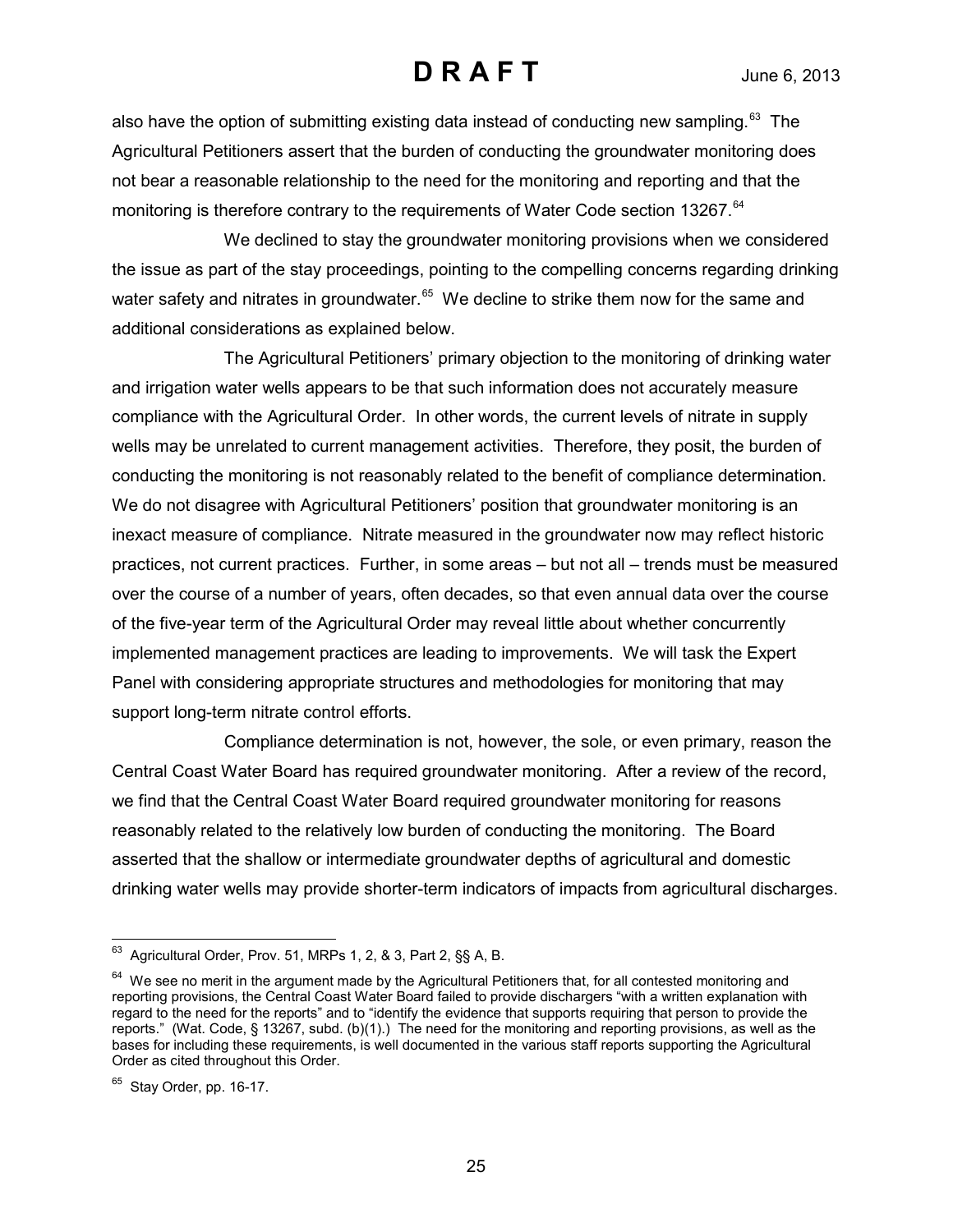But the Board also stated that the data is needed to characterize groundwater quality to help the Board identify and prioritize for follow up areas and individual farms that are at greater risk for pollutant loading and to inform those domestic well users who may be affected by poor drinking water quality. With regard to monitoring in individual irrigation water wells, the Central Coast Water Board also found that such monitoring will provide information to the discharger to account for nitrogen in irrigation water and inform appropriate reduction in fertilizer application.<sup>[66](#page-25-0)</sup>

We considered the cost of groundwater monitoring in the Stay Order and contrasted the \$2,000-\$3,000 per sample projected by the dischargers with laboratory quotes introduced by Central Coast Water Board estimating charges of less than \$200 per sample.<sup>67</sup> The actual costs may fall somewhere in between, but we do not view these costs as unreasonable in light of the benefits of groundwater monitoring.<sup>[68](#page-25-2)</sup> Further, we note that dischargers have the option of sharing costs by joining a third party group for groundwater monitoring in lieu of individual monitoring and, as we discussed previously, we expect the Central Coast Water Board to work in good faith with dischargers to make this option a viable one. Given the importance of characterizing groundwater quality in the region, the significant danger to the public of consuming drinking water with high nitrate concentrations, and the need for dischargers to know the nitrogen levels in their irrigation water supply, we find that the Central Coast Water Board reasonably required initial sampling of drinking water wells and agricultural supply wells.

We see the benefits of annual groundwater monitoring for Tier 3 dischargers as less compelling. Once dischargers have conducted the first-year round of monitoring of drinking water wells and irrigation water wells, the primary purpose of such monitoring in detecting unhealthy levels of nitrates or of evaluating the nitrogen content of irrigation water is arguably accomplished. However, we cannot rule out the possibility that water quality in a well may change drastically within a year, and, particularly in the context of health concerns with drinking water quality, find that annual monitoring for the highest risk dischargers is reasonable.

We deny the Agricultural Petitioners' request to strike or amend Provision 51 of the Agricultural Order and Sections A. 1-5 and B of Part 2 of MRP Orders 1, 2, and 3.

<span id="page-25-0"></span> $\overline{a}$  $^{66}$  AR File No. 291, pp. 17-19; see also Central Coast Water Board Response to Petitions, p. 48.

<span id="page-25-1"></span><sup>&</sup>lt;sup>67</sup> Stay Order, pp.16-17 (citing AR File No 234 at p. 34; Central Coast Water Board Submission (Aug. 27, 2012), Exh. 21; Schroeter Testimony (Aug. 30, 2012)).

<span id="page-25-2"></span> $68$  Wat. Code, § 13267, subd. (b)(1).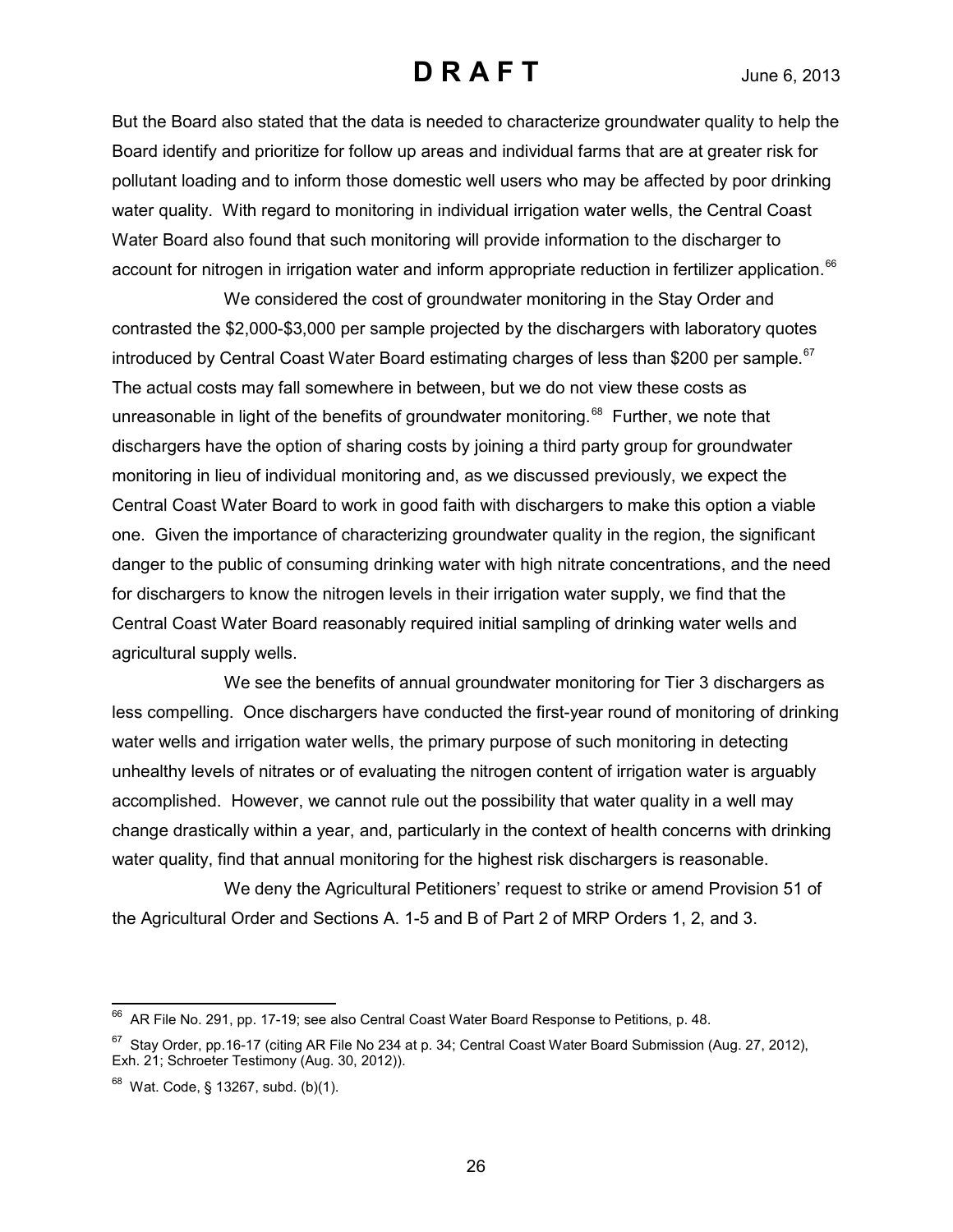### **G. Photo Monitoring, Provision 69 and Part 4 of Tier 2 and Tier 3 MRPs**

The Agricultural Order requires Tier 2 and Tier 3 dischargers with farms adjacent to impaired water bodies to photo monitor the condition of perennial, intermittent, or ephemeral streams and riparian and wetland area habitat. Dischargers are required to conduct such monitoring consistent with a protocol issued by the Executive Officer.<sup>69</sup> In the Stay Order, we found that the photo monitoring protocol issued by the Executive Officer provided implementation avenues for photo monitoring that were too limited, unnecessarily increasing the cost of monitoring for some dischargers. We stayed the requirement until June 1, 2013, and directed the Central Coast Water Board Executive Officer to amend the protocol to allow alternative documentation methods such as aerial photography or the use of elevated vantage points.<sup>[70](#page-26-1)</sup> The Executive Officer issued a revised protocol on February 28, 2013 (Revised Protocol). [71](#page-26-2)

We now find that the Revised Protocol does not fully comply with the State Water Board's direction to the Central Coast Water Board to allow alternative photo documentation methods. The Revised Protocol contemplates that the discharger may propose alternative methods, but does not provide any direction or specification on how aerial or elevated vantage point photography may be used to fulfill the photo monitoring requirements. To make clearer our intent that these alternative methods be specifically permitted and discussed in the Protocol, we will now make revisions to the photo monitoring provisions of the Agricultural Order. We recognize that the initial compliance deadline for photo monitoring has passed and that photo monitoring is required every four years with dischargers directed to use the same photo point locations in the next iteration.<sup>[72](#page-26-3)</sup> Nevertheless, we believe it is important to make the revision to achieve consistency with the Stay Order and to provide direction to the regional water boards that photo monitoring requirements be made more cost-effective by allowing for reasonable alternatives. Some dischargers may find it advantageous to repeat the photo monitoring using a more cost-effective methodology in order to set the baseline for future monitoring.

We shall amend Provision 69 as follows:

<span id="page-26-0"></span> $\overline{a}$ Agricultural Order, Tier 2 and Tier 3 MRPs, Part 4.

<span id="page-26-1"></span> $70$  Stay Order, pp. 19-21.

<span id="page-26-2"></span><sup>&</sup>lt;sup>71</sup> Photo Monitoring and Reporting Protocol, Central Coast Water Board (Feb. 28, 2013), available at <http://www.waterboards.ca.gov/centralcoast/water\_issues/programs/ag\_waivers/docs/resources4growers/photomoni toring\_protocol\_and\_form\_28feb2013.pdf> (as of Jun. 4, 2013). To the extent necessary, we take official notice of the revised protocols on our own motion. (Cal. Code Regs., tit. 23, § 648.2 and Evid. Code, § 452, subd. (c).)

<span id="page-26-3"></span> $72$  Tier 3 dischargers that are required to prepare a Water Quality Buffer Plan must submit photo monitoring annually beginning October 1, 2016. (Tier 3 MRP, Part 7, Section A.2.g)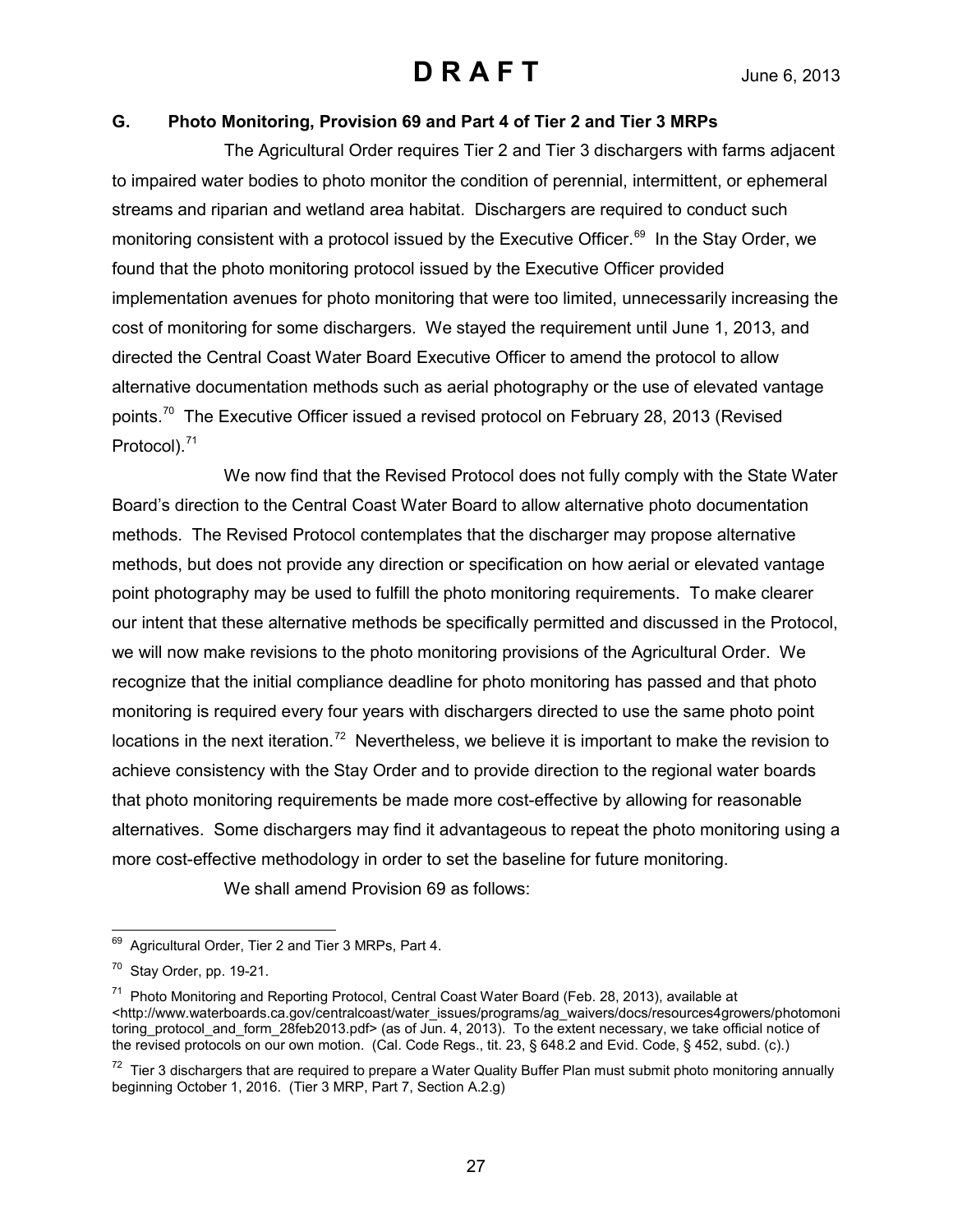69. By **October June 1, 2012, 2014, and by June 1, 2017,** and every four years thereafter, Tier 2 and Tier 3 Dischargers with farms/ranches adjacent to or containing a waterbody identified on the 2010 List of Impaired Waterbodies as impaired for temperature, turbidity, or sediment (identified in Table 1) must conduct photo monitoring per MRP Order No. R3-2012-0011-02 and MRP Order No. R3-2012-0011-03, respectively. Photo monitoring must document the condition of perennial, intermittent, or ephemeral streams and riparian and wetland area habitat, and demonstrate compliance with Basin Plan erosion and sedimentation requirements (see Part F. 80 of this Order), including the presence of bare soil vulnerable to erosion and relevant management practices and/or treatment and control measures implemented to address impairments. **Aerial photography and photography from an elevated vantage point are permitted methodologies for photo monitoring.** Photo documentation must be submitted electronically, in a format specified by the Executive Officer.

Additionally, we direct the Executive Officer of the Central Coast Water Board to further revise the Revised Protocol consistent with this Order, including specifically allowing aerial photography and elevated vantage photography, and establishing an appropriate methodology for monitoring, documentation, and reporting for these alternatives.

### **H. Individual Surface Water Discharge Monitoring, Provisions 72-73 and Part 5 of Tier 3 MRP**

The Agricultural Order requires Tier 3 dischargers that discharge irrigation water (tailwater or tile drain discharges) or storm water to a surface water or a containment structure to conduct both dry and wet weather monitoring of a number of parameters, including turbidity, chlorpyrifos, diazinon, and nitrate.<sup>[73](#page-27-0)</sup> As discussed ante, Tier 3 dischargers are those that either (a) grow crop types with high potential to discharge nitrogen to groundwater and are greater than or equal to 500 acres; or (b) apply chlorpyrifos or diazinon and discharge to a waterbody listed for toxicity or pesticides. Thus, for dischargers with these high-risk characteristics, the individual surface water discharge monitoring is intended to determine the characteristics of the discharges that leave the fields, through tailwater, tile drain discharges, or stormwater.

The record conveys that limitations of cooperative surface receiving water monitoring in identifying the causes and sources of measured exceedances under the 2004 Agricultural Order drove inclusion of individual surface water discharge monitoring in the

<span id="page-27-0"></span> $\overline{a}$  $^{73}$  Although the Agricultural Order and the Tier 3 MRP do not explicitly state that only those Tier 3 dischargers that have discharges to a receiving water must conduct individual surface water monitoring, the Central Coast Water Board has since made that clarification in guidance. (Central Coast Water Board, Resources for Growers, Tier 3 – Individual Surface Water Discharge Monitoring (Feb. 7, 2013, revised Mar. 4, 2013) available at [<http://www.waterboards.ca.gov/centralcoast/water\\_issues/programs/ag\\_waivers/docs/resources4growers/tier3ind\\_di](http://www.waterboards.ca.gov/centralcoast/water_issues/programs/ag_waivers/docs/resources4growers/tier3ind_discharge_overview_revised.pdf) [scharge\\_overview\\_revised.pdf>](http://www.waterboards.ca.gov/centralcoast/water_issues/programs/ag_waivers/docs/resources4growers/tier3ind_discharge_overview_revised.pdf) [as of Jun. 4, 2013].)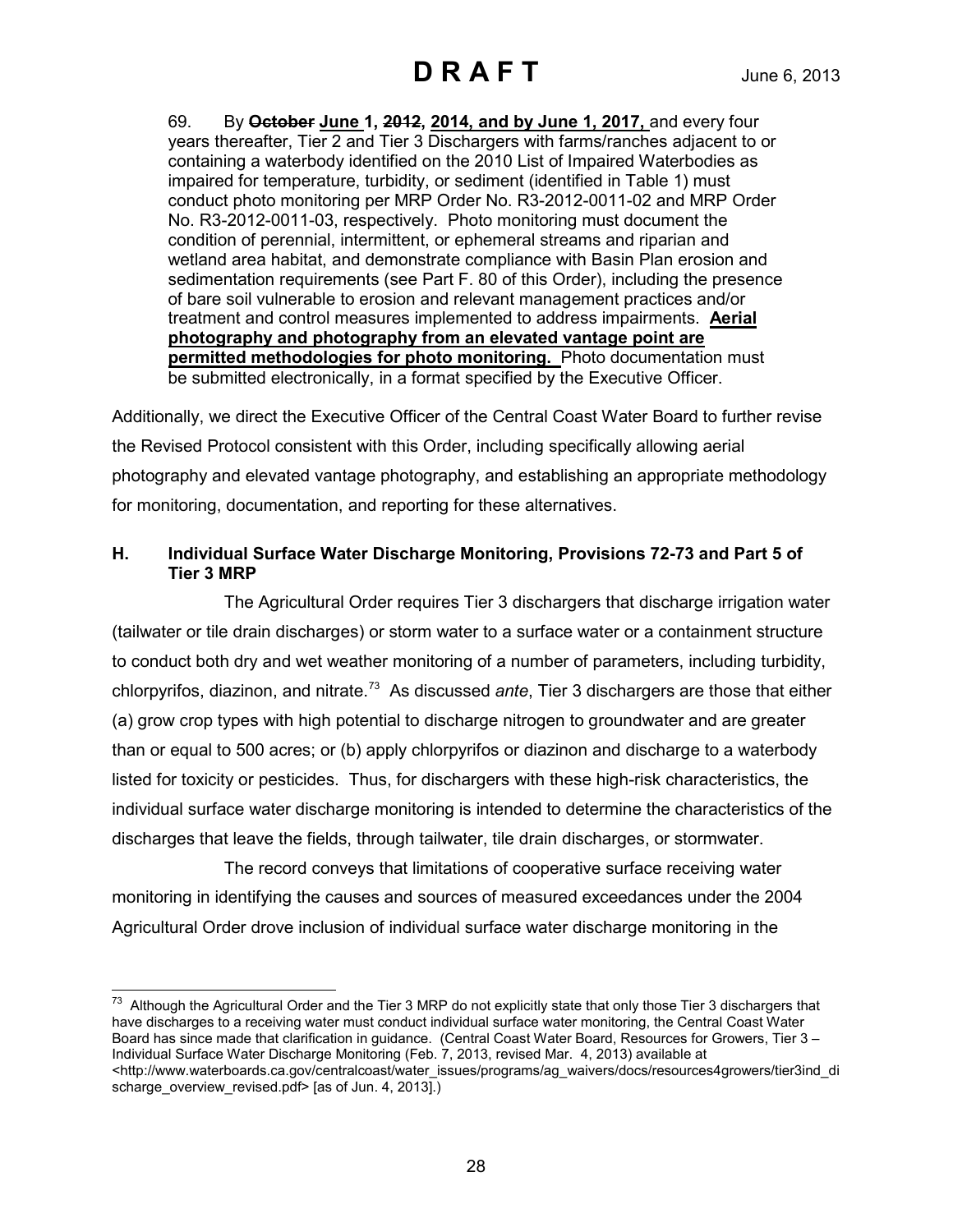Agricultural Order.<sup>74</sup> The Central Coast Water Board argues that it is appropriate for the highest risk dischargers to monitor for the presence and absence of critical water quality parameters such as toxicity, pesticides, and nitrates, and generate data that will help the Board prioritize follow up of the greatest threats to public health and the environment.<sup>[75](#page-28-1)</sup>

We are skeptical that the Central Coast Water Board has adopted the monitoring program best suited to meet the purpose of identifying and following up on high-risk discharges. The variability in the composition of end-of-field discharges makes it difficult to characterize such discharges through sampling at a limited number of locations and in a limited number of sampling events. Further, even though the surface water discharge monitoring requirements are targeted to the highest risk dischargers, problem discharges and areas are likely to be found outside of the influence of farms operated by Tier 3 dischargers. The better approach may be to rely on receiving water monitoring data and to require the third party monitoring groups administering receiving water monitoring to pursue exceedances with increasingly focused monitoring in upstream channels designed to narrow down and identify the sources of the exceedances. Although the Agricultural Order's surface receiving water monitoring contemplates that the Executive Officer may approve additional monitoring sites to "better assess the pollutant loading from individual sources"<sup>[76](#page-28-2)</sup> or may require toxicity evaluation "to identify the individual discharges causing the toxicity,"<sup>[77](#page-28-3)</sup> it does not establish the type of comprehensive process necessary to identify and address problem discharges. The surface receiving water monitoring approach recently approved by the Central Valley Regional Water Quality Control Board (Central Valley Water Board) for growers in the Eastern San Joaquin Watershed, where a detected exceedance may trigger source identification, management practice implementation, and follow up reporting,  $78$  perhaps more closely matches the type of monitoring that would assure pollutant discharges are actually addressed.

We will ask the Expert Panel to consider both the receiving water and discharge monitoring approaches to identification of problem discharges. In the interim, we believe the Agricultural Order must retain some methodology for addressing high risk discharges and some accountability for high-risk dischargers. Although we could strike the individual surface water

<span id="page-28-0"></span> $\overline{a}$  $74$  Agricultural Order, Finding 16; AR File Nos. 232, pp. 22-23; 233, p. 26.

<span id="page-28-1"></span> $75$  Central Coast Water Board Response to Petitions, pp. 49-50; AR File No. 233, pp. 45, 101.

<span id="page-28-2"></span> $76$  Tiers 1-3 MRPs, Part 1, § A.9.

<span id="page-28-3"></span><sup>77</sup> *Id.* at Part 1, § A.13.

<span id="page-28-4"></span><sup>78</sup> Central Valley Water Board Order R5-2012-0116, Appendix MRP-1.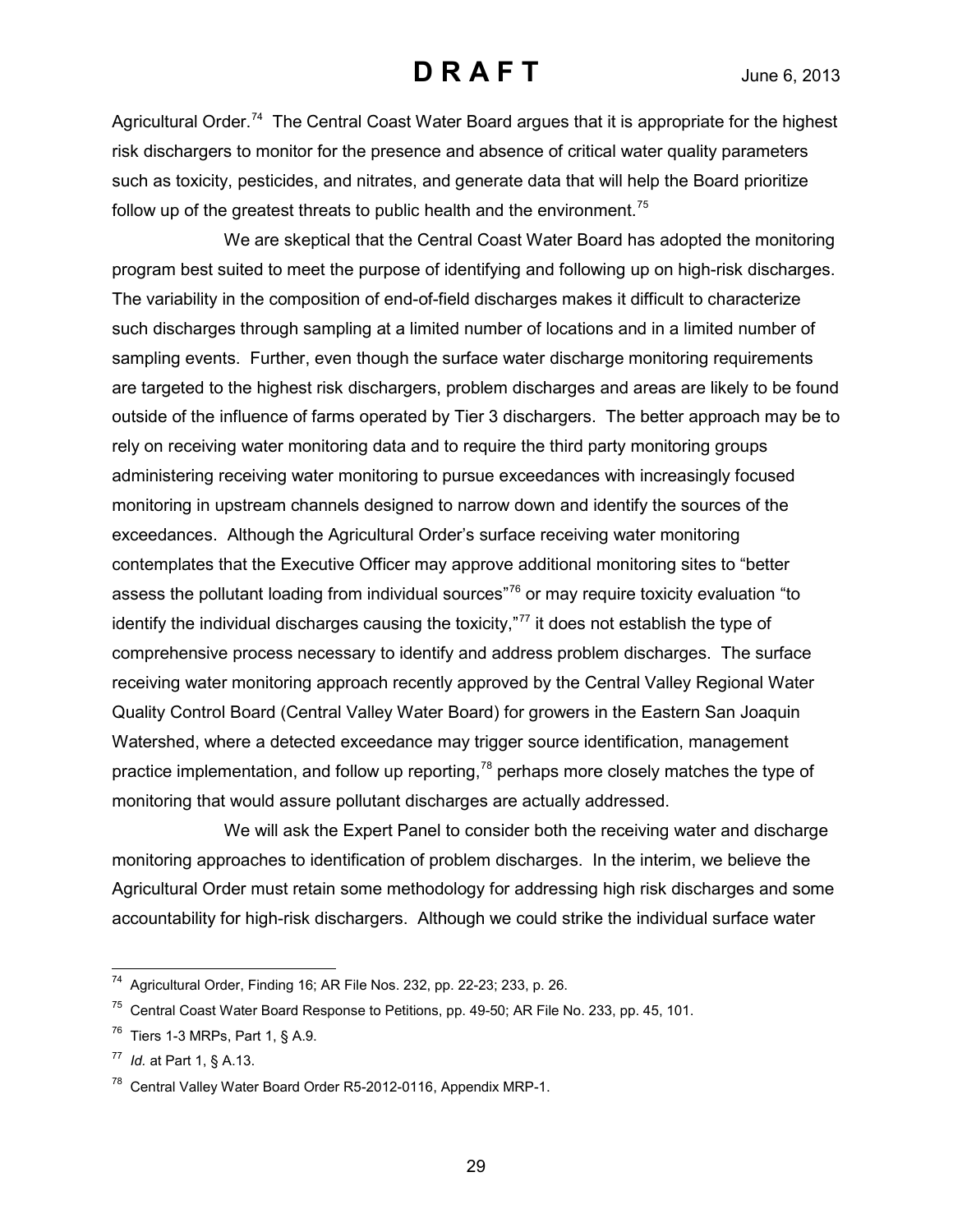discharge monitoring requirements and amend the receiving water monitoring section of the Agricultural Order to add the type of follow up monitoring described above, we are hesitant at this point to substitute an expanded monitoring requirement that would impact all dischargers in the region for the existing discharge monitoring impacting only a subset of Tier 3 dischargers.

We accordingly retain the requirement for Tier 3 dischargers to conduct individual surface water discharge monitoring. However, we will narrow the scope of such monitoring. As drafted, the individual surface water discharge requirements could be interpreted to be inclusive of monitoring of sheet flow, which is a burdensome requirement given the difficulty in identifying the locations of such discharges and anticipating discharge frequency. Individual surface water discharge monitoring should be limited to monitoring of discharges conveyed through pipes, ditches, swales, tile drains, and other discrete structures and features. We will also strike the requirement to monitor containment structures. The water in containment structures is generally re-applied to the fields, and there is no significant benefit to characterizing the quality of that water unless it will reach surface waters.<sup>79</sup> We decline, however, to eliminate monitoring requirements for discharges conveyed to surface waters through tile drains. Discharges from tile drains carry pollutants to surface waters and are appropriate for monitoring under the Agricultural Order.<sup>[80](#page-29-1)</sup>

With the revisions below, we find that the cost of carrying out the surface water discharge monitoring requirement is reasonably related to the benefit of identifying and addressing those discharges at highest risk of impacting surface water quality.<sup>[81](#page-29-2)</sup>

The sampling and analysis plan and the quality assurance project plans for the individual surface water discharge monitoring were due by March 15, 2013, and dischargers have presumably already submitted such plans indicating the discharge points that will be

<span id="page-29-0"></span> $\overline{a}$  $^{79}$  The Agricultural Order already requires Tier 2 and Tier 3 dischargers to report total nitrogen applied to the fields. That reporting requirement is inclusive of the nitrogen content of the irrigation water as clarified further in the next section. Irrigation water reapplied from a containment structure is expected to generally be only a small component of overall irrigation water and not significant enough to require characterization.

<span id="page-29-1"></span><sup>&</sup>lt;sup>80</sup> See AR File Nos. 207 (Letter 85); 228, p. 50; 265, p. 483. As previously stated, we do not see ongoing monitoring of tile drains as inconsistent with the Central Coast Water Board staff's acknowledgment in the administrative record that addressing pollutants discharged through tile drains is an issue requiring long-term perspectives and cooperative solutions. (See AR File Nos. 233, pp. 48-50, 295, pp. 8-10).

<span id="page-29-2"></span><sup>&</sup>lt;sup>81</sup> Cost information submitted in the stay proceedings primarily addressed costs associated with preparation of the sampling and analysis plans and the quality assurance project plans for individual surface water discharge monitoring. We found then that the cost estimates submitted by dischargers were inflated and declined to stay preparation of the relevant plans. (Stay Order, pp. 23-24.) Those plans were due by March 15, 2013. The Central Coast Water Board has estimated the cost of sampling and laboratory analysis to be in the range of \$5,000 for one tailwater discharge point, one stormwater discharge point, and three sampling events. (Central Coast Water Board Response to the Petitions, p. 33; AR File No. 234, p.34)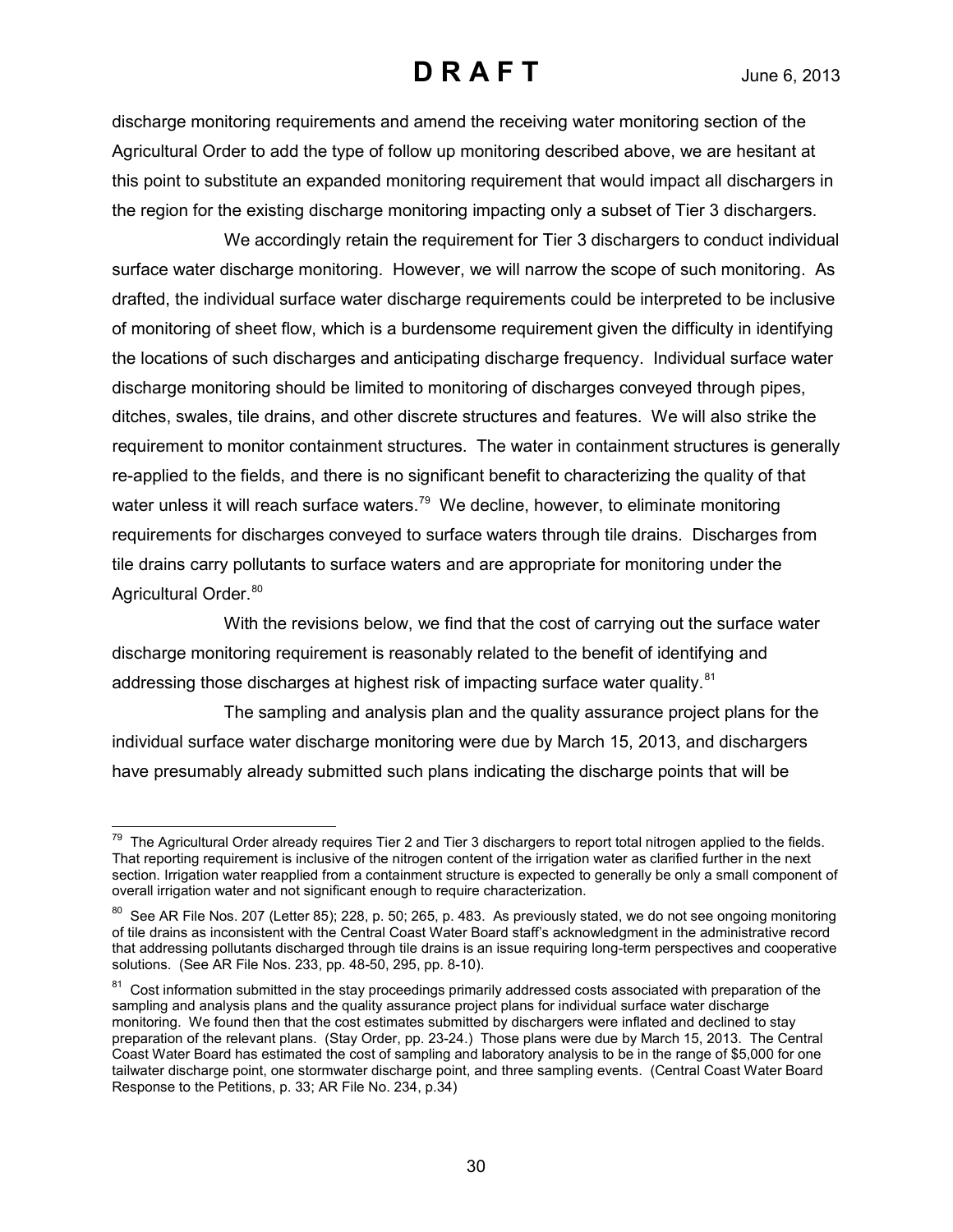sampled.<sup>[82](#page-30-0)</sup> While the plans may now require amending for consistency with this Order, such amendments will only result in reduced monitoring. We therefore find that it is reasonable for dischargers to make any necessary amendment to the plans in time to initiate surface water discharge monitoring by October 1, 2013, as required under the Agricultural Order.

We shall amend Part 5, Section A, of the Tier 3 MRP as follows and we shall delete Table  $5B^{83}$  $5B^{83}$  $5B^{83}$  of the Tier 3 MRP:

### **PART 5. INDIVIDUAL SURFACE WATER DISCHARGE MONITORING AND REPORTING REQUIREMENTS**

Monitoring and reporting requirements for individual surface water discharge identified in Part 5.A. and Part 5.B. apply to **all** Tier 3 Dischargers **with irrigation water or stormwater discharges to surface water from an outfall. Outfalls are locations where irrigation water and stormwater exit a farm/ranch and enter a natural water body such as a stream, creek, river, wetland, pond, or lake, after being conveyed by pipes, ditches, swales, tile drains, or other discrete structures or features that transport the water**. Key monitoring and reporting requirements for individual surface water discharge are shown in Tables 5A and 5B. Time schedules are shown in Table 6.

### **A. Individual Surface Water Discharge Monitoring**

**1.**2.Tier 3 Dischargers must conduct individual surface water discharge monitoring to a) evaluate the quality of individual waste discharges, including concentration and load of waste (in kilograms per day) for appropriate parameters, b) evaluate effects of waste discharge on water quality and beneficial uses, and c) evaluate progress towards compliance with water quality improvement milestones in the Order.

### Individual Sampling and Analysis Plan

- **2.**3.**By March 15, 2013**, Tier 3 Dischargers must submit an individual surface water discharge Sampling and Analysis Plan and QAPP to monitor individual discharges of waste **irrigation water and stormwater** from **that leaves** their farm/ranch **from an outfall**, including irrigation run-off (including tailwater discharges and discharges from tile drains, tailwater ponds and other surface water containment features unless constructed with impermeable liner), and stormwater discharges. The Sampling and Analysis Plan and QAPP must be submitted to the Executive Officer.
- **3.**4.The Sampling and Analysis Plan must include the following minimum required components to monitor irrigation **water** run-off, including

<span id="page-30-0"></span> $\overline{a}$  $82$  We declined during the stay proceedings to stay the provisions for preparation of the sampling and analysis plan and the quality assurance project plan. (Stay Order at 23-24.)

<span id="page-30-1"></span><sup>&</sup>lt;sup>83</sup> Throughout this Order, when we order deletion of an entire provision from the Agricultural Order, the strikeout text will not reflect that deletion. For example, the text below does not reproduce the stricken Table 5B. At the end of this Order, we identify for clarity the specific provisions deleted from the Agricultural Order.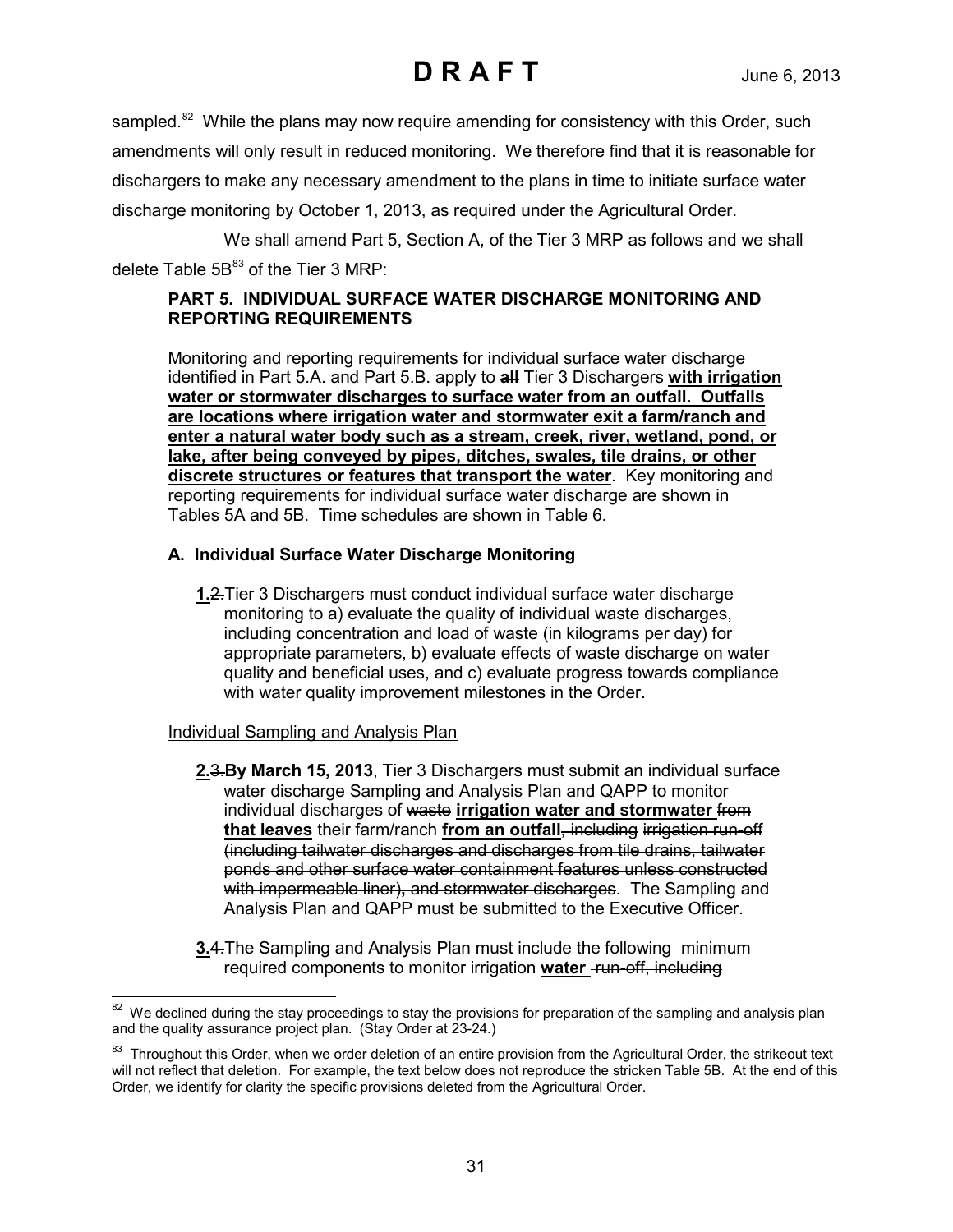tailwater discharges and discharges from tile drains, tailwater ponds and other surface water containment features and stormwater discharges:

- a. Number and location of discharge points **outfalls** (identified with latitude and longitude or on a scaled map);
- b. Number and location of monitoring points;
- c. Description of typical irrigation runoff patterns;
- d. Map of discharge and monitoring points;
- e. Sample collection methods;
- f. Monitoring parameters;
- g. Monitoring schedule and frequency of monitoring events;
- **4.**5.The QAPP must include appropriate methods for sampling, measurement and analysis, data collection or generation, data handling, quality control activities, and documentation.
- **5.**6.The Sampling and Analysis Plan and QAPP, and any proposed revisions are subject to approval by the Executive Officer. The Executive Officer may require modifications to the Sampling and Analysis Plan or Tier 3 Dischargers may propose Sampling and Analysis Plan modifications for Executive Officer approval, when modifications are justified to accomplish the objectives of the MRP.

#### Individual Surface Water Discharge Monitoring Points

- **6.**7.Tier 3 Dischargers must select monitoring points to characterize at least 80% of the estimated irrigation run-off discharge volume from each farm/ranch at the point in time the sample is taken $^8$ , including tailwater discharges and discharges from tile drains. Sample must be taken when irrigation activity is causing maximal run-off. Load estimates will be generated by multiplying flow volume of discharge by concentration of contaminants. Tier 3 Dischargers must include at least one monitoring point from each farm/ranch which drains areas where chlorpyrifos or diazinon are applied, and monitoring of runoff or tailwater must be conducted within one week of chemical application. If discharge is not routinely present, Discharger may characterize typical run-off patterns in the Annual Report. See Table **5A**4a for additional details.
- 8.Tier 3 Dischargers must also monitor tailwater ponds and other surface water containment features. If multiple ponds are present, sampling must cover at least 80% by volume of the containment features. See Table 4b for additional details.

Individual Surface Water Discharge Monitoring Parameters, Frequency, and **Schedule** 

**7.**9.Tier 3 Dischargers must conduct monitoring for parameters, laboratory analytical methods, frequency and schedule described in Tables **5A**4A and 4B. Dischargers may utilize in-field water testing instruments/equipment as a substitute for laboratory analytical methods if the method is approved by U.S. EPA, meets reporting limits (RL) and practical quantitation limits (PQL) specifications in the MRP, and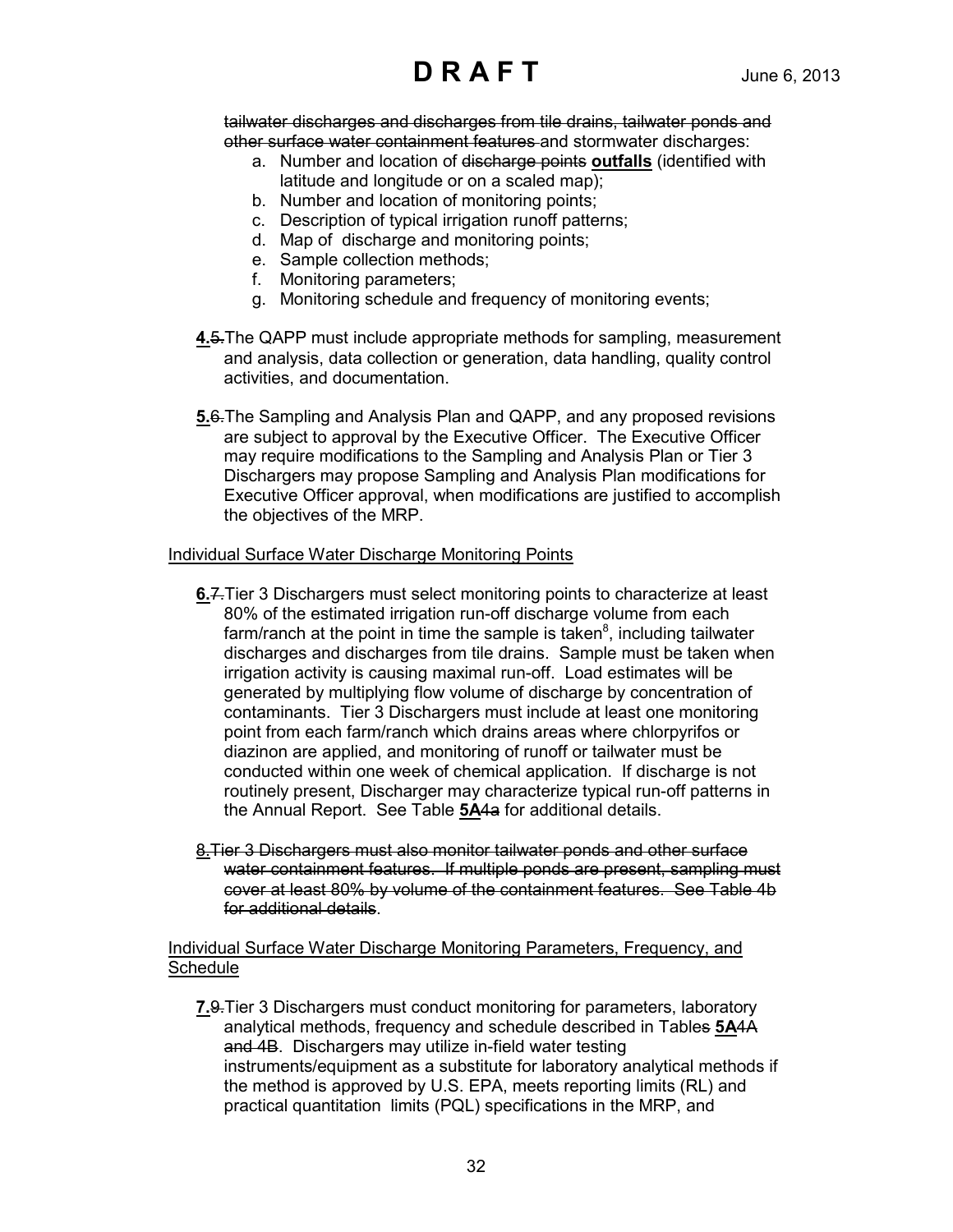appropriate sampling methodology and quality assurance checks can be applied to ensure that QAPP standards are met to ensure accuracy of the test.

**8.**10.**By October 1, 2013** of the adoption of the Order, Tier 3 Dischargers must initiate individual surface water discharge monitoring per the Sampling and Analysis Plan and QAPP, unless otherwise directed by the Executive Officer.

### **I. Provisions Addressing Nitrogen Application**

The Agricultural Order contains a number of provisions designed to control and reduce the discharge of nitrogen to groundwater (collectively referred to herein as "nutrient management requirements"). Nitrate in groundwater is a significant public health threat facing the Central Coast region. Nitrate pollution is especially prevalent in the Salinas Valley area, where a large population relies on groundwater for drinking water. Nitrates consumed at concentrations above the MCL of 45 milligrams per liter (mg/L) $^{84}$  $^{84}$  $^{84}$  set by the Department of Public Health can pose serious health risks to pregnant women and infants. As previously discussed, we initially proposed convening the Expert Panel primarily to study and make recommendations with regard to how to address nitrate in groundwater.

We will make some revisions to the nutrient management requirements of the Agricultural Order. These revisions reflect our best judgment as to temporary measures required to keep work on this important public health and environmental issue moving forward, while we await the results of the more extensive analysis from the Expert Panel. We expect the Expert Panel to propose a comprehensive, consistent approach that will inform agricultural regulatory programs statewide. However, the work on nitrates in groundwater is too critical to await those results, and we support the Central Coast Water Board's efforts to address the issue in the interim, with the revisions directed below.

### **1. Determination of Nitrate Loading Risk Level, Provision 68 and Part 2, Section C.1-4 of Tier 2 and Tier 3 MRPs**

The nutrient management requirements of the Agricultural Order apply only to dischargers in Tier 2 and Tier 3 that are determined to have a high risk of causing nitrate loading to the groundwater. The Agricultural Order allows Tier 2 and Tier 3 dischargers to determine whether they have a high nitrate loading risk using one of two methodologies. The first is a methodology developed by the Central Coast Water Board that considers crop type, irrigation system type, and irrigation water nitrate concentration at the farm (or, at the discretion

<span id="page-32-0"></span> $\overline{a}$  $84$  Expressed as NO<sub>3</sub>.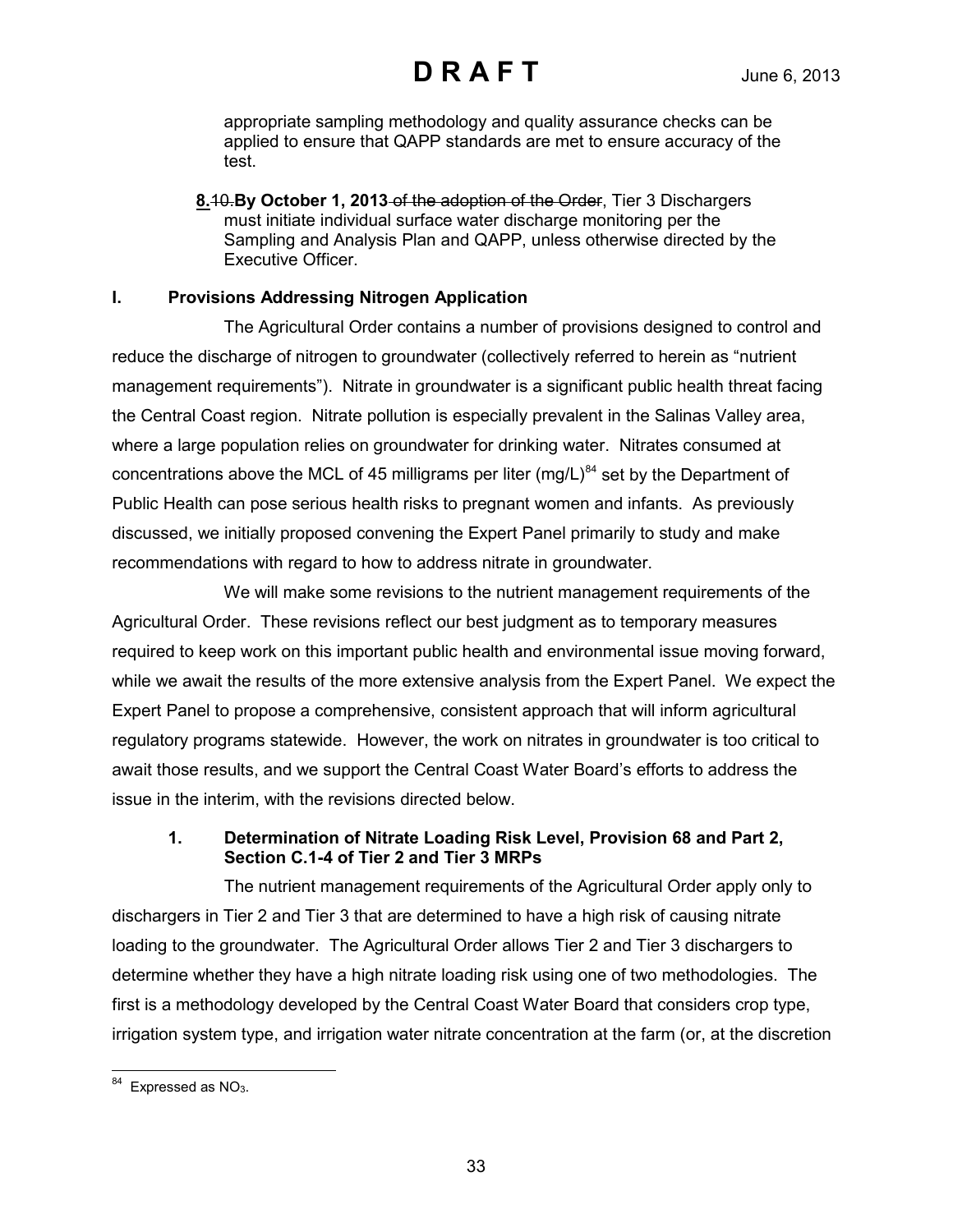of the discharger, in smaller "nitrate loading risk units") and assigns a risk based on these factors.<sup>85</sup> Alternatively, dischargers may use the Groundwater Pollution Nitrate Hazard Index developed by the University of California Agricultural and Natural Resources (UCANR) group, which assigns a risk level based on crops grown, irrigation type, and soil type at the farm, and whether the fields have been deep ripped.<sup>86</sup> Dischargers report a Nitrate Loading Risk level for each farm or each nitrate loading risk unit, which is a subdivision of the farm based on farm conditions such as irrigation system type or crop type.

We agree with the Agricultural Petitioners that neither methodology can provide a precise measurement of risk of nitrate loading to groundwater, although the UCANR methodology comes closer because of the inclusion of soil type in the risk factors. Further, as the Agricultural Petitioners point out and the Central Coast Water Board acknowledges, the dischargers will need to estimate some of the inputs; for example, they may have to rely on crop substitutions when the exact crop is not ranked for risk or enter the most permeable soil type as the input when the farm has several soil types. We will task the Expert Panel with developing or endorsing a methodology for determining when a particular farm poses a risk to loading nitrates to groundwater.

However, despite the flaws in the proposed methodologies, we will not disturb the nitrate loading risk level determination set up by the Central Coast Water Board. We previously stayed these provisions, finding that the Agricultural Petitioners had raised enough concerns and questions about the reliability of the methodologies and stating that the methodologies needed to provide meaningful and reliable information.<sup>87</sup> Our review on the merits has not alleviated our concern that the methodologies are imprecise; however, neither has it revealed a more suitable methodology. In the absence of a clearly superior single methodology, we believe that the dischargers should have the opportunity to estimate their risk under either method. The effect of having both options is to permit a discharger with a high-risk determination under the Central Coast Water Board methodology to recalculate that result using the UCANR method. In effect, the discharger must submit to the nutrient management requirements of the Agricultural Order only if the discharger measures as high risk under both

<span id="page-33-0"></span> $\overline{a}$  $85$  Tier 2 and Tier 3 MRPs, Part II,  $\S$ S C.1-4 & Table 4.

<span id="page-33-1"></span><sup>86</sup> University of California, Center for Water Resources, Nitrate Groundwater Pollution Hazard Index, [<http://ucanr.org/sites/wrc/Programs/Water\\_Quality/Nitrate\\_Groundwater\\_Pollution\\_Hazard\\_Index/>](http://ucanr.org/sites/wrc/Programs/Water_Quality/Nitrate_Groundwater_Pollution_Hazard_Index/) (as of Jun. 4, 2013).

<span id="page-33-2"></span><sup>&</sup>lt;sup>87</sup> Stay Order, p. 18.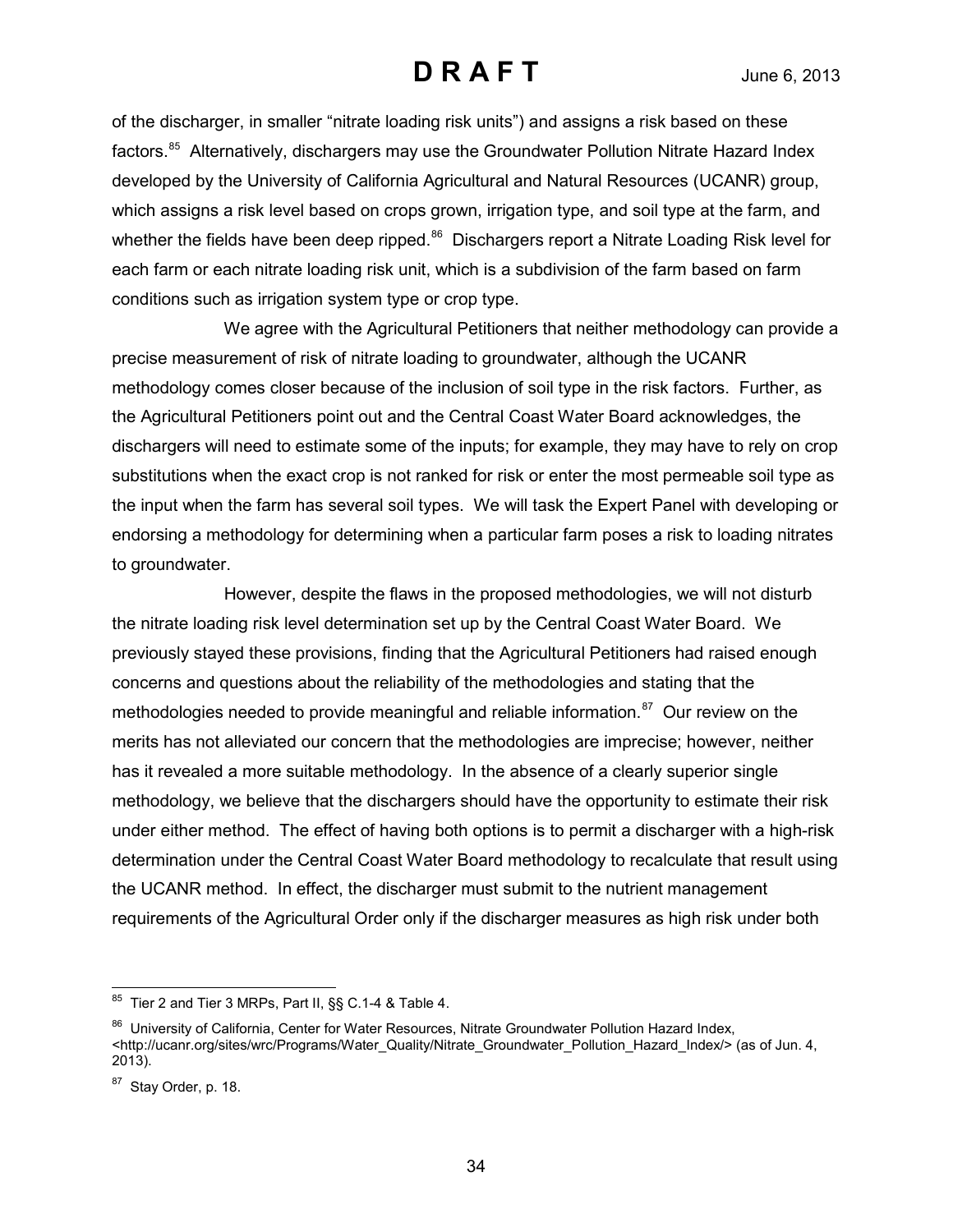methods – a result that reduces the chances that a farm that is actually low risk will be categorized as high risk under the Agricultural Order.

The deadline for calculation of the nitrate loading risk level in the Agricultural Order is October 1, 2012, which was stayed by our Stay Order. We now direct Tier 2 and Tier 3 dischargers to calculate their Nitrate Loading Risk Level by October 1, 2013.

We shall amend Provision 68 as follows:

68. **By October 1, 2012**, **2013,** Tier 2 and Tier 3 Dischargers must determine nitrate loading risk factor(s) in accordance with MRP Order No. R3-2012-0011-02 and MRP Order No. R3-2012-0011-03 and report the nitrate loading risk factors and overall Nitrate Loading Risk level calculated for each ranch/farm or nitrate loading risk unit in the Annual Compliance Form, electronically (or in a format specified by the Executive Officer).

### **2. Total Nitrogen Applied, Provision 70 and Part 2, Section C.5 of Tier 2 and Tier 3 MRPs**

Once a Tier 2 or Tier 3 discharger is determined to have high nitrate loading risk, the requirement to report total nitrogen applied is triggered. By October 1, 2014, and by October 1 annually thereafter, the discharger must report the total annual nitrogen applied per crop per acre for each farm or nitrate loading risk unit.

We support the reporting of total nitrogen applied, but find that this requirement is confusing as written. Also, because we strike some of the requirements for reporting under the Irrigation and Nutrient Management Plan provisions as discussed in the next section, we believe it is especially important that a comprehensive set of data is reported under the provisions for total nitrogen applied. Our amendments to Part 2, Section C.5 of the Tier 2 and Tier 3 MRPs clarify the set of data expected to be reported by breaking down reporting for nitrogen applied through fertilizers, nitrogen in the irrigation water, and nitrogen present in the soil.<sup>88</sup> We note that the practice of recording and budgeting of nitrogen application is a relatively low-cost, standard industry practice that is widely recommended by agronomists and crop specialists and already utilized by many growers in the Central Coast region.<sup>[89](#page-34-1)</sup>

Even with the revisions below, the total nitrogen reporting requirements will only produce meaningful data, particularly with regard to how that data should be employed by the discharger, if the data is viewed at the field level. The most effective use of the nitrogen application information is to evaluate the total nitrogen need of each field, not the average nitrogen need of several fields producing the same crop. We therefore strongly encourage

<span id="page-34-0"></span> $\overline{a}$  $88$  The Central Coast Water Board has acknowledged in its Response to the Petitions that the provisions on total nitrogen applied require revision and clarification. (Central Coast Water Board Response to the Petitions, pp. 18-20.)

<span id="page-34-1"></span><sup>&</sup>lt;sup>89</sup> See AR File Nos. 23, 177, 178, & 234.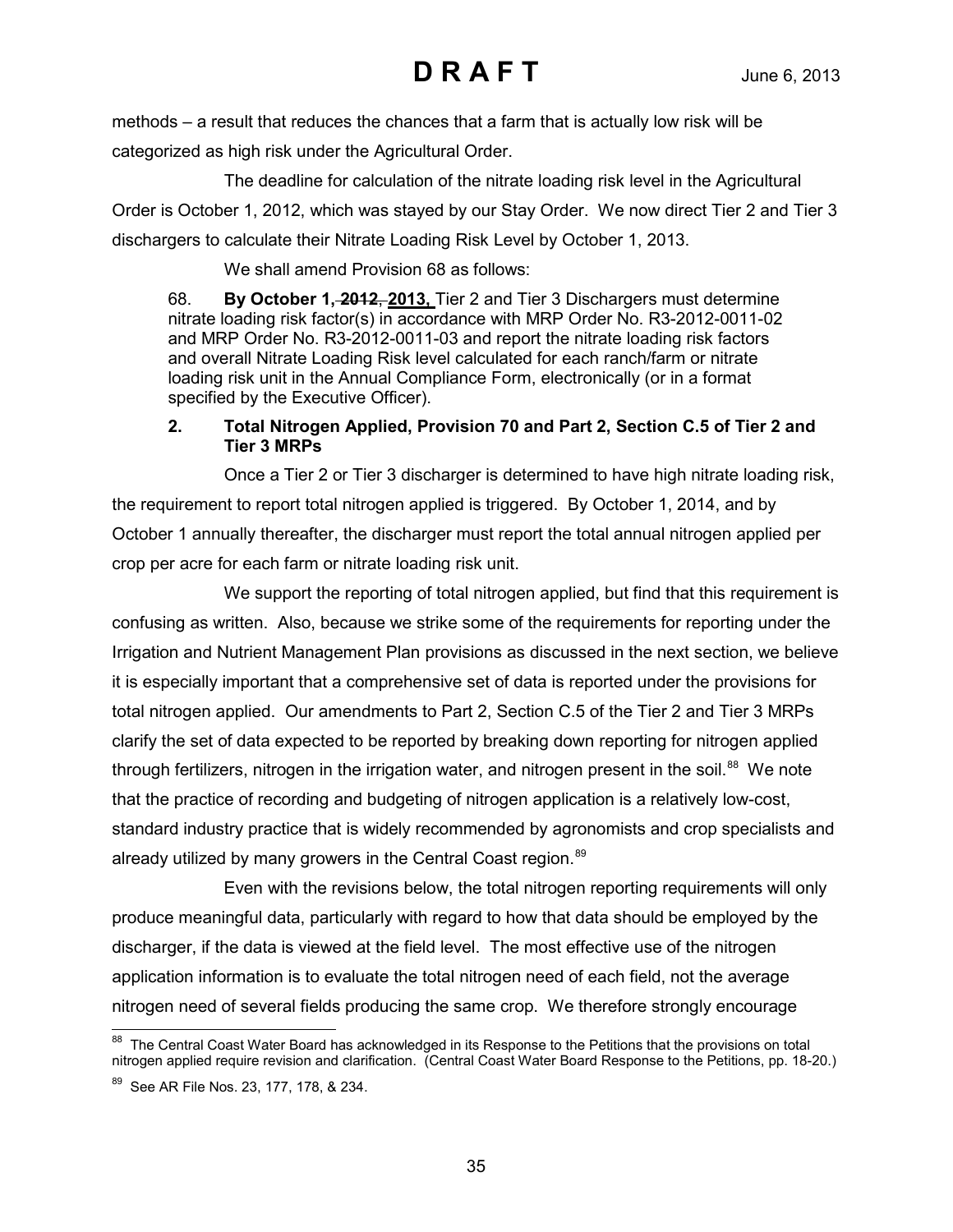dischargers to calculate and report the total nitrogen applied by nitrate loading risk units representative of field-level units, rather than at the farm/ranch level. We will not, however, require dischargers to do so.

The Agricultural Order allows dischargers to develop an individual discharge groundwater monitoring and reporting program in lieu of reporting total nitrogen applied. We do not see this alternative as one that will produce data of use to the Central Coast Water Board in the absence of an ambitious and costly approach that would include drilling and monitoring of monitoring wells. We will strike that alternative and instead require all Tier 2 and Tier 3 dischargers to report total nitrogen applied.<sup>[90](#page-35-0)</sup>

We shall amend Section C.5 of Part 2 of the Tier 2 and Tier 3 MRPs as follows:

Tier 2 MRP, Part 2, Section C:

5. Tier 2 Dischargers with individual farms/ranches or nitrate loading risk units that have a HIGH nitrate loading risk must report**:** 

- **a.** total nitrogen applied on an annual basis in Ibs/acre per crop<sup>1</sup> for each farm/ranch or nitrate loading risk unit. per crop, per acre, per year to each farm/ranch or nitrate loading risk unit in the electronic Annual Compliance Form. Total nitrogen must be reported in units of nitrogen, for **applied includes** any product, form or concentration including, but not limited to, organic and inorganic fertilizers, slow release products, compost, compost teas, manure, **and** extracts, nitrogen present in the soil, and nitrate in irrigation water;**;**
- **b. average annual nitrogen concentration in irrigation water, reported as total nitrogen in mg/L, applied to each farm/ranch or nitrate loading risk unit;**
- **c. total nitrogen present in the soil in lbs/acre for each farm/ranch or nitrate loading risk unit prior to the first application of fertilizer to the first crop in rotation.**
	- a. As an alternative to reporting total nitrogen, Tier 2 Dischargers with high nitrate loading risk may propose an individual discharge groundwater monitoring and reporting program (GMRP) plan for approval by the Executive Officer. The GMRP plan must evaluate waste discharge to groundwater from each ranch/farm or nitrate loading risk unit and assess if the waste discharge is of sufficient quality that it will not cause or contribute to exceedances of any nitrate water quality standards in groundwater.

<span id="page-35-0"></span> $\overline{a}$  $90$  We reject the argument made by the Agricultural Petitioners that total nitrogen applied is sensitive proprietary information not appropriate for reporting for the same reasons articulated in our discussion of Farm Plans. We have already stated in this Order that, with regard to the proprietary of information submitted by dischargers, we will defer to the protections for sensitive business information created by the Legislature in the Water Code and the Public Records Act. Further, we see the timing and frequency of applications, which are not required to be reported, rather than data regarding total amount, as more relevant to competitive business practices.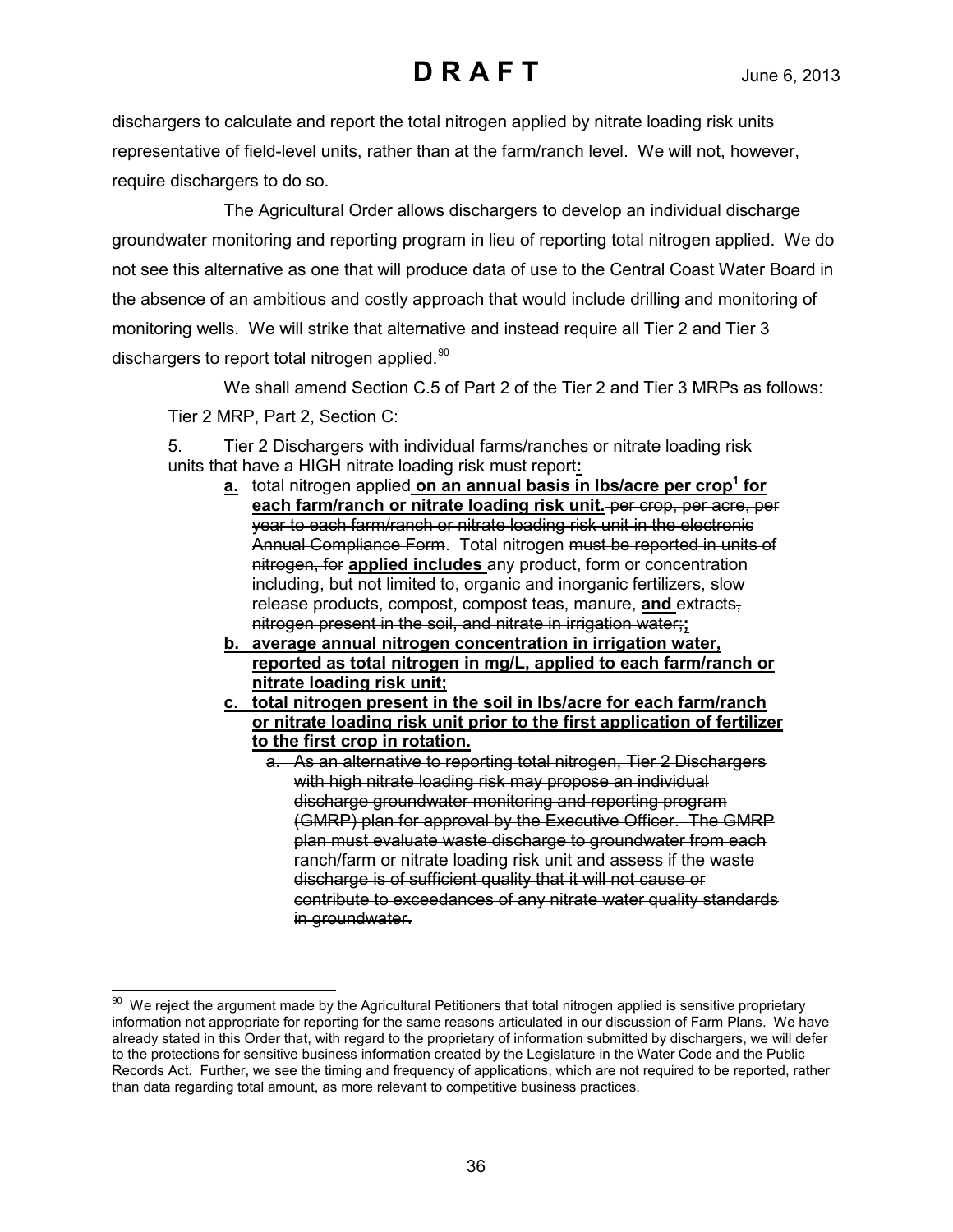**1 This reporting requirement is for the nitrogen content of fertilizer and not the total lbs of fertilizer. For example, if 100 lbs/acre of fertilizer is applied with 12 percent nitrogen, 12 lbs/acre is reported.**

Tier 3 MRP, Part 2, Section C:

5. Tier 3 Dischargers with individual farms/ranches or nitrate loading risk units that have a HIGH nitrate loading risk must report**:**

- **a.** total nitrogen applied on an annual basis in Ibs/acre<sup>1</sup> per crop for each farm/ranch or nitrate loading risk unit. per crop, per acre, per year to each farm/ranch or nitrate loading risk unit in the electronic Annual Compliance Form. Total nitrogen must be reported in units of nitrogen, for **applied includes** any product, form or concentration including, but not limited to, organic and inorganic fertilizers, slow release products, compost, compost teas, manure, **and** extracts,**.**  nitrogen present in the soil, and nitrate in irrigation water;**;**
- **b. average annual nitrogen concentration in irrigation water, reported as total nitrogen in mg/L, applied to each farm/ranch or nitrate loading risk unit;**
- **c. total nitrogen present in the soil in lbs/acre for each farm/ranch or nitrate loading risk unit prior to the first application of fertilizer to the first crop in rotation.**
	- a. As an alternative to reporting total nitrogen, Tier 3 Dischargers with high nitrate loading risk may propose an individual discharge groundwater monitoring and reporting program (GMRP) plan for approval by the Executive Officer. The GMRP plan must evaluate waste discharge to groundwater from each ranch/farm or nitrate loading risk unit and assess if the waste discharge is of sufficient quality that it will not cause or contribute to exceedances of any nitrate water quality standards in groundwater.

**1 This reporting requirement is for the nitrogen content of fertilizer and not the total lbs of fertilizer. For example, if 100 lbs/acre of fertilizer is applied with 12 percent nitrogen, 12 lbs/acre is reported.**

### **3. Irrigation and Nutrient Management Plan, Provisions 74-77 and 79 and Part 6 of Tier 3 MRP**

Tier 3 dischargers with a high nitrate loading risk must prepare and implement an Irrigation and Nutrient Management Plan (INMP) and have it certified by a qualified professional. The INMP is a plan to help the dischargers budget and manage nutrients applied to the fields<sup>[91](#page-36-0)</sup> and requires identification of crop nitrogen needs, record keeping of nitrogen applied, balancing nitrogen applied and nitrogen uptake, and identification of practices to reduce nitrogen loading to groundwater. The Agricultural Petitioners do not object to the requirement to prepare and implement an INMP, but challenge certain reporting requirements associated with it. In particular, four elements of the INMP must be reported on the annual compliance form:

<span id="page-36-0"></span> $\overline{a}$  $91$  Tier 3 MRP, Part 6, § A.2.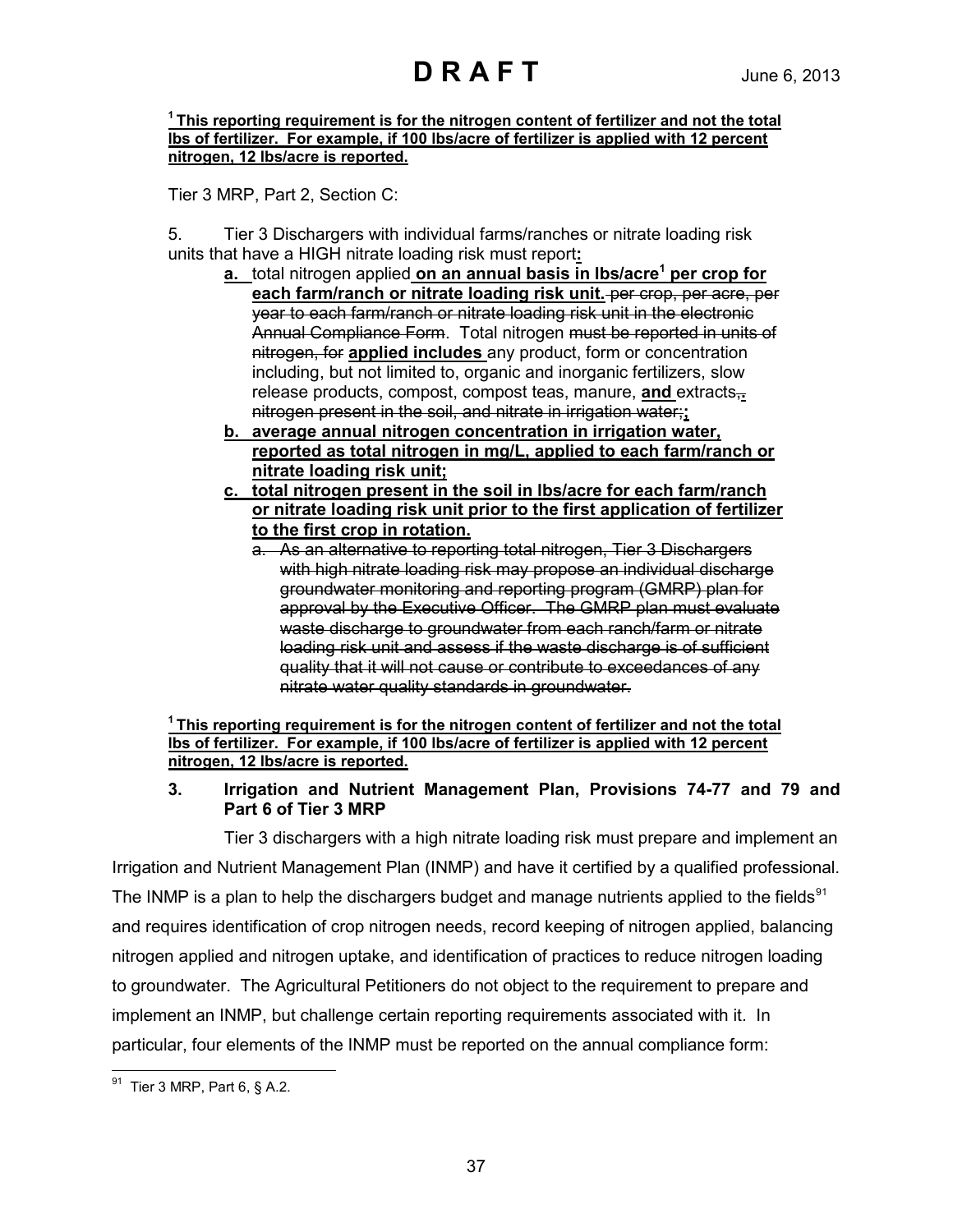(1) identification of crop nitrogen uptake values; (2) annual balance of nitrogen applied per crop compared to typical crop nitrogen uptake for each farm or nitrate loading risk unit; (3) annual estimation of nitrogen loading to groundwater and surface water; and (4) annual evaluation of reductions in nitrate loading to groundwater due to practice implementation. The Agricultural Petitioners argue that the information gathered and calculated for these elements is speculative and therefore not appropriate for public reporting, as it might be misinterpreted or misused. $92$ For the same reasons, the Agricultural Petitioners argue that an INMP effectiveness report to be submitted by October 1, 2016, will be speculative and should not be required. The Agricultural Petitioners additionally posit that the certification requirement for the INMP constitutes an unnecessary expense and that the dischargers can prepare the INMP without expert assistance.

With regard to the reported information, we agree with the Agricultural Petitioners that it is at best an estimate of the nutrient balance ratio at a given farm and of the nitrate load leaving the farm. Crop nitrogen uptake values are not widely available and will require crop substitution, making the accuracy of the balance ratio questionable. An accurate calculation of the load discharged to surface water and groundwater requires a much more nuanced calculation than simply comparing the nitrogen applied to the fields and the amount expected to be taken up by the crops. Without reliable data on annual nitrate loading to groundwater in the first place, estimates of annual reductions in that loading are also unreliable. For these reasons, while we will continue to require each discharger to engage in this exercise for self-evaluation purposes, we will strike the requirement in the Agricultural Order to report this information to the Central Coast Water Board. We do not see the required information as appropriate for widescale reporting, but point out that the Central Coast Water Board has the authority to require the case-by-case submission of any elements of the INMP through an order for a technical report or to view the plan on-site during an inspection. $93$ 

While we strike the reporting requirements in the short-term, we will ask the Expert Panel to develop a template for nutrient balance determinations. We will also ask the Expert Panel to consider the best approaches to evaluating nitrate discharges to groundwater. For example, a more promising approach may be to require dischargers to do a soil profile

<span id="page-37-0"></span> $\overline{a}$  $92$  The Agricultural Petitioners also argue that the requested information is proprietary. Because we strike the reporting requirement based on other grounds, *post*, we do not need to address this contention. Additionally, we have already stated in this Order that, with regard to the proprietary of information submitted by dischargers, we will defer to the protections for sensitive business information created by the Legislature in the Water Code and the Public Records Act.

<span id="page-37-1"></span><sup>93</sup> Wat. Code, § 13267; Agricultural Order, Provisions 46 & 64.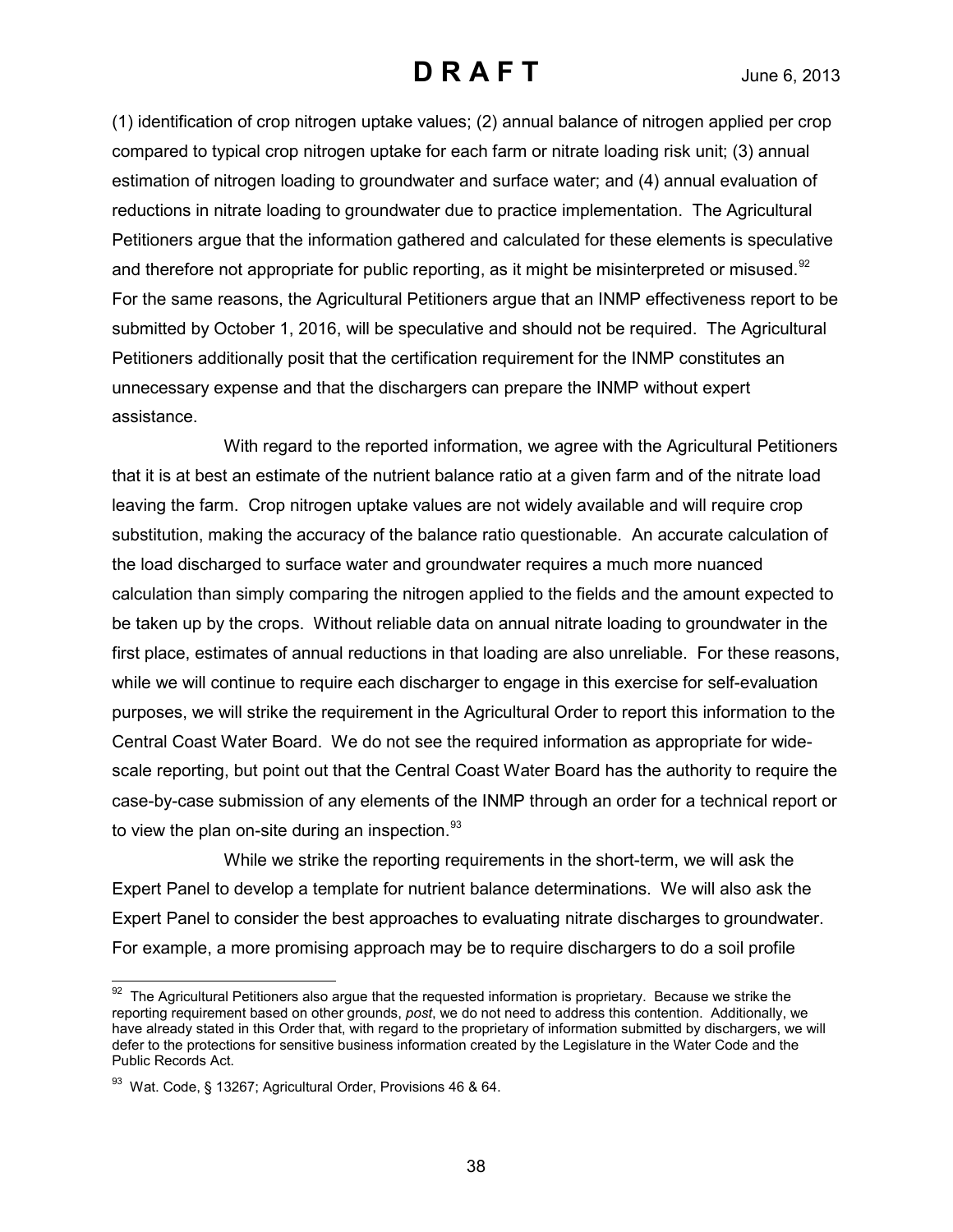analysis designed to determine the extent to which nitrogen applied to the fields moves below the root zone, a measure of excessive application. In the interim, while we see a benefit to the dischargers calculating nitrogen balance ratios and estimating loading to groundwater for purposes of self-evaluation, we see little benefit to the Central Coast Water Board in collecting data upon which it cannot draw any reliable conclusions.

We will also strike Provision 76, which allows dischargers to develop an individual discharge groundwater monitoring and reporting program in lieu of the development and implementation of an INMP. As with the similar alternative provided under the total nitrogen reporting requirements, we do not see this alternative to the INMP as one that will produce data of use to the Central Coast Water Board in the absence of an ambitious technical undertaking. The INMP is a management practice that is generally supported by agricultural experts,<sup>[94](#page-38-0)</sup> and we believe preparation of the INMP, rather than an alternative, is appropriate for Tier 3 dischargers with high nitrate loading risk.

We will not strike the requirements for certification of the INMP. The Central Coast Water Board convincingly argues that the certification requirement assures the Board that the INMPs will be agronomically sound and environmentally effective.<sup>[95](#page-38-1)</sup> We will also retain the effectiveness report, but with revisions to clarify that the evaluation may be carried out by the dischargers, as opposed to a qualified professional, based on data that the discharger is already required to collect under the Agricultural Order. Unlike the reporting of elements of the INMP that we will strike, the effectiveness evaluation, as revised, constitutes a more qualitative assessment of the discharger's experience in implementing the INMP and, as a result, does not suffer from the same level of imprecision as the individual numbers required to be reported for balance ratios, loads, and load reductions.

We shall delete Provisions 76 and 77 and Section B.1 of Part 6 of the Tier 3 MRP. We shall amend Section A.5 and Section B.2 of Part 6 of the Tier 3 MRP as follows: Section A:

5. Tier 3 Dischargers must evaluate the effectiveness of the INMP. Irrigation and Nutrient Management Plan effectiveness monitoring must be conducted or supervised by a registered professional engineer, professional geologist, Certified Crop Advisor, or similarly qualified professional. Monitoring must evaluate measured progress towards protecting, preserving, and restoring

<span id="page-38-0"></span> $\overline{a}$  $^{94}$  See AR File Nos. 23; 177; 178; 233, p. 61; 287 (Letter 12), pp. 5-6; see also Ocean Mist Petition, p. 19, & Grower-Shipper Petition, p. 46 (stating that petitioners do not generally oppose a requirement for an irrigation and nutrient management plan).

<span id="page-38-1"></span> $95$  Central Coast Water Board Response to the Petitions, p. 21; AR File Nos. 233, p. 146; 265, pp. 490-91.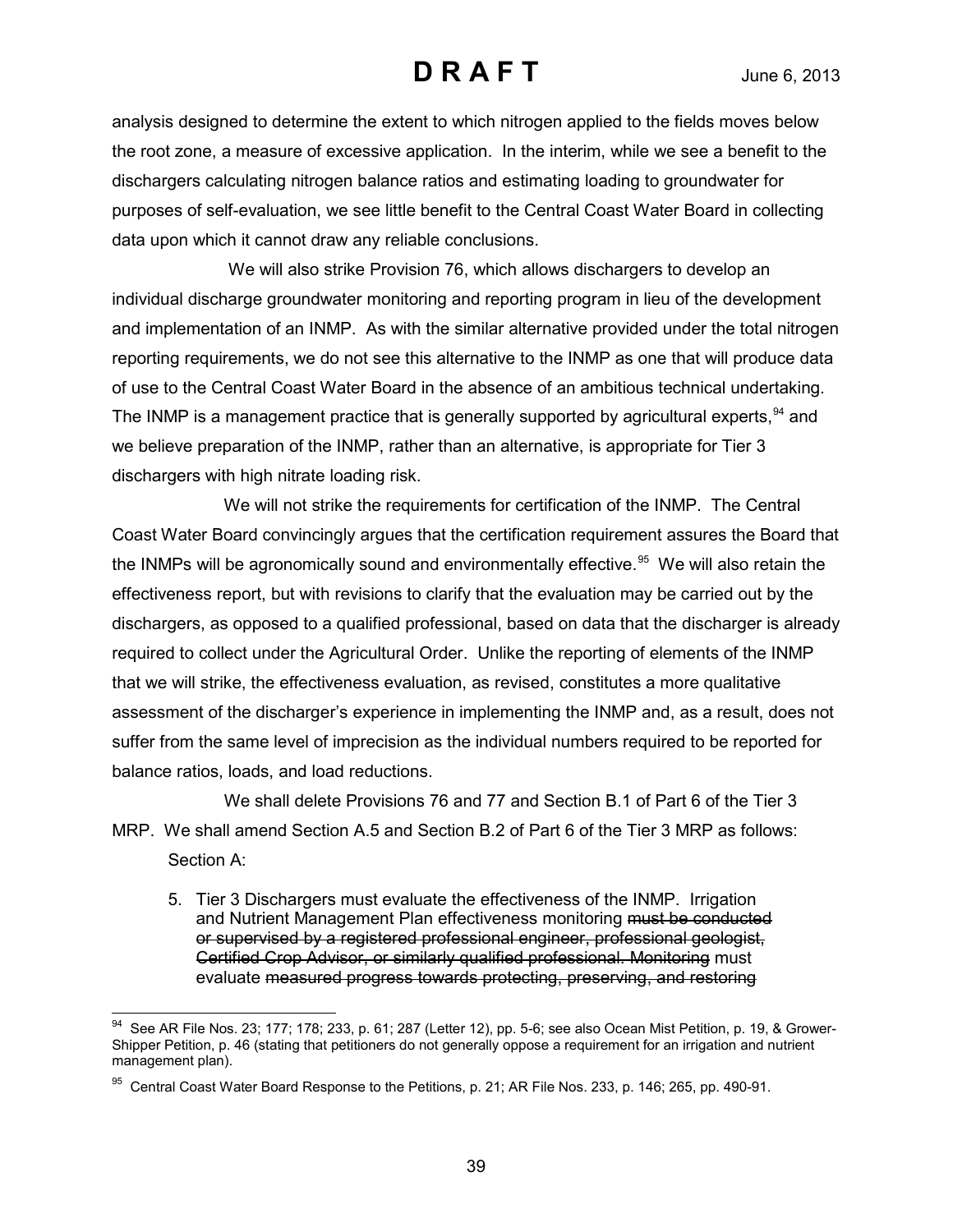groundwater quality in the upper-most aquifer (or perched aquifer, whichever is first encountered), resulting from reductions in loading based on reduced fertilizer use and improved irrigation and nutrient management practices **in order to minimize nitrate loading to surface water and groundwater**. Monitoring **Evaluation** methods used may include, but are not limited to**,** lysimeter monitoring, shallow groundwater or soil monitoring, or **analysis of** groundwater well monitoring **data or soil sample data, or analysis of trends in nitrogen application data**. If the physical monitoring by itself cannot demonstrate progress towards compliance with the Order, the Discharger may need to supplement physical monitoring with contaminant transport and flow modeling.

#### Section B:

- **1.** 2. **By October 1, 2016**, Tier 3 Dischargers that have farms/ranches with high nitrate loading risk to groundwater must submit an INMP Effectiveness Report to evaluate measured progress towards protecting, preserving, and restoring groundwater quality in the upper-most aquifer, including reductions in **nitrate** loading **to surface water and groundwater** based on the implementation of irrigation and nutrient management practices. The INMP Effectiveness Report must be prepared by a state registered professional engineer, professional geologist, Certified Crop Advisor, or similarly qualified professional. Dischargers in the same groundwater basin or subbasin may choose to comply with this requirement as a group by submitting a single report that evaluates the overall effectiveness of the broad scale implementation of irrigation and nutrient management practices identified in individual INMPs to protect groundwater and achieve water quality standards for nitrate. Group efforts must use data from each farm/ranch (e.g., **data from** individual groundwater wells, lysimeters, and/or soil samples, **or nitrogen application**) to adequately represent groundwater quality and progress towards groundwater protection for all farms/ranches in the group. The INMP Effectiveness Report must include **a description of the methodology used to evaluate and verify effectiveness of the INMP.** the following elements and submitted with the electronic Annual Compliance Form:
	- a. A description of the methodology used to evaluate and verify effectiveness of the INMP (e.g., lysimeter monitoring, shallow groundwater or soil monitoring, groundwater well monitoring, contaminant transport and flow modeling);
	- b. An evaluation of how discharges of waste and any associated reductions in nitrate loading will decrease the concentration of nitrate in the upper-most aquifer, commensurate with water quality standards, within a reasonable and foreseeable time frame, and compared to milestones identified in the Order;
	- c. Based on estimated nitrate loading reductions to the groundwater basin or subbasin, the estimated number of years to achieve water quality standards in receiving water;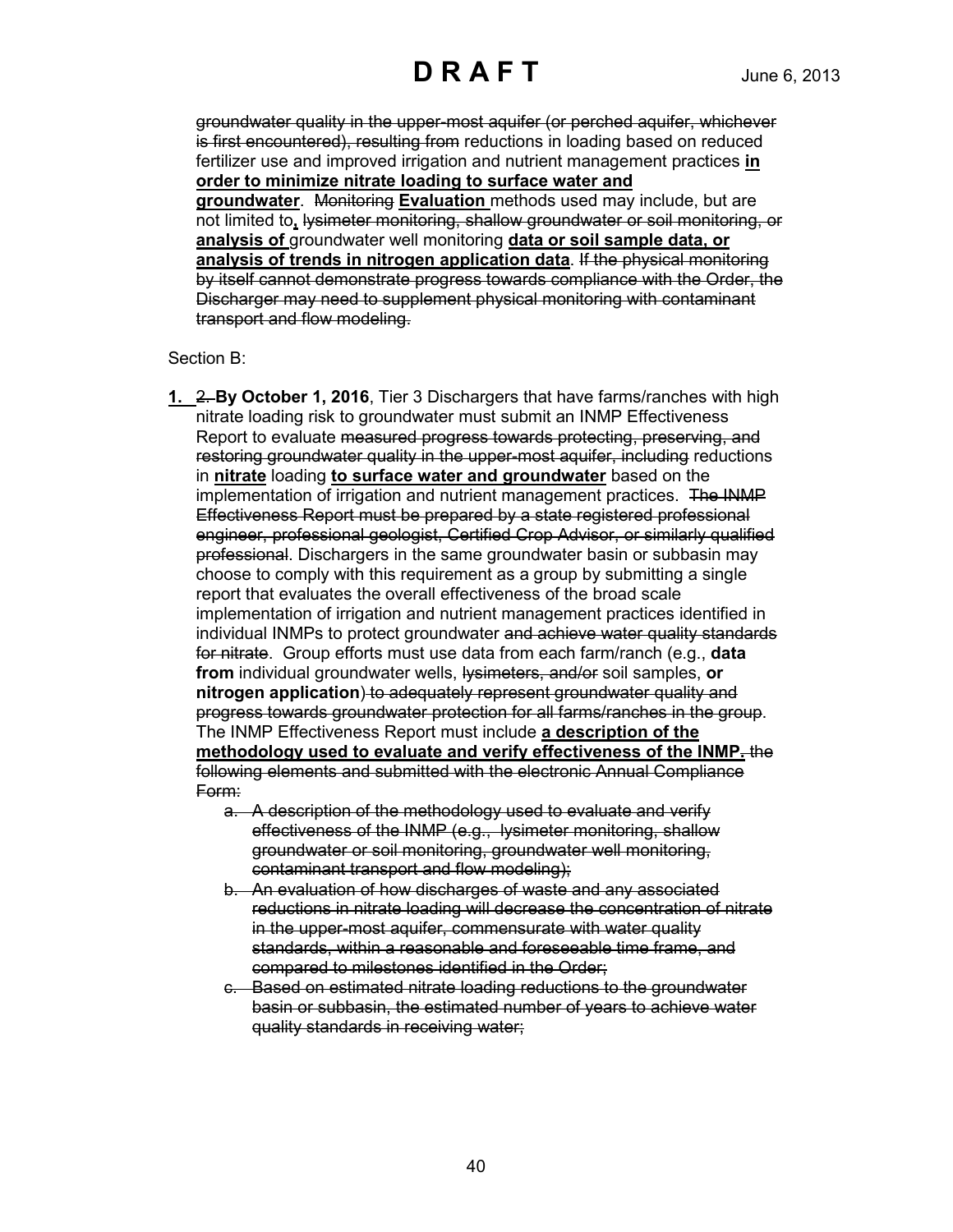### **4. Nitrogen Balance Ratios, Provision 78**

Provision 78 requires Tier 3 dischargers with high nitrate loading risk level to "report progress toward certain nitrogen balance ratios by October 1, 2015." Dischargers producing crops in annual rotation must report progress toward a nitrogen balance ratio target of 1.0. Dischargers producing annual crops occupying the ground for the entire year must report progress towards a nitrogen balance ratio target of 1.2. The Agricultural Petitioners argue that the ratios represent an oversimplification of crop nutrient needs compared to nutrient applied and are therefore inappropriate targets. They further contend that the requirement constitutes the Central Coast Water Board dictating the manner of compliance in contravention of Water Code section 13360. Because our conclusion below rests on the former issue, we need not address the latter argument.

Going into the March 14-15, 2012 Central Coast Water Board hearing, the proposed Draft Agricultural Order Provision 78 stated that the relevant dischargers "must meet," as opposed to "report progress toward," the nitrogen balance ratio targets. <sup>96</sup> The provision was amended in response to comments at the hearing. The Keepers argue that elimination of the firm and measurable requirement that would have applied to nitrate discharges to groundwater rendered the Agricultural Order inconsistent with the water quality objectives in the Central Coast Basin Plan<sup>[97](#page-40-1)</sup> and with Water Code section 13269's mandate that any waiver of waste discharge requirements be in the public interest.

We have already stated above that we view the balance ratio required to be calculated by the dischargers in the INMP to be at best an estimate of the relationship between the nitrogen employed by the discharger and the nitrogen needed by the crop. Similarly, the target ratios advocated by the Central Coast Water Board and the Keepers are approximations of a complex relationship between nitrogen application and crop uptake.<sup>[98](#page-40-2)</sup> We are keenly aware of the benefit and necessity of providing targets to encourage and measure progress in reducing pollutant discharges in agricultural regulatory programs. However, because of the speculative and overly simplistic nature of both the calculated ratios relevant to each farm and of the target

<span id="page-40-0"></span> $\overline{a}$ <sup>96</sup> AR File No. 338, p. 29.

<span id="page-40-1"></span><sup>&</sup>lt;sup>97</sup> The Keepers reference the Central Coast Basin Plan requirements that 1) all waters be maintained free of toxic substances in concentrations which are toxic to, or which produce detrimental physiological responses in, human, plant, animal or aquatic life (Central Coast Basin Plan, § III-4); that 2) waters not contain biostimulatory substances in concentrations that promote aquatic growths to the extent that such growths cause nuisance or adversely affect beneficial uses (*id*. at § III-3); and that 3) nitrate concentrations in domestic water supplies shall not exceed 45 mg/l (*id.* at §§ III-5, III-7). (Petition Requesting Review by Monterey Coastkeeper et al. (Apr. 16, 2012), p. 10.)

<span id="page-40-2"></span><sup>98</sup> AR File Nos. 254, pp. 52-57; 287 (Letter 12), pp. 6-8.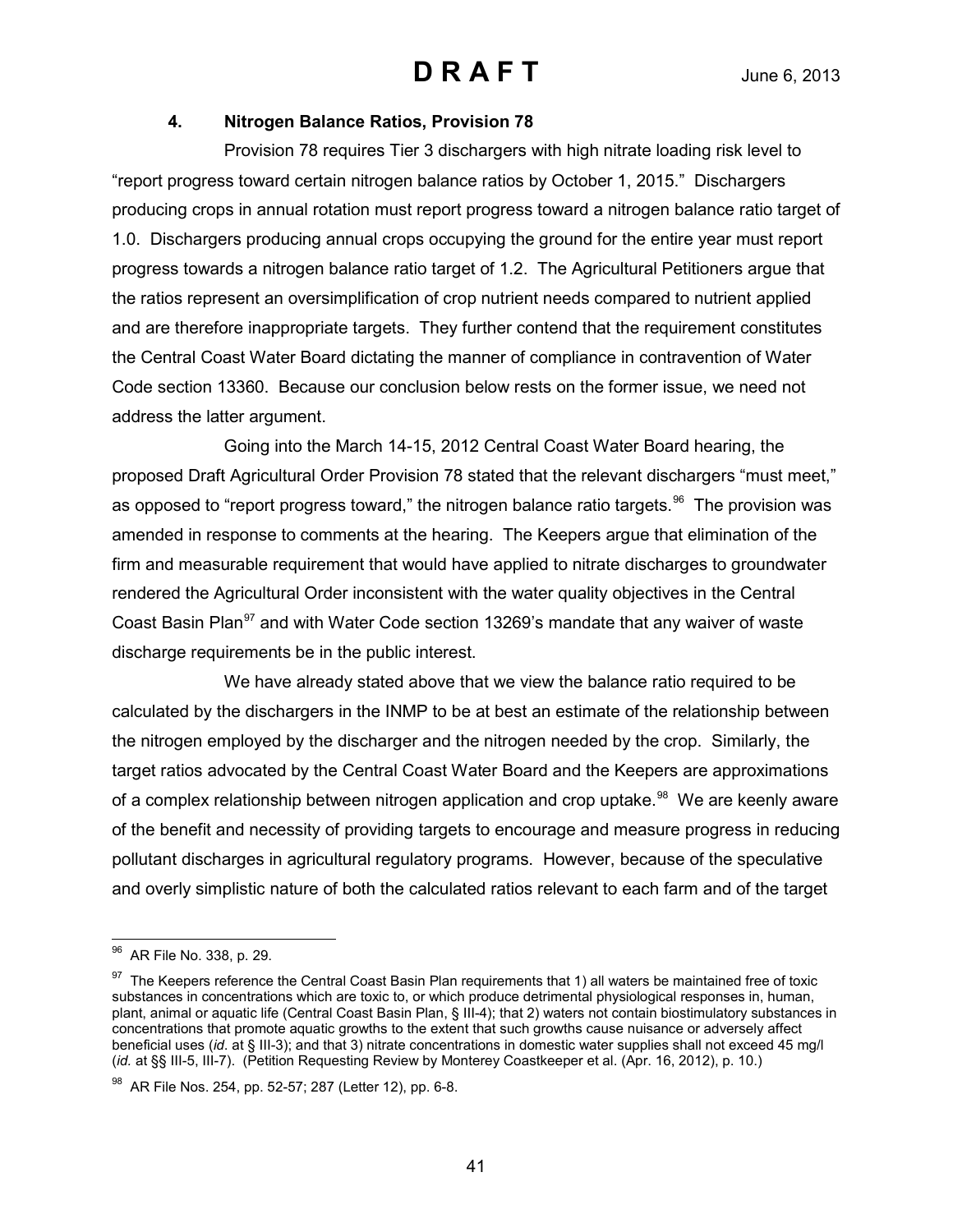ratios, we see little to be gained from asking the dischargers to even "make progress toward" these particular targets. As such, we disagree with the Keepers that the nitrogen balance ratio targets are in fact firm and measurable requirements. $99$  We will ask the Expert Panel to determine whether the targets can be reformulated to support some firm and measurable requirement or if an alternative approach, such as soil profile monitoring or monitoring of a regional network of monitoring wells would be preferable.

We shall delete Provision 78.

### **J. Water Quality Buffer Plan, Provision 80 and Part 7 of Tier 3 MRP**

Provision 80 and Tier 3 MRP Part 7 require a subset of Tier 3 dischargers, specifically those with farms adjacent to or containing a waterbody listed as impaired for temperature, turbidity, or sediment, to prepare and implement a Water Quality Buffer Plan. The Water Quality Buffer Plan must propose a 30-foot or more buffer of undisturbed soil and riparian vegetation along the impaired waterbody or justify a smaller buffer based on an analysis of sitespecific conditions approved by the Executive Officer.<sup>100</sup> As an alternative to the development and implementation of the Water Quality Buffer Plan, the affected dischargers may submit evidence to the Executive Officer demonstrating that any discharge of waste is sufficiently treated or controlled such that it will not cause or contribute to exceedances of water quality standards.

The Agricultural Petitioners make two arguments that the Water Quality Buffer Plan is contrary to law. First, they argue that the requirement dictates the manner of compliance in contravention of Water Code section 13360. Given the alternative compliance option whereby a discharger can choose instead to demonstrate that the discharge is treated or controlled to a level of not causing or contributing to violations of water quality standards, we

<span id="page-41-0"></span> $\overline{a}$ <sup>99</sup> The Agricultural Order requires compliance with applicable water quality standards and with applicable provisions of the Central Coast Basin Plan at Provisions 22 and 23. We stated in the Stay Order that those provisions cannot be interpreted to require immediate compliance with water quality standards (Stay Order, pp. 6-9). The approach taken in the Agricultural Order to achieving compliance with the Central Coast Basin Plan requirements over time through management practice implementation is consistent with the Central Coast Water Board's authority to set time schedules (see Wat. Code, § 13263, subd. (c)), consistent with the State Water Board's Non-Point Source Policy (pp. 12-13) and consistent with the public interest in addressing a water quality issue that has few immediate and easy solutions.

<span id="page-41-1"></span><sup>&</sup>lt;sup>100</sup> To the extent the Central Coast Water Board picked the buffer width of 30 feet based on the Basin Plan language cited in the Agricultural Order, the Board was misguided. A filter strip width of 30 feet is specified in the Basin Plan only for construction activities, not all land disturbance activities. (Central Coast Basin Plan, § V-13.) However, we find no harm as the provisions contemplate that the buffer width may be less (or more) than 30 feet based on sitespecific conditions.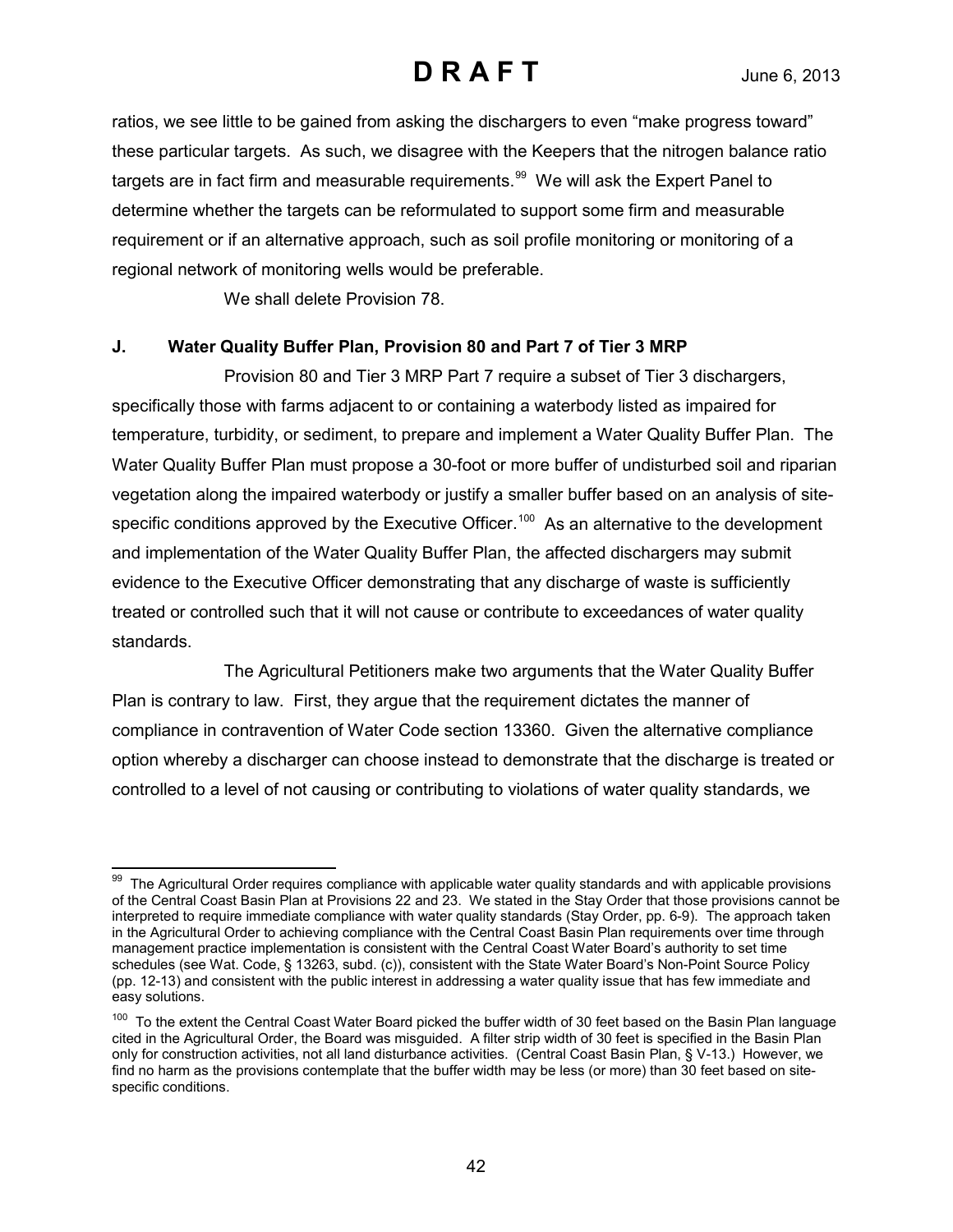find that the Central Coast Water Board is not dictating the dischargers' manner of compliance here.<sup>[101](#page-42-0)</sup>

Second, the Agricultural Petitioners argue that the requirement to implement the Water Quality Buffer Plan effects a regulatory taking prohibited by the Fifth Amendment by interfering with the investment-backed expectations of the dischargers who would otherwise utilize the buffer strips for agricultural use. A regulatory taking is an economic loss resulting from a regulatory action, as opposed to the government physically taking property through its power of eminent domain. The seminal case on regulatory takings is *Penn Central Transp. Co. v. City of New York* (1978) 438 U.S. 104 (*Penn Central*). *Penn Central* held that determining whether a regulatory action constitutes a taking requires a fact-specific consideration of "[t]he economic impact of the regulation on the claimant and, particularly, the extent to which the regulation has interfered with distinct investment-backed expectations," as well as the nature of the taking, i.e. whether it is "a physical invasion by government . . . or arises from some public program adjusting the benefits and burdens of economic life to promote the common good."<sup>[102](#page-42-1)</sup>

Here, the alleged taking – the requirement that a subset of Tier 3 dischargers devote a strip of land along impaired water bodies to uses consistent with providing a filter to pollutants – is the result of regulatory action to promote environmental and public health protection. Further, with regard to the economic impact, the reduction in agricultural production is limited by the fact that the buffer strips will in most cases constitute a small portion of any given farm.<sup>103</sup> Finally, we note that dischargers may avoid the Water Quality Buffer Plan requirements by utilizing the alternative compliance option or by opting out of the Agricultural Order altogether in favor of individual waste discharge requirements. We reject the argument that the requirement to implement the Water Quality Buffer Plan constitutes a taking.

Accordingly, we will make no changes to the Water Quality Buffer Plan provisions. We emphasize that the buffers required by the relevant provisions will be along water bodies with known impairments due to pollutants associated with agricultural discharges.

<span id="page-42-0"></span> $\overline{a}$ 101 See *Tahoe-Sierra Preservation Council v. State Water Resources Control Bd.* (1989) 210 Cal.App.3d 1421, 1438 (recognizing that preserving freedom of compliance options does not violate Water Code section 13360).

<span id="page-42-1"></span><sup>102</sup> *Penn Central,* 438 U.S. at 124; see also *Keystone Bituminous Coal Assoc. v. DeBenedictis* (1987) 480 U.S. 470, 487-493 (emphasizing the importance of the state's purpose in takings analysis and finding no taking where regulation was enacted to prevent subsidence resulting from coal extraction).

<span id="page-42-2"></span><sup>&</sup>lt;sup>103</sup> "Taking' jurisprudence does not divide a single parcel into discrete segments and attempt to determine whether rights in a particular segment have been entirely abrogated." (*Penn Central*, *supra,* 438 U.S. at 130; see also *Keystone Bituminous Coal Assoc., supra*, 480 U.S. at 497; *MacLeod v. Santa Clara County* (9th Cir. 1984) 749 F.2d 541, 547.) The case before us is not a total taking where a discharger is deprived of "all economically beneficial or productive use of land." (*Lucas v. South Carolina Coastal Council* (1992) 505 U.S.1003; see also *Palazzolo v. Rhode Island* (2001) 533 U.S. 606, 631-632.)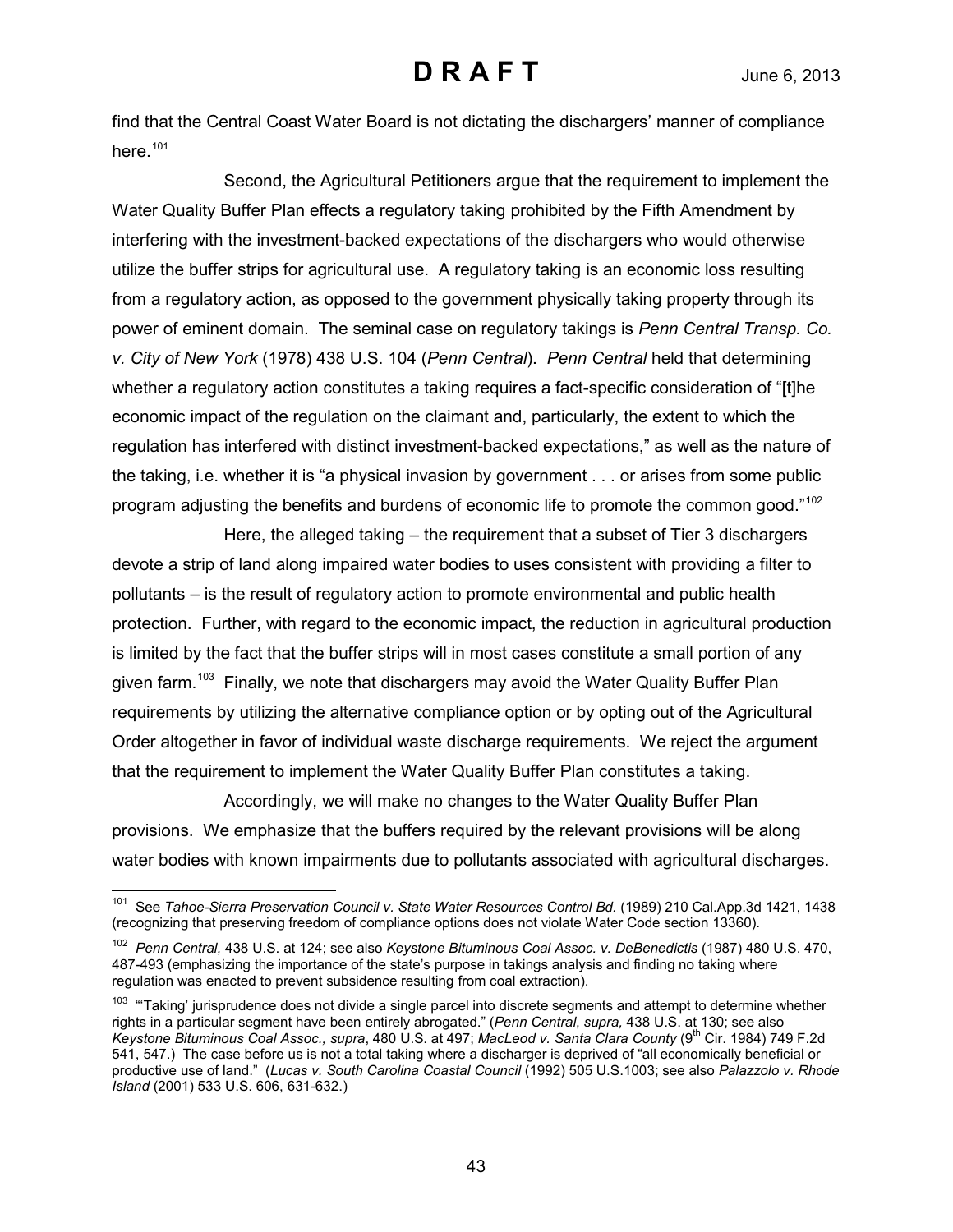We support the Central Coast Water Board's determination that providing a buffer for filtration of the pollutants in these discharges is one of the most effective practices for protecting these most vulnerable waterways.[104](#page-43-0)

We shall deny the request to delete Provision 80 and Part 7 of the Tier 3 MRP.

#### **K. Effective Control of Pollutant Discharges, Provisions 82 and 84-87**

The Agricultural Petitioners challenge Provisions 84 through 87 of the Agricultural Order which prescribe dates by which Tier 3 dischargers must "effectively control" discharges of pesticides and toxic substances, sediment and turbidity, nutrients, and nitrate to groundwater, respectively. The Agricultural Petitioners argue that the provisions are unreasonable and render dischargers vulnerable to enforcement for failing to control all relevant discharges by the prescribed dates.

We read Provisions 84-87 in the context of Provision 82, which states that the Central Coast Water Board will consider a wide set of factors in determining whether a Tier 3 discharger is effectively controlling the relevant pollutants. Those factors include effectiveness of management practice implementation, effectiveness of treatment or control measures, results of individual discharge monitoring and downstream surface water monitoring, and information obtained from inspections. Provision 82 also references Table 4, which sets targets and milestones for reaching those targets for the pollutants referenced in Provisions 84-87. The Central Coast Water Board's Response to the Petitions clarifies that the Board will use multiple indicators, including the milestones in Table 4, which are non-enforceable indicators, to determine whether a discharger is effectively controlling a pollutant. The Central Coast Water Board also states that, consistent with Finding 10 and Provision 12 of the Agricultural Order, the Board will not take enforcement action against a discharger that is implementing and improving management practices to address discharges impacting water quality.<sup>[105](#page-43-1)</sup>

While Provision 82 gives some context to the term "effectively control," the factors to be considered are phrased in terms of the "effectiveness" of practice implementation and "results" of monitoring, so that, contrary to what the Central Coast Water Board is asserting in its response, a discharger may be in violation of Provisions 84-87 even if the discharger is implementing management practices in good faith to address problem discharges. This result does not appear to be consistent with the Central Coast Water Board's intent, nor is it consistent

<span id="page-43-0"></span> $\overline{a}$ <sup>104</sup> See AR File No. 232, pp. 71-74.

<span id="page-43-1"></span><sup>&</sup>lt;sup>105</sup> Central Coast Water Board Petition Response, pp. 81-82.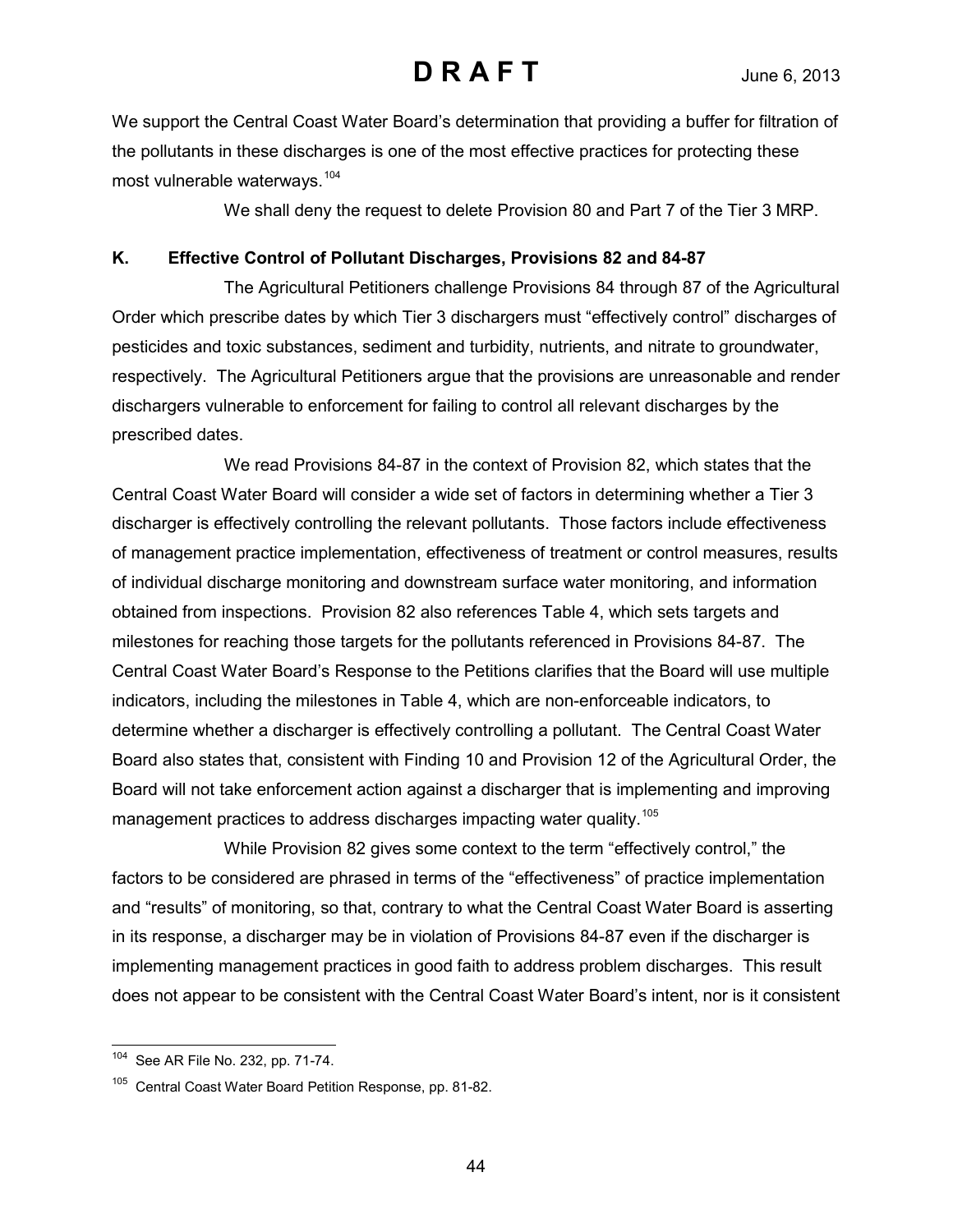with an adaptive management approach to non-point source pollution.<sup>[106](#page-44-0)</sup> On the other hand, the Central Coast Water Board's attempt to set some guideposts by which work on these critical water quality problems will move forward is commendable, considering that little progress was made under the 2004 Agricultural Order. To balance these considerations, we will not strike Provisions 84-87, but will revise Provision 82 to clarify that the term "effectively control" encompasses good faith efforts at iterative management practice implementation to reduce pollutant discharges. Although agricultural regulatory programs must in the long-term achieve actual quantifiable reductions in pollutant discharges in order to protect and restore water quality, in this permit term, it is appropriate to attribute effective control where a discharger is engaged in a conscientious effort to implement appropriate controls.<sup>[107](#page-44-1)</sup>

We shall amend Provision 82 as follows:

- 82. Time schedules for compliance with conditions are identified in Conditions 84-87, and described in Table 2 (all Dischargers) and Table 3 (Tier 2 and Tier 3 Dischargers). Milestones are identified in Table 4. Dischargers must comply with Order Conditions by dates specified in Tables 2 and 3 in accordance with the MRP. The Water Board will consider the following information in determining the extent to which the Discharger is effectively controlling individual waste discharges and compliance with this Order:
	- a) compliance with the time schedules;
	- b) effectiveness of management practice implementation;
	- c) effectiveness of treatment or control measures (including cooperative water quality improvement efforts, and local and regional treatment strategies);
	- d) results of individual discharge monitoring (Tier 3);
	- e) results of surface receiving water monitoring downstream of the point where the individual discharge enters the receiving water body:
	- f) other information obtained by Water Board staff during inspections at operations or farms/ranches, or submitted in response to Executive Officer orders;**.**

**To the extent practice effectiveness reporting, monitoring data, or inspections indicate that initial implemented management practices have not been effective in reducing pollutant discharges, the Discharger is nevertheless in compliance with Provisions 84-87 if the Discharger demonstrates that it is engaged in good faith in an iterative process of proposing and implementing more stringent practices.**

<span id="page-44-0"></span><sup>106</sup> See Non-Point Source Policy, p. 7.

<span id="page-44-1"></span> $107$  We have previously stated that the approach taken in the Agricultural Order to achieving compliance with the Central Coast Basin Plan requirements over time through management practice implementation is consistent with the Central Coast Water Board's authority to set time schedules (see Wat. Code, § 13263, subd. (c)), consistent with the State Water Board's Non-Point Source Policy (pp.12-13), and consistent with the public interest in addressing a water quality issue that has few immediate and easy solutions.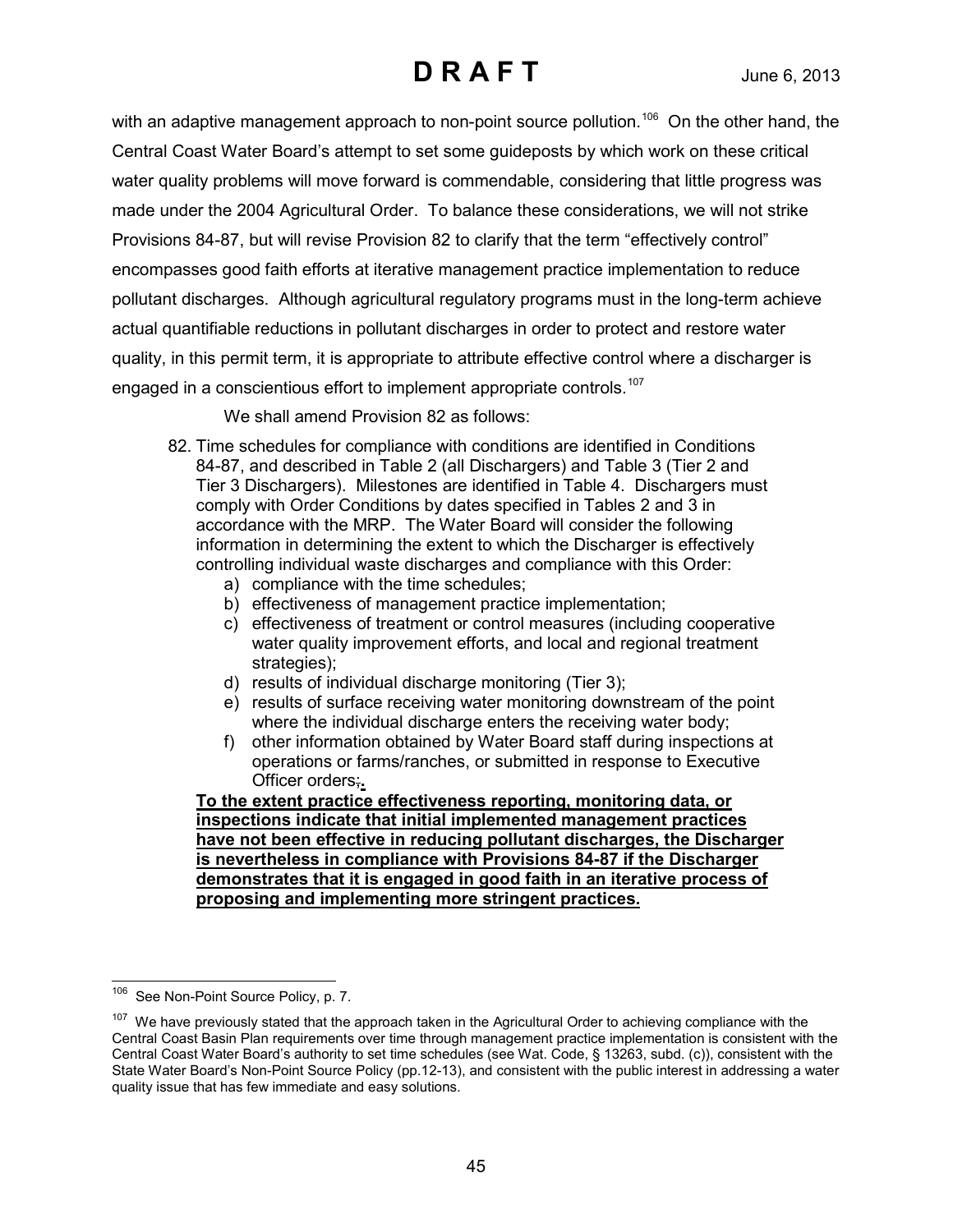### **L. Annual Compliance Form, Provision 67 and Part 3 of Tier 2 and Tier 3 MRPs**

The Agricultural Order requires Tier 2 and Tier 3 dischargers to electronically submit an Annual Compliance Form to the Central Coast Water Board on October 1, 2012, and to update it annually thereafter. In the Stay Order, we endorsed the use of the Annual Compliance Form generally,<sup>[108](#page-45-0)</sup> but stayed certain provisions and required revisions consistent with the Stay Order directives.<sup>[109](#page-45-1)</sup> We now make revisions to the Tier 2 and Tier 3 MRPs to make the Annual Compliance Form requirements consistent with our revisions elsewhere in this Order.

We shall amend Part 3 of the Tier 2 and Tier 3 MRPs as follows:

Tier 2 MRP, Part 3:

 $\overline{a}$ 

## **A. Annual Compliance Form**

- 1. **By October 1, 2012 and updated annually thereafter by October 1**, Tier 2 Dischargers must submit an Annual Compliance Form electronically, in a format specified by the Executive Officer. The electronic Annual Compliance Form includes, but is not limited to the following minimum requirements $3$ 
	- a. Signed transmittal letter;

b. Verification that any change in general operation or farm/ranch information (e.g., crop type, irrigation type, discharge type) is reported on update to Notice of Intent (NOI);

c. Verification of compliance with monitoring requirements, including any cooperative monitoring fees;

d. Verification of completed Farm Plan and date of last update;

e. Information regarding type and characteristics of discharge (e.g., number of discharge points, estimated flow/volume **typical magnitude and frequency of discharge**, number of tailwater days);

f. Identification of any direct agricultural discharges to a stream, lake, estuary, bay, or ocean;

g. Identification of specific farm water quality management practices completed, in progress, and planned to address water quality impacts caused by discharges of waste including irrigation management, pesticide management, nutrient management, salinity management, stormwater management, and sediment and erosion control to achieve compliance with this Order; h. Nitrate concentration of irrigation water;

<span id="page-45-1"></span>109 Stay Order, pp. 21-22. The Annual Compliance Form is available at

<span id="page-45-0"></span>Our endorsement of the use of the Annual Compliance Form was based in part on the Central Coast Water Board's representation that it would be a user-friendly document facilitating ease of reporting. We reiterate our expectation here that the form be clear and user-friendly, and that it facilitate efficient reporting as well as allow easy updating and revising of submissions. We see the Annual Compliance Form more as a means of communicating the iterative process that the dischargers are undertaking, and less as a strict compliance point, since the iterative process of trying management practices and adjusting to changing conditions is a continuous process.

<sup>&</sup>lt;http://www.waterboards.ca.gov/centralcoast/water\_issues/programs/ag\_waivers/docs/resources4growers/2012\_09\_ 26\_acf\_instructions\_sampleform.pdf> (as of Jun. 4, 2013).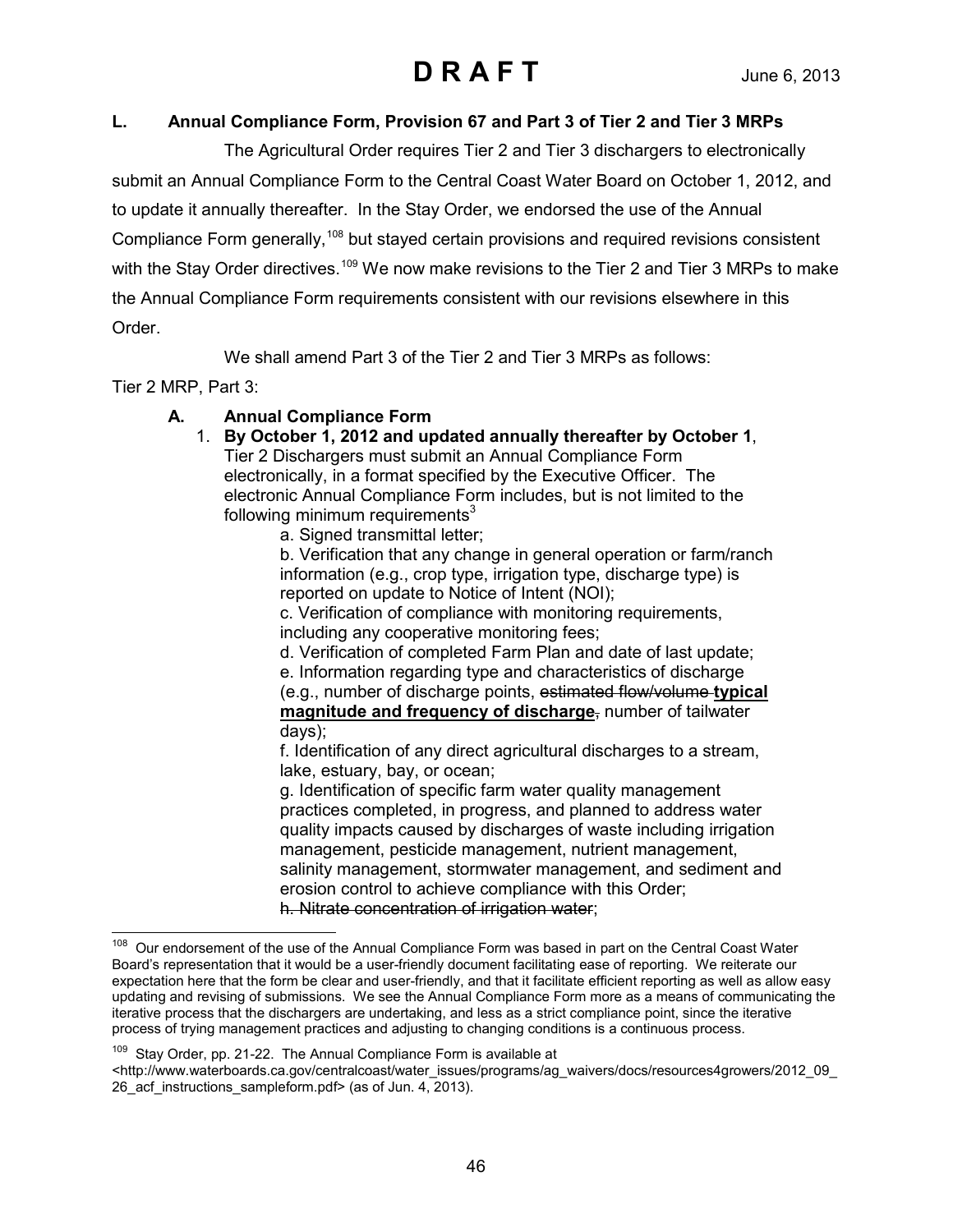**h.** i. Identification of the application of any fertilizers, pesticides, fumigants or other chemicals through an irrigation system (e.g. fertigation or chemigation) and proof of proper backflow prevention devices;

**i.** i. Description of method and location of chemical applications relative to surface water;

**j. k.** Nitrate Loading Risk factors in Table 4 or Nitrate Groundwater Pollution Hazard Index input and Nitrate Loading Risk level; **k.** I. Proof of approved California Department of Fish and Game (CDFG) Streambed Alteration Agreement, as required by CDFG for any work proposed within the bed, bank or channel of a lake or stream, including riparian areas, that has the potential to result in erosion and discharges of waste to waters of the State;

#### *Tier 2 Dischargers with farms/ranches that contain or are adjacent to a waterbody impaired for temperature, turbidity or sediment:*

**l.** m. Photo monitoring to document condition of streams, riparian, and wetland area habitat and the presence of bare soil within the riparian habitat area that is vulnerable to erosion;**<sup>4</sup>**

### *Tier 2 Dischargers with farms/ranches that have High Nitrate Loading Risk:***<sup>5</sup>**

**m.** m. Total nitrogen applied per acre to each farm/ranch or nitrate loading risk unit **on an annual basis in lbs/acre per crop for each farm/ranch or nitrate loading risk unit.** (in units of

nitrogen, in any product, form or concentration) including, but not limited to, organic and inorganic fertilizers, slow release products, compost, compost teas, manure, **and** extracts,**;** nitrogen present in the soil, and nitrate in irrigation water;

**n. average annual nitrogen concentration in irrigation water, reported as total nitrogen in mg/L applied for each farm/ranch or nitrate loading risk unit;**

**o. total nitrogen present in the soil in lbs/acre for each farm/ranch or nitrate loading risk unit prior to the first application of fertilizer to the first crop in rotation.**;

 $3$ Items reported in the Annual Compliance Document are due by October 1, 2012 and annually thereafter, unless otherwise specified.

## **4 Reporting due by October 1, 2014.**

**5** Due by October 1, 2014 and annually thereafter by October 1.

Tier 3 MRP, Part 3:

### **A. Annual Compliance Form**

- 1. **By October 1, 2012 and updated annually thereafter by October 1**, Tier 3 Dischargers must submit an Annual Compliance Form electronically, in a format specified by the Executive Officer. The electronic Annual Compliance Form includes, but is not limited to the following minimum requirements $3$ :
	- a. Signed transmittal letter;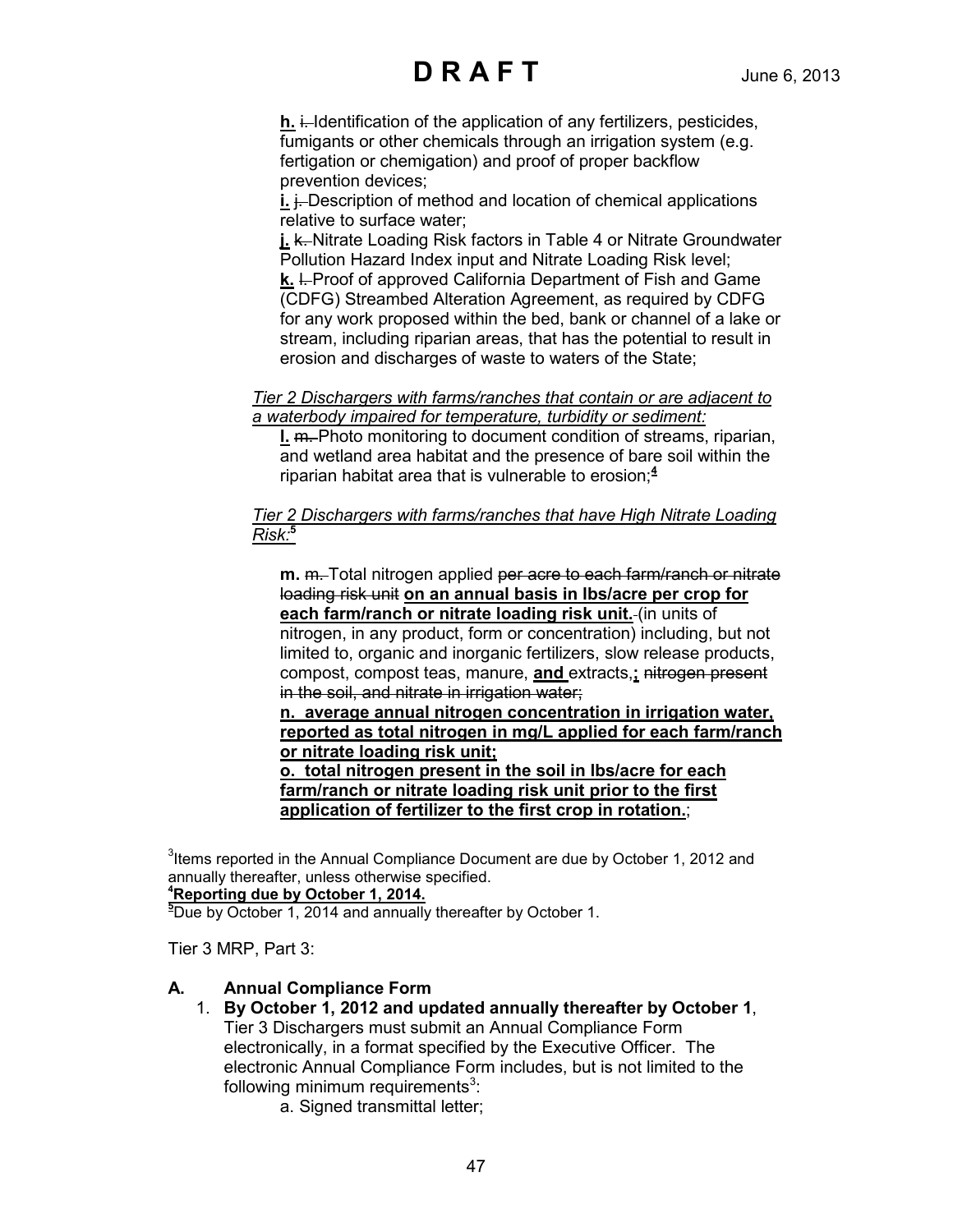b. Verification that any change in general operation or farm/ranch information (e.g., crop type, irrigation type, discharge type) is reported on update to Notice of Intent (NOI);

c. Verification of compliance with monitoring requirements, including any cooperative monitoring fees;

d. Verification of completed Farm Plan and date of last update;

e. Information regarding type and characteristics of discharge (e.g., number of discharge points, estimated flow/volume **typical magnitude and frequency of discharge**, number of tailwater days);

f. Identification of any direct agricultural discharges to a stream, lake, estuary, bay, or ocean;

g. Identification of specific farm water quality management practices completed, in progress, and planned to address water quality impacts caused by discharges of waste including irrigation management, pesticide management, nutrient management, salinity management, stormwater management, and sediment and erosion control to achieve compliance with this Order;

h. Nitrate concentration of irrigation water;

**h.** i. Identification of the application of any fertilizers, pesticides, fumigants or other chemicals through an irrigation system (e.g. fertigation or chemigation) and proof of proper backflow prevention devices;

**i.**  $\div$  Description of method and location of chemical applications relative to surface water;

**j. k.** Nitrate Loading Risk factors in Table 4 or Nitrate Groundwater Pollution Hazard Index input and Nitrate Loading Risk level; **k.** I. Proof of approved California Department of Fish and Game (CDFG) Streambed Alteration Agreement, as required by CDFG for any work proposed within the bed, bank or channel of a lake or stream, including riparian areas, that has the potential to result in

erosion and discharges of waste to waters of the State;

*Tier 3 Dischargers with farms/ranches that contain or are adjacent to a waterbody impaired for temperature, turbidity or sediment:*

**l.** m. Photo monitoring to document condition of streams, riparian, and wetland area habitat and the presence of bare soil within the riparian habitat area that is vulnerable to erosion;**<sup>4</sup> m.** n. Water Quality Buffer Plan or alternative**<sup>5</sup>**<sup>4</sup> ;

*Tier 3 Dischargers with farms/ranches that have High Nitrate Loading Risk:*

**n.**  $\theta$ . Total nitrogen applied per acre to each farm/ranch or nitrate loading risk unit **on an annual basis in lbs/acre per crop for each farm/ranch or nitrate loading risk unit.** (in units of nitrogen, in any product, form or concentration) including, but not limited to, organic and inorganic fertilizers, slow release products, compost, compost teas, manure, **and** extracts,**;** nitrogen present in the soil, and nitrate in irrigation water<sup>5</sup>;<sup>6</sup>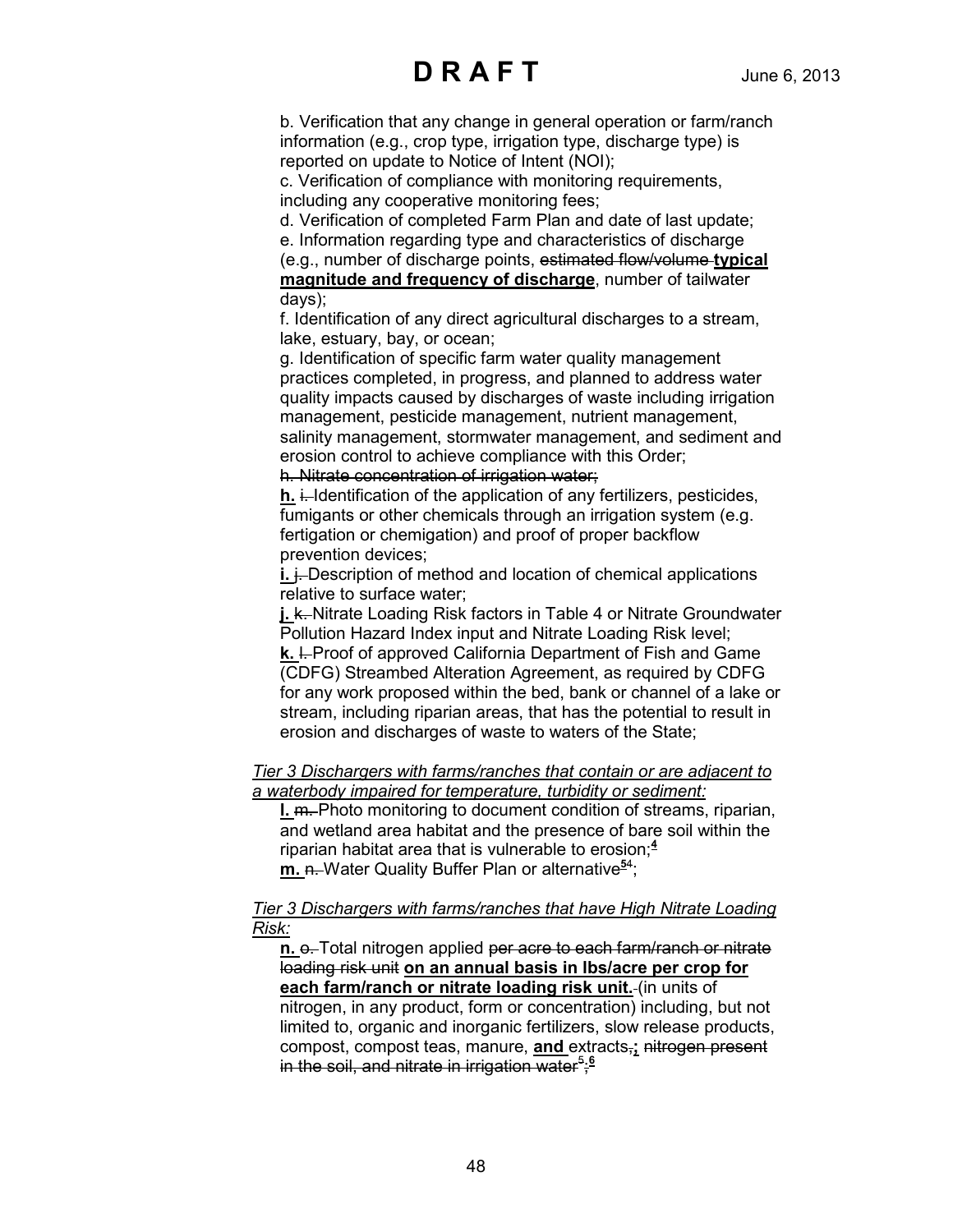**o. Average annual nitrogen concentration in irrigation water, reported as total nitrogen in mg/L applied for each farm/ranch or nitrate loading risk unit; 6 p. Total nitrogen present in the soil in lbs/acre for each farm/ranch or nitrate loading risk unit prior to the first application of fertilizer to the first crop in rotation**; **6**  p. Specific elements of the INMP (e.g., Proof of certification, Crop Nitrogen Uptake Values, Nitrogen Balance Ratio, Estimate of Nitrate Loading to Groundwater, Estimate of Reduction in Nitrate Loading to Groundwater)<sup>s</sup>; q. INMP Effectiveness Report<sup>7</sup>

 $3$ Items reported in the Annual Compliance Form are due by October 1, 2012 and annually thereafter, unless otherwise specified. **4 Reporting due by October 1, 2014 and October 1, 2017.**<br><sup>54</sup> Due by October 1, 2016 <sup>94</sup>Due by October 1, 2016<br><sup>65</sup>Due by October 1, 2014 6<sup>5</sup>Due by October 1, 2014 and annually thereafter by October 1  $^6$ Due by October 1, 2015 <sup>7</sup>Due by October 1, 2016

Additionally, the Executive Officer of the Central Coast Water Board is directed to revise the Annual Compliance Form consistent with the revisions made to Part 3 of the Tier 2 and Tier 3 MRPs as well as consistent with revisions made to all other sections of the Agricultural Order.

### **M. Time Schedules, Order Tables 3 and 4, Table 5 of Tier 2 MRP, and Table 6 of Tier 3 MRP**

We make additional edits to several tables in the Agricultural Order consistent with our amendments elsewhere in this Order.

We shall amend Tables 3 and 4, Table 5 of the Tier 2 MRP, and Table 6 of the

Tier 3 MRP as follows:

#### **Table 3. Additional Time Schedule for Compliance with Conditions Tier 2 and Tier 3 Dischargers**

| <b>CONDITIONS</b>                            | <b>COMPLIANCE DATE</b>                                            |
|----------------------------------------------|-------------------------------------------------------------------|
| Tier 2 and Tier 3:                           |                                                                   |
| Submit electronic Annual Compliance Form     | October 1, 2012, and updated annually<br>thereafter by October 1. |
| Submit photo documentation of riparian or    | October 1, 2012June 1, 2014, June 1,                              |
| wetland area habitat (if farm/ranch contains | 2017, and every four years thereafter                             |
| or is adjacent to a waterbody impaired for   | by October 1. June 1.                                             |
| temperature, turbidity, or sediment)         |                                                                   |
| Calculate Nitrate Loading Risk level and     | October 1, 2012, 2013, and annually                               |
| report in electronic Annual Compliance Form  | thereafter by October 1.                                          |
| Submit total nitrogen applied in electronic  | October 1, 2014, and annually                                     |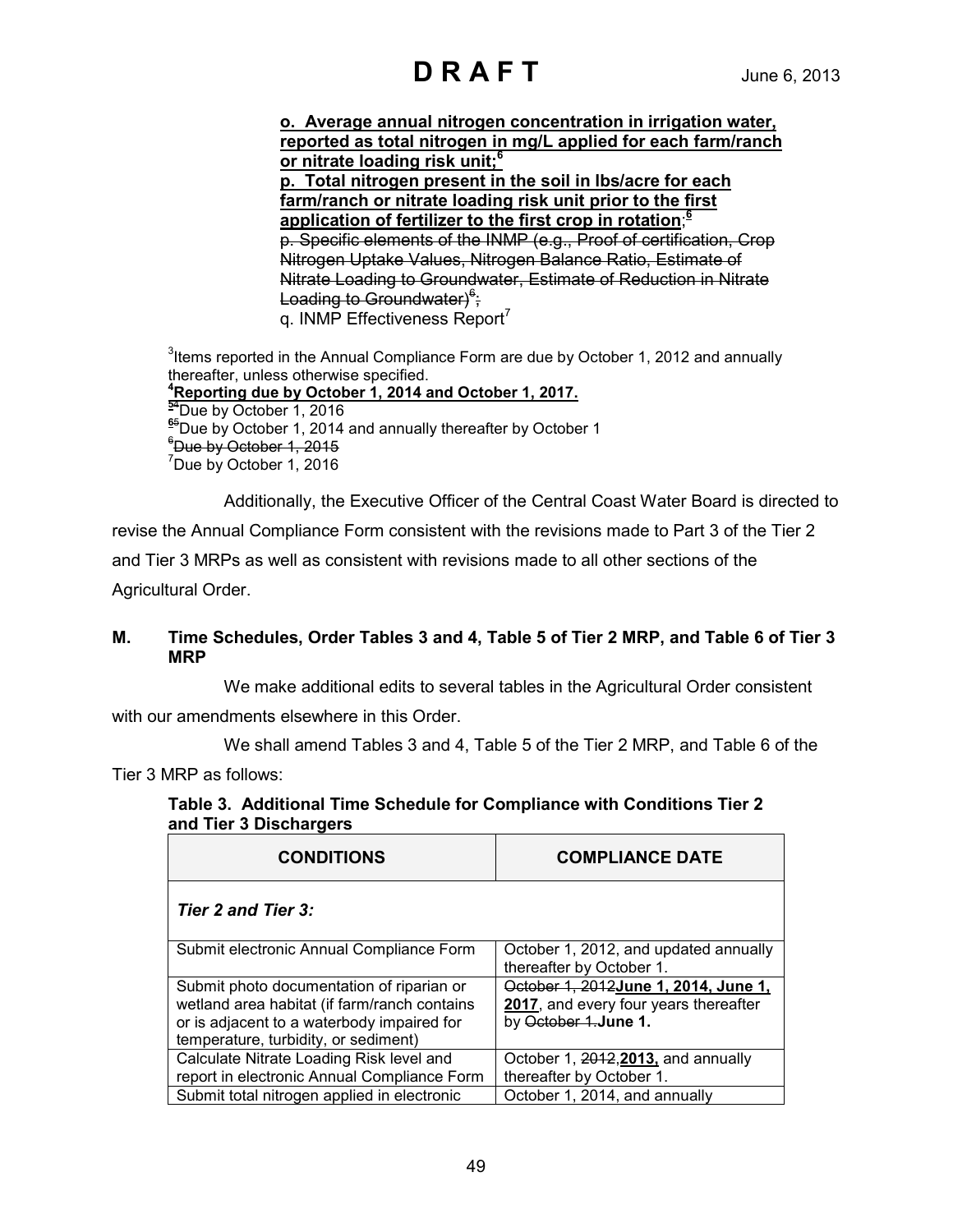| Annual Compliance Form (if discharge has<br>High Nitrate Loading Risk)                                                                                                                                             | thereafter by October 1.                                                   |
|--------------------------------------------------------------------------------------------------------------------------------------------------------------------------------------------------------------------|----------------------------------------------------------------------------|
| <b>Only Tier 3:</b>                                                                                                                                                                                                |                                                                            |
| Initiate individual surface water discharge<br>monitoring                                                                                                                                                          | October 1, 2013                                                            |
| Determine Crop Nitrogen Uptake (if<br>discharge has High Nitrate Loading Risk)                                                                                                                                     | October 1, 2013                                                            |
| Submit individual surface water discharge<br>monitoring data                                                                                                                                                       | March 15, 2014,<br>October 1, 2014<br>and annually thereafter by October 1 |
| Submit, INMP elements in electronic Annual                                                                                                                                                                         | October 1, 2015, and annually                                              |
| Compliance Form (if discharge has High                                                                                                                                                                             | thereafter by October 1                                                    |
| Nitrate Loading Risk), including Nitrogen<br><b>Balance Ratio</b>                                                                                                                                                  |                                                                            |
| Submit progress towards Nitrogen Balance<br>Ratio target equal to one (1) for crops in<br>annual rotation (e.g., cool season<br>vegetables) or alternative, (if discharge has<br><b>High Nitrate Loading Risk)</b> |                                                                            |
| Submit progress towards Nitrogen Balance<br>Ratio target equal to 1.2 for annual crops                                                                                                                             | October 1, 2015                                                            |
| occupying the ground for the entire year<br>(e.g., strawberries or raspberries) or<br>alternative, (if discharge has High Nitrate<br>Loading Risk)                                                                 |                                                                            |
| Submit Water Quality Buffer Plan or<br>alternative (if farm/ranch contains or is<br>adjacent to a waterbody impaired for<br>temperature, turbidity, or sediment)                                                   | October 1, 2016                                                            |
| Submit INMP Effectiveness Report (if<br>discharge has High Nitrate Loading Risk)                                                                                                                                   | October 1, 2016                                                            |

### **Table 4. Time Schedule for Milestones**

| MILESTONES <sup>1</sup>                                                                                                    | DATE            |
|----------------------------------------------------------------------------------------------------------------------------|-----------------|
| Tier 1, Tier 2 and Tier 3:                                                                                                 |                 |
| Measurable progress towards water<br>quality standards in waters of the State<br>or of the United States <sup>1</sup> , or | Ongoing         |
| Water quality standards met in waters of<br>the State or of the United States.                                             | October 1, 2016 |
| <b>Only Tier 3:</b>                                                                                                        |                 |
| Pesticide and Toxic Substances Waste<br>Discharges to Surface Water                                                        |                 |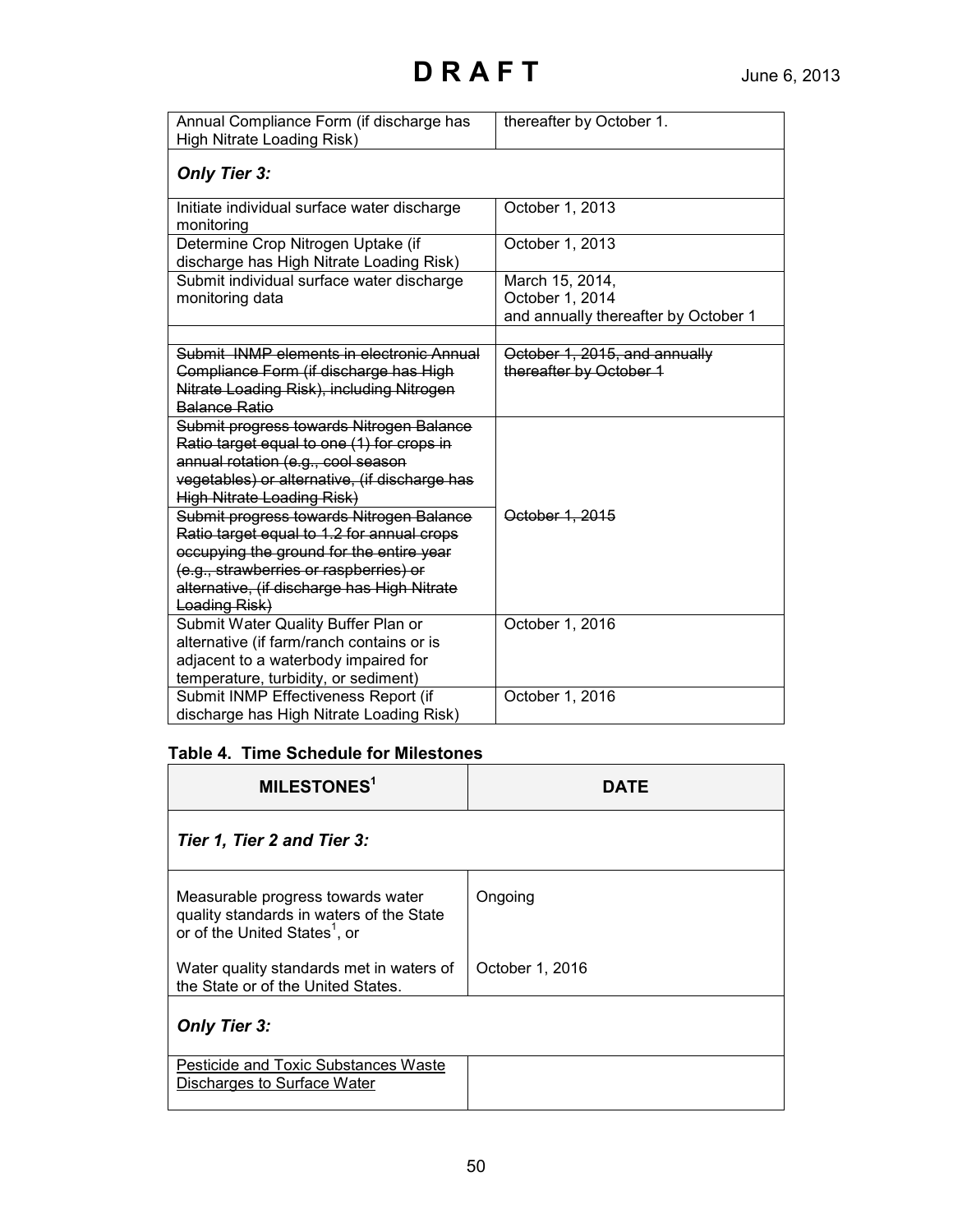| - One of two individual surface water<br>discharge monitoring samples is not<br>toxic<br>- Two of two individual surface water<br>discharge monitoring samples are not<br>toxic                                                       | October 1, 2014<br>October 1, 2015      |
|---------------------------------------------------------------------------------------------------------------------------------------------------------------------------------------------------------------------------------------|-----------------------------------------|
| <b>Sediment and Turbidity Waste</b><br><b>Discharges to Surface Water</b>                                                                                                                                                             |                                         |
| - Four individual surface water discharge<br>monitoring samples are collected and<br>analyzed for turbidity.                                                                                                                          | October 1, 2014                         |
| - 75% reduction in turbidity or sediment<br>load in individual surface water<br>discharge relative to October 1, 2012<br>load (or meet water quality standards for<br>turbidity or sediment in individual surface<br>water discharge) | October 1, 2015                         |
| <b>Nutrient Waste Discharges to Surface</b><br>Water                                                                                                                                                                                  |                                         |
| - Four individual surface water discharge<br>monitoring samples are collected and<br>analyzed                                                                                                                                         | October 1, 2014                         |
| - 50% load reduction in nutrients in<br>individual surface water discharge<br>relative to October 1, 2012 load (or meet<br>water quality standards for nutrients in                                                                   | October 1, 2015                         |
| individual discharge)                                                                                                                                                                                                                 | October 1, 2016                         |
| - 75% load reduction in nutrients in<br>individual surface water discharge<br>relative to October 1, 2012 load (or meet<br>water quality standards for nutrients in<br>individual surface water discharge)                            |                                         |
| Nitrate Waste Discharges to                                                                                                                                                                                                           |                                         |
| Groundwater<br>- Achieve annual reduction in nitrogen<br>loading to groundwater based on<br><b>Irrigation and Nutrient Management Plan</b><br>effectiveness and load evaluation                                                       | October 1, 2016 and annually thereafter |
| - Achieve Nitrogen Balance Ratio equal<br>to one (1) for crops in annual rotation<br>(e.g., cool season vegetables) or<br>alternative, (if discharge has High Nitrate<br><b>Loading Risk)</b>                                         | October 1, 2015                         |
| - Achieve Nitrogen Balance Ratio equal                                                                                                                                                                                                |                                         |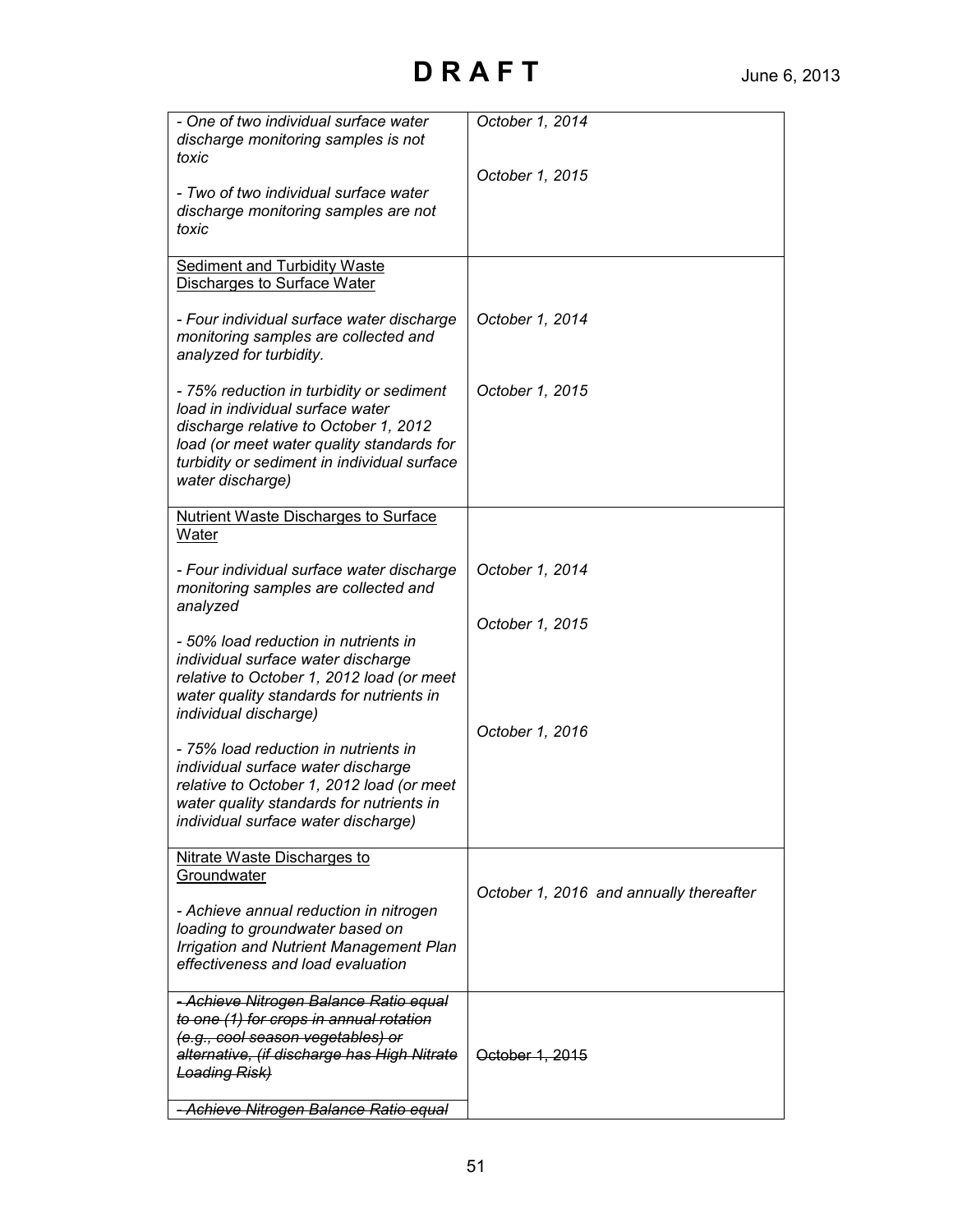| to 1.2 for annual crops occupying the                                                         |  |
|-----------------------------------------------------------------------------------------------|--|
| <u>around for the entire vear (e a</u><br><del>Junu ivi mo onino your <sub>l</sub>o.g.,</del> |  |
| strawberries or raspberries) or                                                               |  |
| alternative, (if discharge has High Nitrate                                                   |  |
| nading Rick<br><del>Louanig mon</del>                                                         |  |
|                                                                                               |  |

Indicators of progress towards milestones includes, but is not limited to data and information related to a) management practice implementation and effectiveness, b) treatment or control measures, c) individual discharge monitoring results, d) receiving water monitoring results, and e) related reporting.

#### **Table 5. Tier 2 - Time Schedule for Key Monitoring and Reporting Requirements**

| <b>REQUIREMENT</b>                                                                                                                                                                       | TIME SCHEDULE <sup>1</sup>                                                                 |
|------------------------------------------------------------------------------------------------------------------------------------------------------------------------------------------|--------------------------------------------------------------------------------------------|
| Submit Quality Assurance Project Plan and<br>Sampling And Analysis Plan for Surface<br>Receiving Water Quality Monitoring<br>(individually or through cooperative monitoring<br>program) | Within three months                                                                        |
| Initiate surface receiving water quality<br>monitoring (individually or through cooperative<br>monitoring program)                                                                       | Within six months                                                                          |
| Submit surface receiving water quality<br>monitoring data (individually or through<br>cooperative monitoring program)                                                                    | Within nine months, quarterly<br>thereafter (January 1, April 1, July 1,<br>and October 1) |
| Submit surface receiving water quality Annual<br>Monitoring Report (individually or through<br>cooperative monitoring program)                                                           | Within one year, annually thereafter<br>by January 1                                       |
| Initiate monitoring of groundwater wells                                                                                                                                                 | Within one year                                                                            |
| Tier 2 Dischargers with farms/ranches that                                                                                                                                               | October 1, 2012 June 1, 2014, June                                                         |
| contain or are adjacent to a waterbody                                                                                                                                                   | 1, 2017, and every four years                                                              |
| impaired for temperature, turbidity or                                                                                                                                                   | thereafter by October 1. June 1.                                                           |
| sediment:                                                                                                                                                                                |                                                                                            |
| Conduct photo monitoring of riparian or<br>wetland area habitat                                                                                                                          |                                                                                            |
| Submit electronic Annual Compliance Form                                                                                                                                                 | October 1, 2012, and updated<br>annually thereafter by October 1                           |
| Submit groundwater monitoring results                                                                                                                                                    | October 1, 2013                                                                            |
| Tier 2 Dischargers with farms/ranches that                                                                                                                                               | October 1, 2014, and annually                                                              |
| have High Nitrate Loading Risk:                                                                                                                                                          | thereafter by October 1.                                                                   |
| Report total nitrogen applied per acre to each                                                                                                                                           |                                                                                            |
| farm/ranch or nitrate loading risk unit, in                                                                                                                                              |                                                                                            |
| electronic Annual Compliance Form                                                                                                                                                        |                                                                                            |

<sup>1</sup> Dates are relative to adoption of this Order or enrollment date for Dischargers enrolled after the adoption of this Order, unless otherwise specified.

#### **Table 6. Tier 3 - Time Schedule for Key Monitoring and Reporting Requirements**

| <b>REQUIREMENT</b>                                                                  | TIME SCHEDULE <sup>1</sup> |
|-------------------------------------------------------------------------------------|----------------------------|
| Submit Quality Assurance Project Plan and<br>Sampling And Analysis Plan for Surface | Within three months        |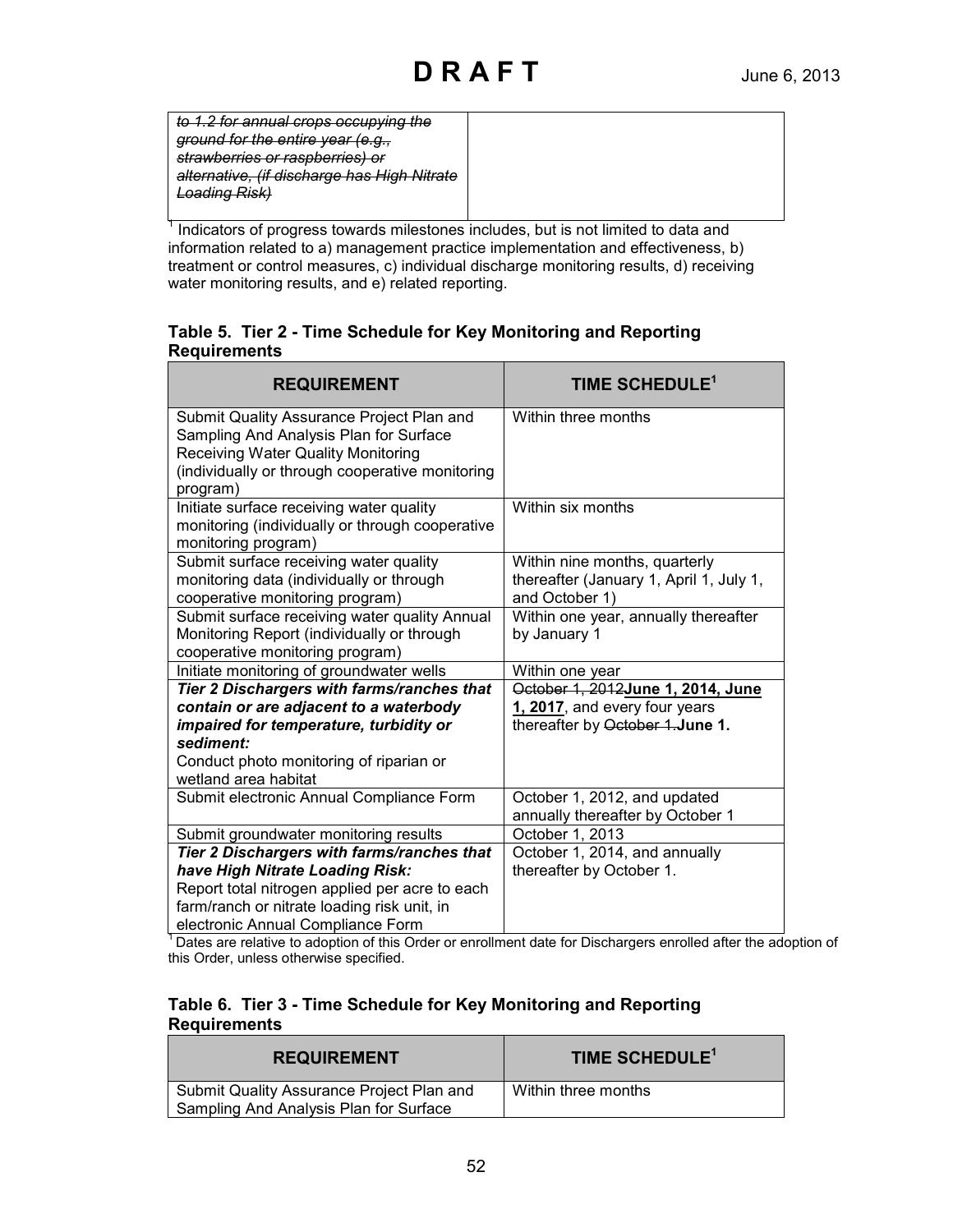| <b>Receiving Water Quality Monitoring</b>                                  |                                         |
|----------------------------------------------------------------------------|-----------------------------------------|
| (individually or through cooperative monitoring                            |                                         |
| program)                                                                   |                                         |
| Initiate surface receiving water quality                                   | Within six months                       |
| monitoring (individually or through cooperative                            |                                         |
| monitoring program)                                                        |                                         |
| Submit surface receiving water quality                                     | Within nine months, quarterly           |
| monitoring data (individually or through                                   | thereafter (January 1, April 1, July 1, |
| cooperative monitoring program)                                            | and October 1)                          |
| Submit surface receiving water quality Annual                              | Within one year, annually thereafter    |
| Monitoring Report (individually or through                                 | by January 1                            |
| cooperative monitoring program)                                            |                                         |
| Initiate monitoring of groundwater wells                                   | Within one year                         |
| Submit individual surface water discharge                                  | March 15, 2013                          |
| Sampling and Analysis Plan                                                 |                                         |
| Initiate individual surface water discharge                                | October 1, 2013                         |
| monitoring                                                                 |                                         |
| Submit individual surface water discharge                                  | March 15, 2014, October 1, 2014 and     |
| monitoring data                                                            | annually thereafter by October 1        |
| Submit electronic Annual Compliance Form                                   | October 1, 2012, and updated            |
|                                                                            | annually thereafter by October 1        |
| Submit groundwater monitoring results                                      | October 1, 2013                         |
|                                                                            |                                         |
| Tier 3 Dischargers with farms/ranches that contain or are adjacent to a    |                                         |
| waterbody impaired for temperature, turbidity or sediment:                 |                                         |
| Conduct photo monitoring of riparian or                                    | October 1, 2012 June 1, 2014, June      |
| wetland area habitat                                                       | 1, 2017, and every four years           |
|                                                                            | thereafter by October 1.June 1.         |
| Submit Water Quality Buffer Plan or                                        | October 1, 2016                         |
| alternative                                                                |                                         |
| Tier 3 Dischargers with farms/ranches that have High Nitrate Loading Risk: |                                         |
| Report total nitrogen applied per acre to each                             | October 1, 2014, and annually           |
| farm/ranch or nitrate loading risk unit, in                                | thereafter by October 1.                |
| electronic Annual Compliance Form                                          |                                         |
| Determine Crop Nitrogen Uptake                                             | October 1, 2013                         |
|                                                                            |                                         |
| Submit INMP elements in electronic Annual                                  | October 1, 2015, and annually           |
| <b>Compliance Form</b>                                                     | thereafter by October 1                 |
| Submit indication of progress towards                                      |                                         |
| Nitrogen Balance Ratio milestone equal to                                  |                                         |
| one (1) for crops in annual rotation (e.g. cool                            |                                         |
| season vegetables) or alternative,                                         |                                         |
| Submit indication of progress towards                                      | October 1, 2015                         |
| Nitrogen Balance Ratio milestone equal to 1.2                              |                                         |
| for annual crops occupying the ground for the                              |                                         |
| entire year (e.g. strawberries or raspberries)                             |                                         |
| or alternative                                                             |                                         |
| Submit INMP Effectiveness Report                                           | October 1, 2016                         |

The Effective to adoption of this Order, unless otherwise specified.

## **III. CONCLUSION**

Based on the above discussion, the State Water Board concludes that: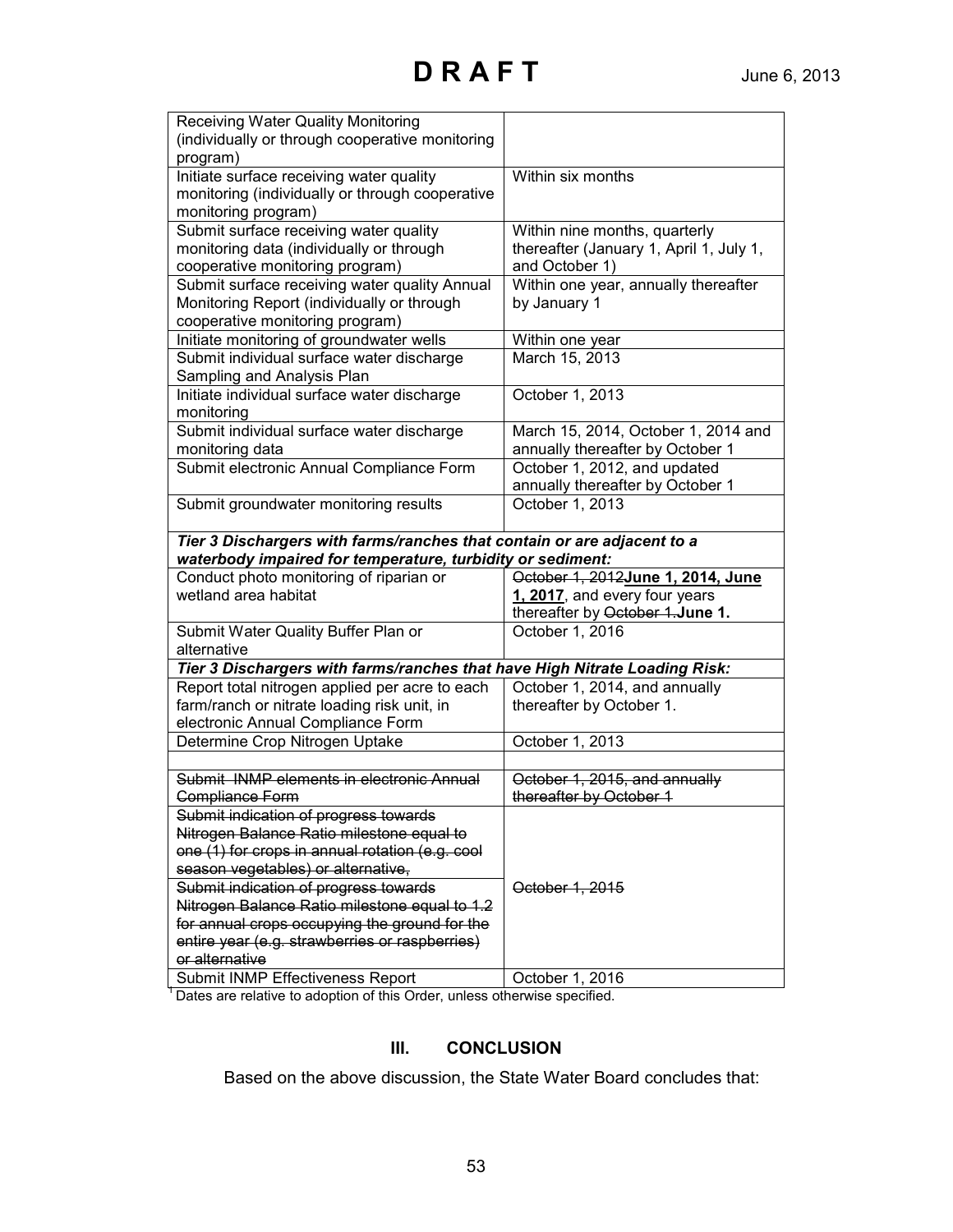1. An expert panel shall be convened to provide a more thorough analysis and long-term statewide recommendations regarding many of the issues implicated in the Agricultural Order, including indicators and methodologies for determining risk to surface and groundwater quality, targets for measuring reductions in risk, and the use of monitoring to evaluate practice effectiveness.

2. The Central Coast Water Board did not violate any due process rights, ex parte communication rules, or notice and comment procedures when it included Provision 11, which authorizes the approval of third party approaches. As described above, however, Provision 11 should be amended to expand the scope of allowable third party approaches and to provide for Central Coast Water Board review of an Executive Officer decision to approve or disapprove a third party project or program.

3. Water Code sections 13141 and 13241 do not apply to the Central Coast Water Board's adoption of the Agricultural Order.

4. The tiered discharger classification scheme adopted by the Central Coast Water Board is a reasonable, interim approach based on the evidence in the record. As described above, however, the procedures for approving revisions to the applicable tiers should be amended to provide for Central Coast Water Board review of an Executive Officer decision to approve or disapprove a new tier determination for a single discharger, and to provide that the decision to approve or disapprove a new tier determination for members of a sustainable agricultural program shall be taken by the Central Coast Water Board in the first instance.

5. Provision 33, which deals with containment structures, should be amended as described above to make it clear that dischargers are required to minimize percolation of wastewater from containment structures to groundwater, and to identify various potential methods of minimizing percolation.

6. Provision 44, which deals with Farm Plans, should be amended as described above to clarify that dischargers are expected to rely upon standard farming practices, visual inspections, and record keeping in assessing practice effectiveness. The descriptive information regarding discharges be included in the Farm Plan should also be amended as described above.

7. The Agricultural Order includes an adequate process based on existing statutory protections for dischargers to identify sensitive information that the dischargers assert should be exempt from disclosure to the public.

54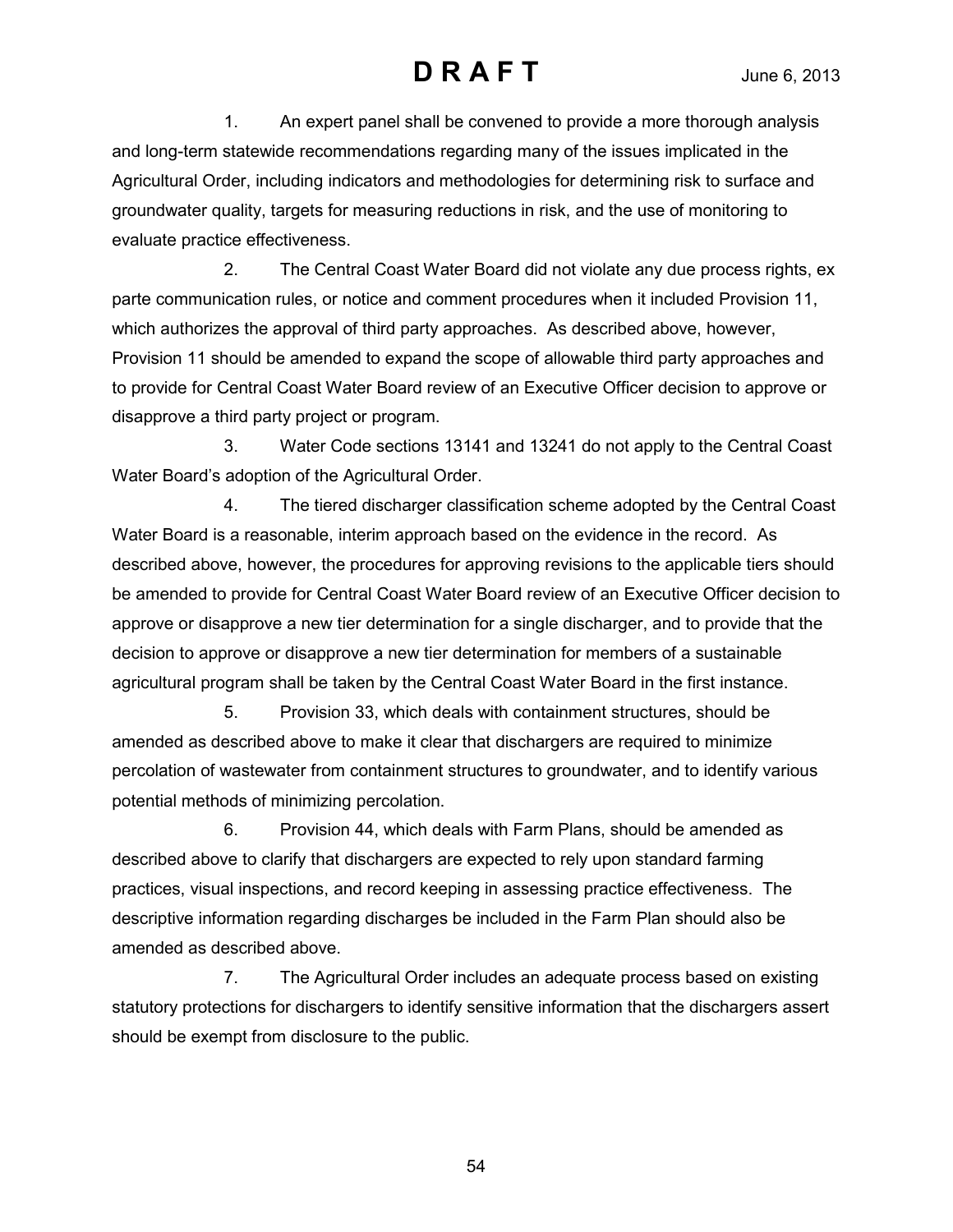8. The groundwater monitoring provisions are appropriate and do not impose unreasonable costs in light of the human health and groundwater characterization benefits to be derived from the monitoring.

9. The Central Coast Water Board did not fully follow the State Water Board's directive in the Stay Order to allow aerial and high vantage point photo monitoring methods. Provision 69, which deals with photo monitoring, should be amended as described above to expressly authorize aerial and high vantage point photography, and to allow additional time to comply for those dischargers who would like to use these methods.

10. The individual surface water discharge monitoring requirements are generally acceptable as an interim approach, but the requirements should be amended as described above to eliminate the requirements to monitor sheet flow discharges and water contained in tailwater ponds and other surface containment structures.

11. The provisions addressing nitrogen application are generally appropriate as an interim approach, but the requirements should be amended as described above to allow additional time for Tier 2 and Tier 3 dischargers to calculate and report their nitrate loading risk factors and to revise the types of data that must be reported.

12. The requirement to report certain elements of the Irrigation and Nutrient Management Plan is unreasonable in light of the fact that the underlying data and the calculations for these elements are inexact and speculative. For the same reasons, the requirements to make progress toward certain nitrogen balance ratios are unreasonable.

13. The requirement to have the Irrigation and Nutrient Management Plan certified by a qualified professional is appropriate.

14. The requirement to evaluate and report the effectiveness of the Irrigation and Nutrient Management Plan is appropriate, but should be amended as discussed above to clarify that the evaluation may be carried out by dischargers, as opposed to qualified professionals, based on data collected under other provisions of the Agricultural Order.

15. The Water Quality Buffer Plan requirements for Tier 3 dischargers adjacent to an impaired water body are appropriate.

16. The requirements to "effectively control" certain types of discharges should be amended as described above to encompass good faith efforts at iterative management practice implementation.

17. The Annual Compliance Form should be amended to be consistent with the remainder of this Order.

55